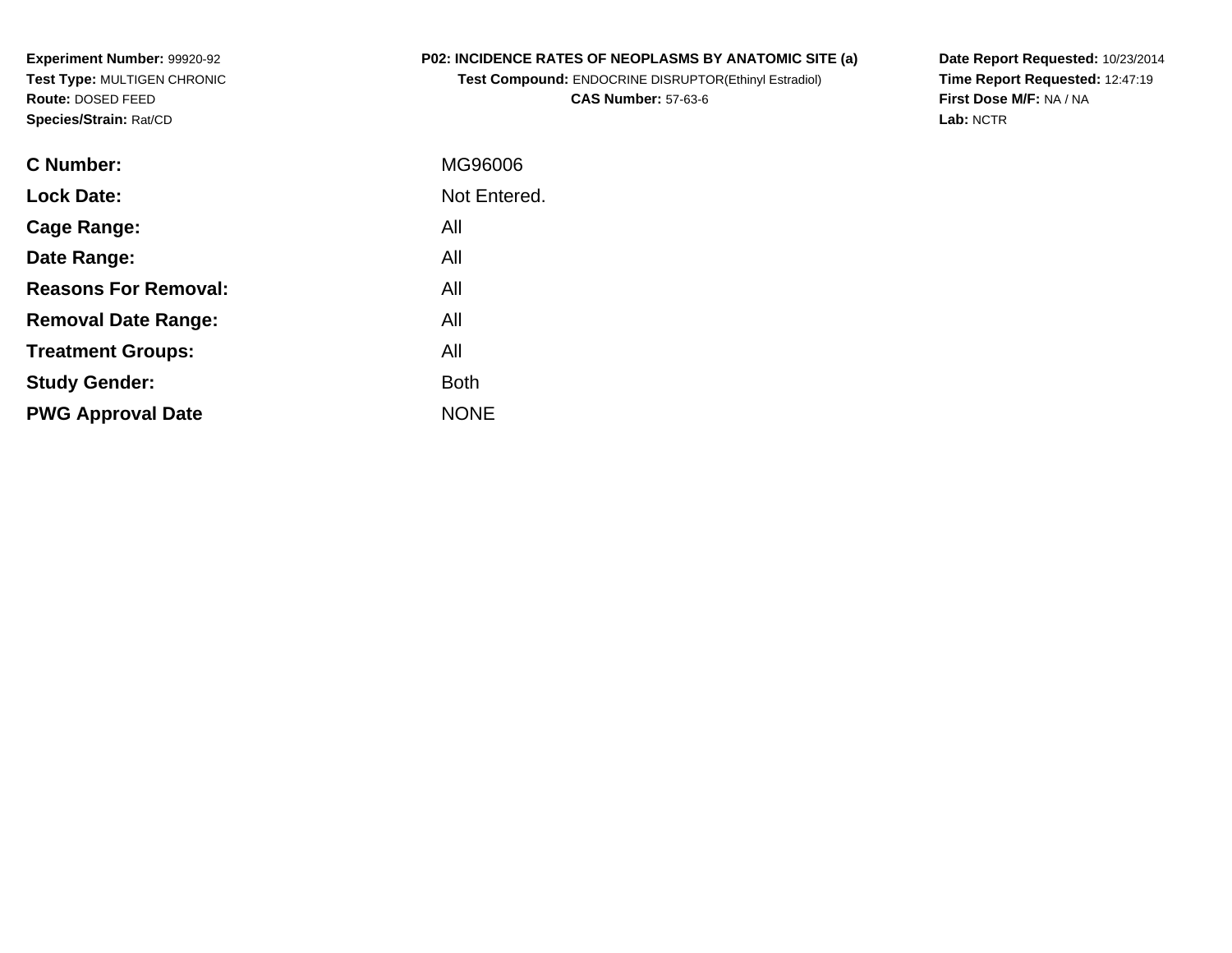**Test Compound:** ENDOCRINE DISRUPTOR(Ethinyl Estradiol)

**CAS Number:** 57-63-6

**Date Report Requested:** 10/23/2014**Time Report Requested:** 12:47:19**First Dose M/F:** NA / NA**Lab:** NCTR

| <b>CD Rat MALE</b>                      | F1 OPPB        | F1 2PPB | <b>F1 10PPB</b> | <b>F1 50PPB</b>         | <b>F1/2PPB TO CTL</b> | F1/10PPB TO CTL         |
|-----------------------------------------|----------------|---------|-----------------|-------------------------|-----------------------|-------------------------|
| <b>Disposition Summary</b>              |                |         |                 |                         |                       |                         |
| <b>Animals Initially In Study</b>       | 51             | 50      | 50              | 50                      | 50                    | 50                      |
| <b>Early Deaths</b>                     |                |         |                 |                         |                       |                         |
| <b>Moribund Sacrifice</b>               | 9              | 13      | 17              | 12                      | 15                    | $\overline{\mathbf{r}}$ |
| <b>Natural Death</b>                    | $\overline{7}$ | 6       | $\mathbf 3$     | $\overline{\mathbf{4}}$ | 4                     | 10                      |
| <b>Survivors</b>                        |                |         |                 |                         |                       |                         |
| <b>Moribund Sacrifice</b>               |                |         |                 | $\mathbf{2}$            |                       |                         |
| <b>Natural Death</b>                    | 1              |         |                 |                         |                       |                         |
| <b>Terminal Sacrifice</b>               | 34             | 31      | 30              | 32                      | 31                    | 33                      |
| <b>Animals Examined Microscopically</b> | 51             | 50      | 50              | 50                      | 50                    | 50                      |
| ALIMENTARY SYSTEM                       |                |         |                 |                         |                       |                         |
| Esophagus                               | (51)           | (50)    | (50)            | (50)                    | (50)                  | (49)                    |
| Intestine Large, Cecum                  | (44)           | (45)    | (47)            | (46)                    | (48)                  | (43)                    |
| Leukemia Granulocytic                   |                | 1(2%)   |                 |                         |                       |                         |
| Lymphoma Malignant                      | 1(2%)          |         |                 | 1(2%)                   |                       |                         |
| Intestine Large, Colon                  | (45)           | (47)    | (48)            | (47)                    | (49)                  | (43)                    |
| Adenoma                                 |                |         |                 |                         |                       |                         |
| Leukemia Granulocytic                   |                | 2(4%)   |                 |                         |                       |                         |
| Lymphoma Malignant                      |                |         |                 | 2(4%)                   |                       |                         |
| Intestine Large, Rectum                 | (45)           | (45)    | (47)            | (46)                    | (49)                  | (42)                    |
| Anus, Sarcoma                           |                |         |                 |                         |                       |                         |
| Intestine Small, Duodenum               | (44)           | (45)    | (48)            | (47)                    | (49)                  | (42)                    |
| Adenocarcinoma                          | 1(2%)          |         |                 |                         | 2(4%)                 |                         |
| Lymphoma Malignant                      |                |         |                 |                         |                       |                         |
| Intestine Small, Ileum                  | (43)           | (45)    | (47)            | (46)                    | (48)                  | (41)                    |
| Adenocarcinoma                          |                |         | 1(2%)           |                         |                       |                         |
| Lymphoma Malignant                      |                |         |                 | 1(2%)                   |                       |                         |

a - Number of animals examined microscopically at site and number of animals with lesion

b - Primary tumors: all tumors except metastatic tumors

\* Number of animals with any tissue examined microscopically

# **Experiment Number:** 99920-92 **Test Type:** MULTIGEN CHRONIC**Route:** DOSED FEED

**Species/Strain:** Rat/CD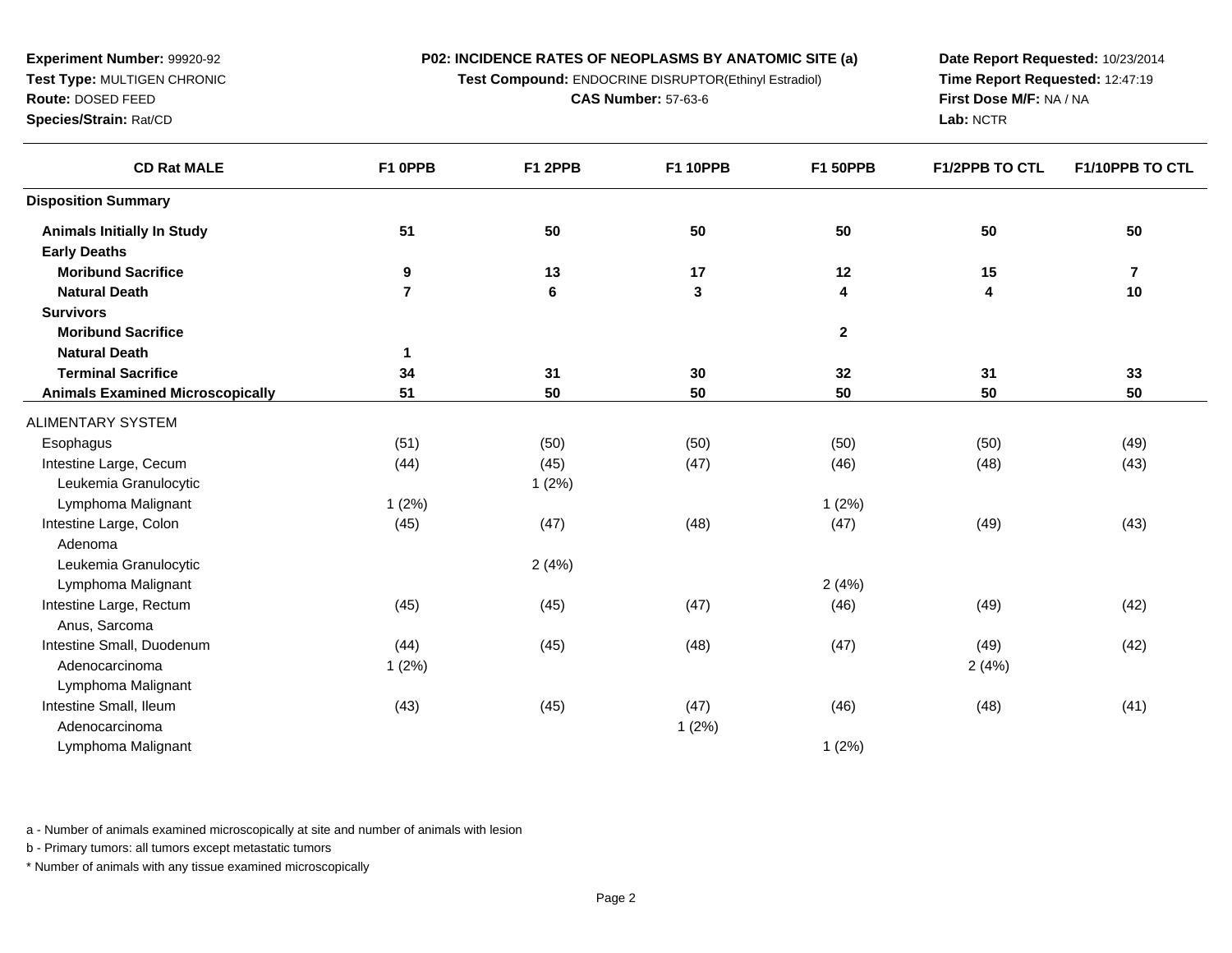**Test Compound:** ENDOCRINE DISRUPTOR(Ethinyl Estradiol)

**CAS Number:** 57-63-6

**Date Report Requested:** 10/23/2014**Time Report Requested:** 12:47:19**First Dose M/F:** NA / NA**Lab:** NCTR

**Route:** DOSED FEED**Species/Strain:** Rat/CD

 $\overline{\phantom{a}}$ 

| <b>CD Rat MALE</b>                                             | F1 OPPB  | F1 2PPB | <b>F1 10PPB</b> | <b>F1 50PPB</b> | <b>F1/2PPB TO CTL</b> | F1/10PPB TO CTL |
|----------------------------------------------------------------|----------|---------|-----------------|-----------------|-----------------------|-----------------|
| Intestine Small, Jejunum                                       | (43)     | (45)    | (46)            | (46)            | (48)                  | (41)            |
| Adenocarcinoma                                                 |          |         |                 |                 |                       |                 |
| Lymphoma Malignant                                             |          |         |                 | 1(2%)           |                       |                 |
| Sarcoma                                                        |          | 1(2%)   |                 |                 |                       |                 |
| Liver                                                          | (49)     | (49)    | (50)            | (49)            | (50)                  | (48)            |
| Cholangiocarcinoma                                             |          |         | 1(2%)           |                 | 1(2%)                 |                 |
| Cholangioma                                                    |          |         |                 |                 |                       |                 |
| Hepatocellular Adenoma                                         |          | 3(6%)   | 1(2%)           |                 |                       |                 |
| Hepatocellular Carcinoma                                       |          |         |                 | 1(2%)           |                       | 1(2%)           |
| Leukemia Granulocytic                                          |          | 2(4%)   |                 |                 |                       |                 |
| Leukemia Mononuclear                                           |          |         |                 |                 |                       |                 |
| Lymphoma Malignant                                             | 1(2%)    |         |                 | 2(4%)           | 1(2%)                 | 2(4%)           |
| Squamous Cell Carcinoma, Metastatic,<br>Stomach, Forestomach   |          |         |                 |                 |                       |                 |
| Mesentery                                                      | (1)      | (1)     | (2)             | (1)             | (1)                   | (2)             |
| Carcinoma, Metastatic, Uncertain Primary<br>Site               |          |         |                 |                 |                       | 1(50%)          |
| Fat, Lymphoma Malignant                                        | 1 (100%) |         |                 |                 |                       |                 |
| Squamous Cell Carcinoma, Metastatic,<br>Uncertain Primary Site |          |         |                 |                 |                       |                 |
| Oral Mucosa                                                    | (3)      | (2)     | (4)             | (9)             | (5)                   | (1)             |
| Sarcoma                                                        |          | 1(50%)  |                 |                 |                       |                 |
| Squamous Cell Carcinoma                                        | 3 (100%) |         | 4 (100%)        | 7 (78%)         | 3(60%)                |                 |
| Pancreas                                                       | (46)     | (48)    | (48)            | (48)            | (49)                  | (47)            |
| Leukemia Granulocytic                                          |          | 2(4%)   |                 |                 |                       |                 |
| Leukemia Mononuclear                                           |          |         |                 |                 |                       |                 |
| Lymphoma Malignant                                             | 1(2%)    |         |                 | 2(4%)           |                       | 2(4%)           |
| Squamous Cell Carcinoma, Metastatic,<br>Stomach, Forestomach   |          |         |                 |                 |                       |                 |
| Salivary Glands                                                | (48)     | (50)    | (49)            | (50)            | (50)                  | (48)            |

a - Number of animals examined microscopically at site and number of animals with lesion

b - Primary tumors: all tumors except metastatic tumors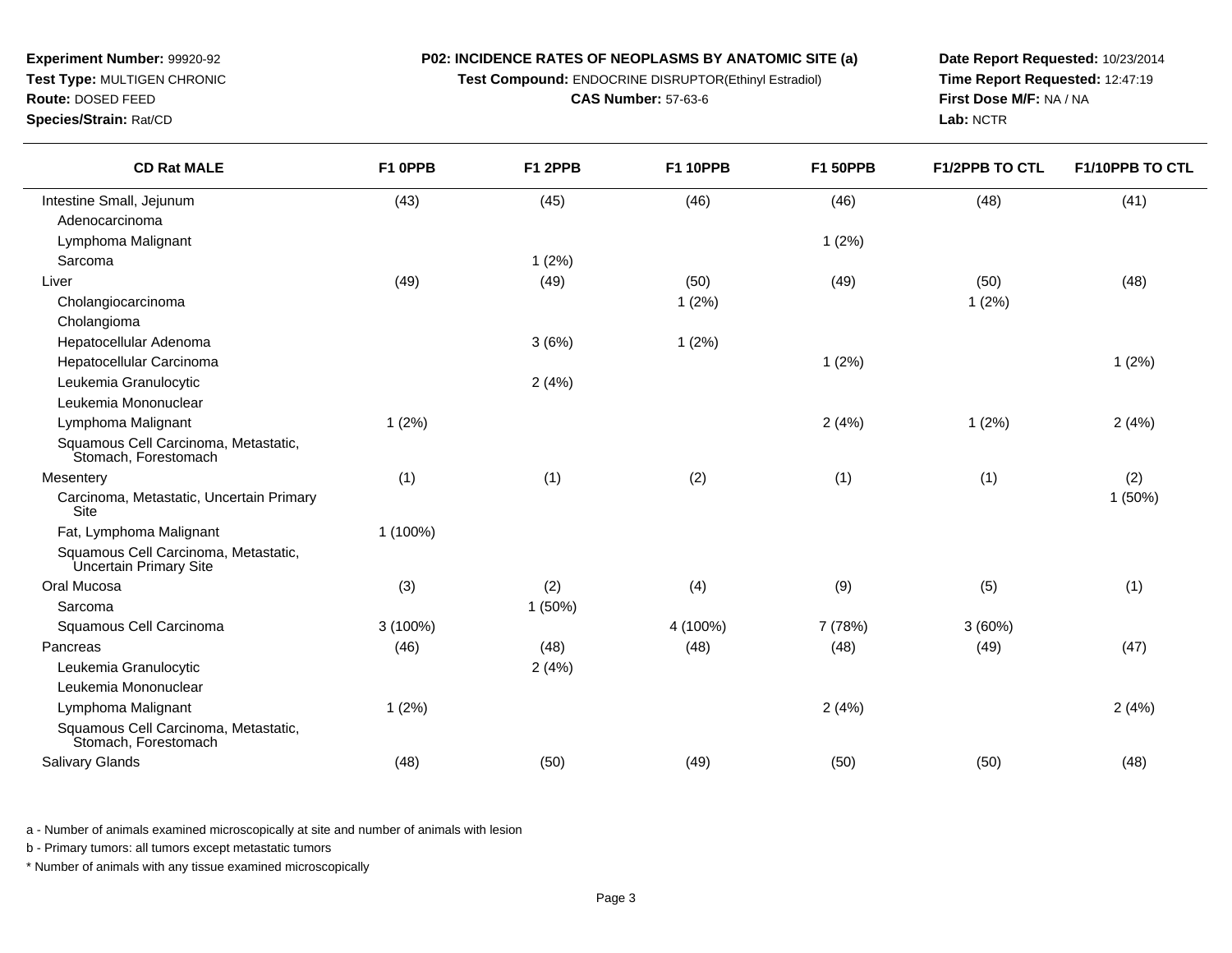**P02: INCIDENCE RATES OF NEOPLASMS BY ANATOMIC SITE (a)Test Compound:** ENDOCRINE DISRUPTOR(Ethinyl Estradiol)

**CAS Number:** 57-63-6

**Experiment Number:** 99920-92**Test Type:** MULTIGEN CHRONIC

### **Route:** DOSED FEED

**Species/Strain:** Rat/CD

**Date Report Requested:** 10/23/2014**Time Report Requested:** 12:47:19**First Dose M/F:** NA / NA**Lab:** NCTR

| <b>CD Rat MALE</b>                                           | F1 OPPB | F1 2PPB | <b>F1 10PPB</b> | <b>F1 50PPB</b> | <b>F1/2PPB TO CTL</b> | F1/10PPB TO CTL |
|--------------------------------------------------------------|---------|---------|-----------------|-----------------|-----------------------|-----------------|
| Leukemia Granulocytic                                        |         | 2(4%)   |                 |                 |                       |                 |
| Lymphoma Malignant                                           | 1(2%)   |         |                 |                 |                       | 1(2%)           |
| Stomach, Forestomach                                         | (47)    | (48)    | (49)            | (48)            | (50)                  | (46)            |
| Squamous Cell Carcinoma                                      |         |         |                 |                 |                       |                 |
| Squamous Cell Papilloma                                      | 1(2%)   |         |                 |                 |                       |                 |
| Stomach, Glandular                                           | (45)    | (47)    | (48)            | (46)            | (50)                  | (45)            |
| Adenoma                                                      |         |         |                 |                 | 1(2%)                 |                 |
| Tongue                                                       | (0)     | (0)     | (0)             | (0)             | (0)                   | (0)             |
| CARDIOVASCULAR SYSTEM                                        |         |         |                 |                 |                       |                 |
| <b>Blood Vessel</b>                                          | (51)    | (50)    | (50)            | (50)            | (50)                  | (50)            |
| Heart                                                        | (51)    | (50)    | (50)            | (50)            | (50)                  | (48)            |
| Endocardium, Schwannoma Malignant                            | 1(2%)   | 2(4%)   |                 |                 |                       |                 |
| Leukemia Granulocytic                                        |         | 2(4%)   |                 |                 |                       |                 |
| Leukemia Mononuclear                                         |         |         |                 |                 |                       |                 |
| Mesothelioma Benign                                          |         |         | 1(2%)           |                 |                       |                 |
| Schwannoma Benign                                            |         |         |                 | 1(2%)           |                       |                 |
| Squamous Cell Carcinoma, Metastatic,<br>Stomach, Forestomach |         |         |                 |                 |                       |                 |
| <b>ENDOCRINE SYSTEM</b>                                      |         |         |                 |                 |                       |                 |
| <b>Adrenal Cortex</b>                                        | (47)    | (50)    | (50)            | (50)            | (49)                  | (45)            |
| Adenoma                                                      | 2(4%)   | 1(2%)   | 2(4%)           | 1(2%)           |                       | 1(2%)           |
| Carcinoma                                                    |         |         | 2(4%)           |                 |                       |                 |
| Leukemia Granulocytic                                        |         | 2(4%)   |                 |                 |                       |                 |
| Leukemia Mononuclear                                         |         |         |                 |                 |                       |                 |
| Adrenal Medulla                                              | (46)    | (48)    | (49)            | (49)            | (49)                  | (45)            |
| Bilateral, Pheochromocytoma Benign                           |         |         |                 |                 | 1(2%)                 |                 |
| Leukemia Granulocytic                                        |         | 1(2%)   |                 |                 |                       |                 |
| Pheochromocytoma Benign                                      | 2(4%)   | 2(4%)   | 4(8%)           | 1(2%)           | 3(6%)                 | 1(2%)           |

a - Number of animals examined microscopically at site and number of animals with lesion

b - Primary tumors: all tumors except metastatic tumors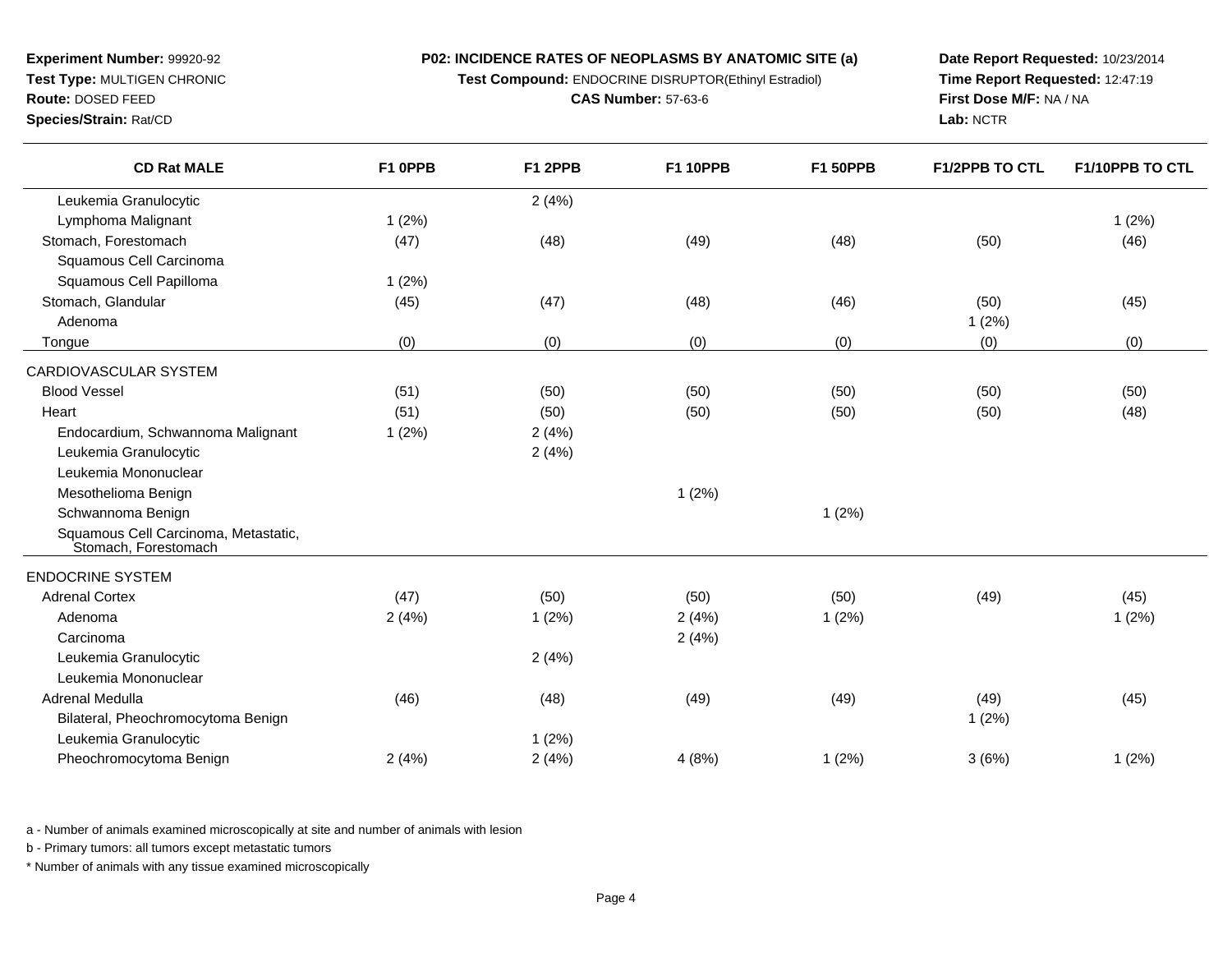**Test Compound:** ENDOCRINE DISRUPTOR(Ethinyl Estradiol)

**CAS Number:** 57-63-6

**Date Report Requested:** 10/23/2014**Time Report Requested:** 12:47:19**First Dose M/F:** NA / NA**Lab:** NCTR

**Route:** DOSED FEED**Species/Strain:** Rat/CD

| <b>CD Rat MALE</b>         | F1 OPPB  | F1 2PPB  | <b>F1 10PPB</b> | <b>F1 50PPB</b> | F1/2PPB TO CTL | F1/10PPB TO CTL |
|----------------------------|----------|----------|-----------------|-----------------|----------------|-----------------|
| Pheochromocytoma Complex   | 1(2%)    | 1(2%)    | 1(2%)           |                 |                |                 |
| Pheochromocytoma Malignant | 1(2%)    | 1(2%)    | 2(4%)           |                 |                |                 |
| Islets, Pancreatic         | (46)     | (48)     | (49)            | (49)            | (49)           | (47)            |
| Adenoma                    |          |          |                 | 2(4%)           |                | 2(4%)           |
| Leukemia Granulocytic      |          | 1(2%)    |                 |                 |                |                 |
| Parathyroid Gland          | (49)     | (46)     | (46)            | (46)            | (50)           | (44)            |
| Adenoma                    | 4(8%)    |          | 1(2%)           | 1(2%)           | 3(6%)          | 1(2%)           |
| Leukemia Granulocytic      |          | 1(2%)    |                 |                 |                |                 |
| <b>Pituitary Gland</b>     | (48)     | (50)     | (50)            | (50)            | (50)           | (47)            |
| Leukemia Granulocytic      |          | 2(4%)    |                 |                 |                |                 |
| Leukemia Mononuclear       |          |          |                 |                 |                |                 |
| Lymphoma Malignant         | 1(2%)    |          |                 | 1(2%)           |                | 2(4%)           |
| Pars Distalis, Adenoma     | 25 (52%) | 24 (48%) | 28 (56%)        | 16 (32%)        | 29 (58%)       | 28 (60%)        |
| Pars Intermed, Adenoma     |          |          |                 |                 |                |                 |
| Schwannoma Malignant       | 1(2%)    |          |                 |                 |                |                 |
| <b>Thyroid Gland</b>       | (47)     | (49)     | (50)            | (49)            | (50)           | (47)            |
| C Cell, Adenoma            | 5(11%)   |          | 1(2%)           |                 | 3(6%)          | 1(2%)           |
| C Cell, Carcinoma          |          | 1(2%)    |                 |                 | 2(4%)          |                 |
| Follicular Cel, Adenoma    |          |          | 1(2%)           |                 |                |                 |
| Follicular Cel, Carcinoma  |          |          |                 | 1(2%)           |                |                 |
| Leukemia Granulocytic      |          | 2(4%)    |                 |                 |                |                 |
| Lymphoma Malignant         |          |          |                 | 1(2%)           |                | 1(2%)           |
| <b>GENERAL BODY SYSTEM</b> |          |          |                 |                 |                |                 |
| <b>Tissue NOS</b>          | (1)      | (0)      | (1)             | (0)             | (1)            | (0)             |
| Lipoma                     |          |          | 1 (100%)        |                 |                |                 |
| Sarcoma                    |          |          |                 |                 |                |                 |
| Schwannoma Malignant       |          |          |                 |                 | 1 (100%)       |                 |
|                            |          |          |                 |                 |                |                 |

a - Number of animals examined microscopically at site and number of animals with lesion

b - Primary tumors: all tumors except metastatic tumors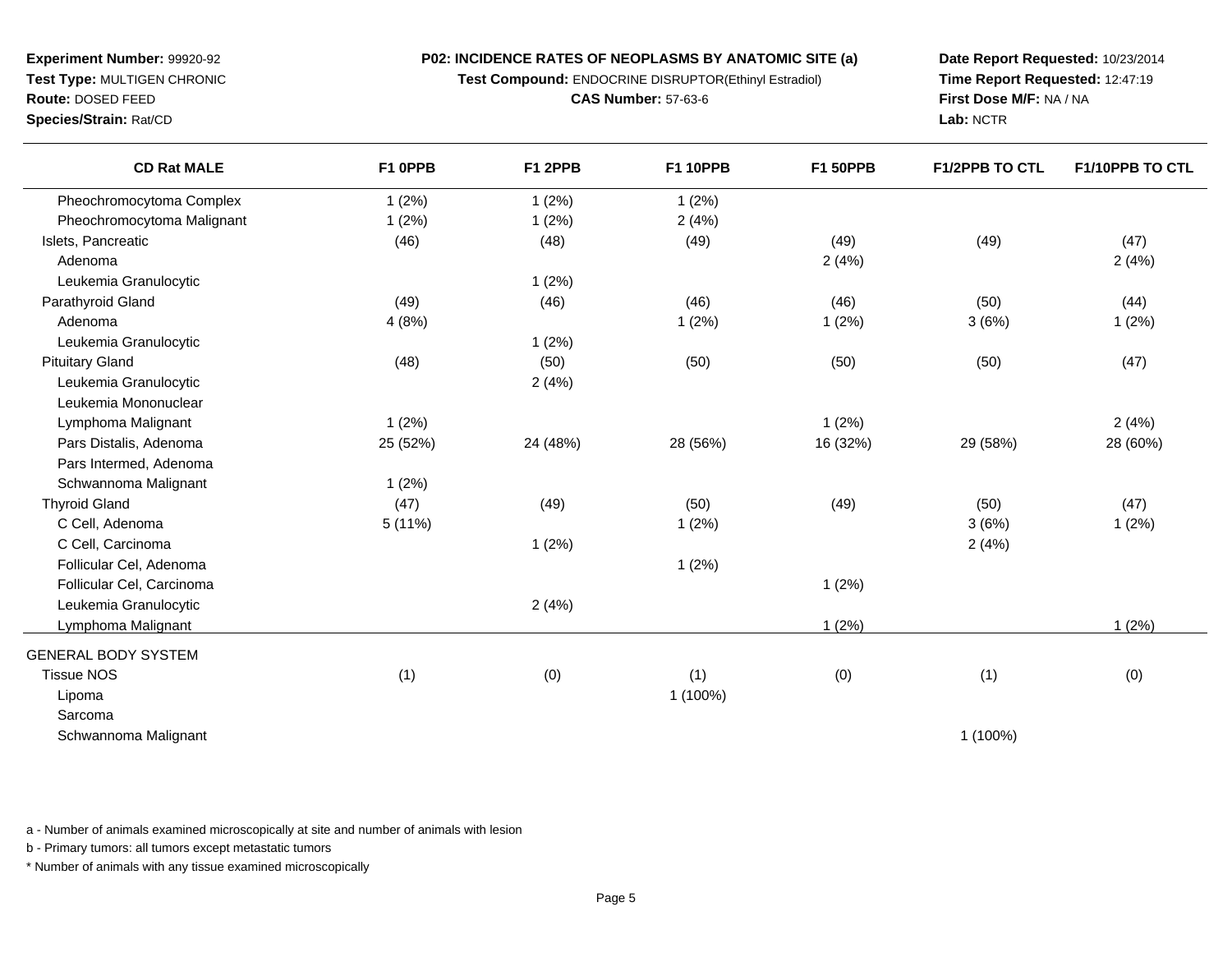**Test Compound:** ENDOCRINE DISRUPTOR(Ethinyl Estradiol)

**CAS Number:** 57-63-6

**Date Report Requested:** 10/23/2014**Time Report Requested:** 12:47:19**First Dose M/F:** NA / NA**Lab:** NCTR

| <b>CD Rat MALE</b>                                           | F1 OPPB | F1 2PPB | <b>F1 10PPB</b> | <b>F1 50PPB</b> | <b>F1/2PPB TO CTL</b> | F1/10PPB TO CTL |
|--------------------------------------------------------------|---------|---------|-----------------|-----------------|-----------------------|-----------------|
| <b>GENITAL SYSTEM</b>                                        |         |         |                 |                 |                       |                 |
| <b>Coagulating Gland</b>                                     | (46)    | (49)    | (49)            | (49)            | (49)                  | (47)            |
| Carcinoma, Metastatic, Prostate,<br>Dorsal/Lateral Lobe      |         |         |                 |                 |                       | 1(2%)           |
| Carcinoma, Metastatic, Uncertain Primary<br><b>Site</b>      |         |         |                 |                 |                       | 1(2%)           |
| Leukemia Granulocytic                                        |         | 1(2%)   |                 |                 |                       |                 |
| Lymphoma Malignant                                           | 1(2%)   |         |                 |                 |                       |                 |
| Schwannoma Malignant                                         |         |         |                 |                 |                       |                 |
| <b>Ductus Deferens</b>                                       | (0)     | (0)     | (0)             | (0)             | (0)                   | (1)             |
| Epididymis                                                   | (51)    | (50)    | (50)            | (50)            | (50)                  | (49)            |
| Leukemia Granulocytic                                        |         | 1(2%)   |                 |                 |                       |                 |
| Lymphoma Malignant                                           | 1(2%)   |         |                 | 1(2%)           | 1(2%)                 | 1(2%)           |
| Mesothelioma Benign                                          |         |         | 1(2%)           |                 |                       |                 |
| Squamous Cell Carcinoma, Metastatic,<br>Stomach, Forestomach |         |         |                 |                 |                       |                 |
| Penis                                                        | (0)     | (1)     | (0)             | (0)             | (1)                   | (1)             |
| Squamous Cell Carcinoma, Metastatic,<br>Preputial Gland      |         |         |                 |                 | 1 (100%)              |                 |
| <b>Preputial Gland</b>                                       | (51)    | (50)    | (50)            | (50)            | (50)                  | (50)            |
| Adenoma                                                      |         |         |                 |                 | 1(2%)                 |                 |
| Carcinoma                                                    |         |         |                 |                 |                       |                 |
| Leukemia Granulocytic                                        |         | 2(4%)   |                 |                 |                       |                 |
| Lymphoma Malignant                                           | 1(2%)   |         |                 | 1(2%)           | 1(2%)                 | 1(2%)           |
| Squamous Cell Carcinoma                                      | 4(8%)   | 5(10%)  | 5(10%)          | 2(4%)           | 4(8%)                 | 3(6%)           |
| Prostate, Dorsal/Lateral Lobe                                | (36)    | (37)    | (45)            | (41)            | (38)                  | (42)            |
| Carcinoma                                                    |         |         |                 |                 |                       | 1(2%)           |
| Carcinoma, Metastatic, Uncertain Primary<br>Site             |         |         |                 |                 |                       | 1(2%)           |

a - Number of animals examined microscopically at site and number of animals with lesion

b - Primary tumors: all tumors except metastatic tumors

**Experiment Number:** 99920-92**Test Type:** MULTIGEN CHRONIC

**Route:** DOSED FEED**Species/Strain:** Rat/CD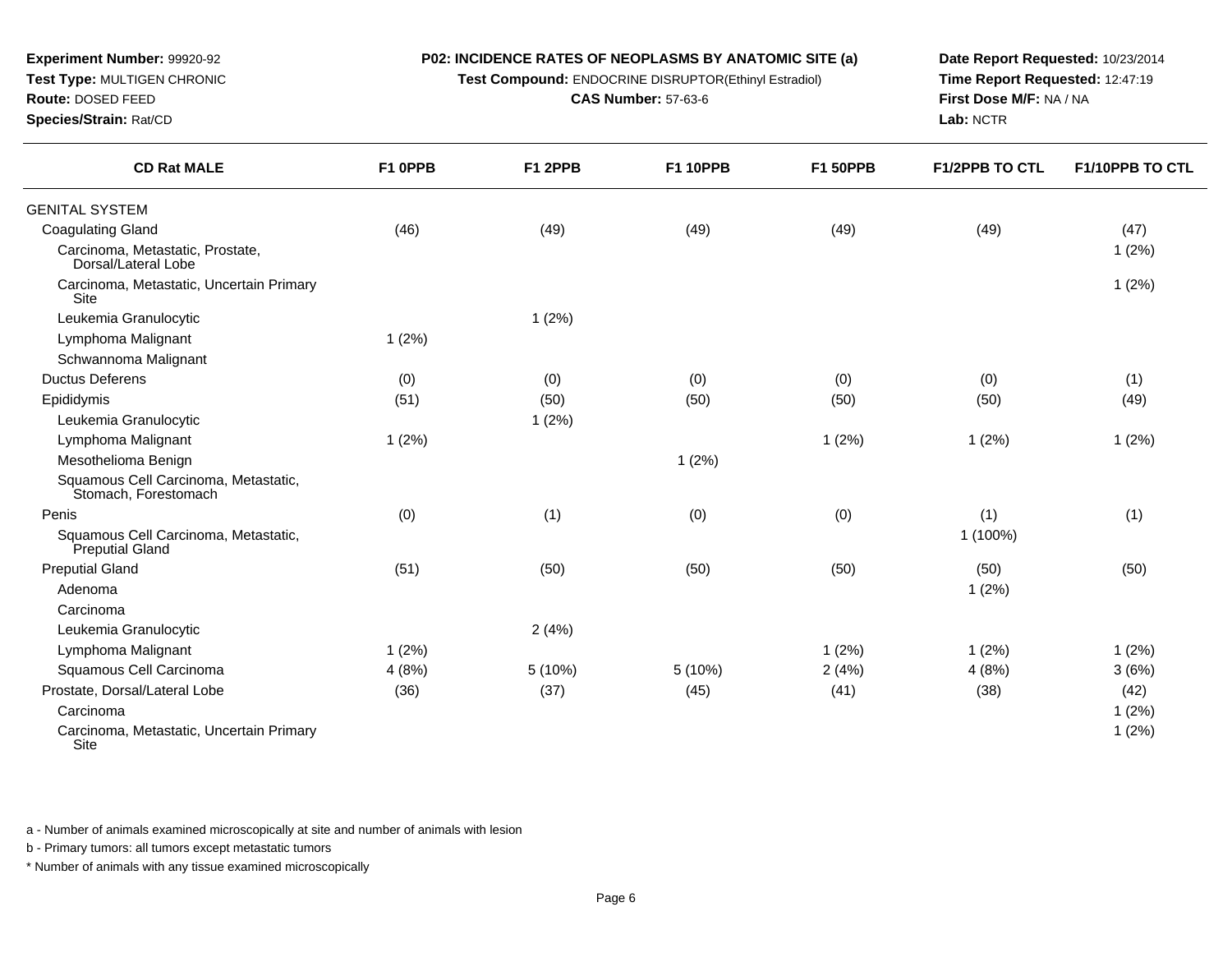### **P02: INCIDENCE RATES OF NEOPLASMS BY ANATOMIC SITE (a)Test Compound:** ENDOCRINE DISRUPTOR(Ethinyl Estradiol)

**CAS Number:** 57-63-6

**Experiment Number:** 99920-92**Test Type:** MULTIGEN CHRONIC

**Route:** DOSED FEED

**Species/Strain:** Rat/CD

**Date Report Requested:** 10/23/2014**Time Report Requested:** 12:47:19**First Dose M/F:** NA / NA**Lab:** NCTR

| <b>CD Rat MALE</b>                                           | F1 0PPB | F1 2PPB | <b>F1 10PPB</b> | <b>F1 50PPB</b> | <b>F1/2PPB TO CTL</b> | F1/10PPB TO CTL |
|--------------------------------------------------------------|---------|---------|-----------------|-----------------|-----------------------|-----------------|
| Leukemia Granulocytic                                        |         | 2(5%)   |                 |                 |                       |                 |
| Lymphoma Malignant                                           | 1(3%)   |         |                 | 1(2%)           |                       |                 |
| Schwannoma Malignant                                         |         |         |                 |                 |                       |                 |
| Squamous Cell Carcinoma, Metastatic,<br>Stomach, Forestomach |         |         |                 |                 |                       |                 |
| Prostate, Dorsal/lateral Lobe                                | (13)    | (13)    | (5)             | (9)             | (12)                  | (7)             |
| Prostate, Ventral Lobe                                       | (49)    | (50)    | (50)            | (50)            | (50)                  | (49)            |
| Carcinoma                                                    |         |         |                 |                 |                       | 1(2%)           |
| Lymphoma Malignant                                           | 1(2%)   |         |                 | 1(2%)           |                       |                 |
| Schwannoma Malignant                                         |         |         |                 |                 |                       |                 |
| <b>Rete Testes</b>                                           | (46)    | (44)    | (46)            | (47)            | (47)                  | (43)            |
| <b>Seminal Vesicle</b>                                       | (43)    | (46)    | (47)            | (47)            | (49)                  | (43)            |
| Adenoma                                                      | 1(2%)   |         |                 |                 |                       |                 |
| Carcinoma                                                    |         |         | 1(2%)           | 1(2%)           |                       |                 |
| Carcinoma, Metastatic, Prostate,<br>Dorsal/Lateral Lobe      |         |         |                 |                 |                       | 1(2%)           |
| Carcinoma, Metastatic, Uncertain Primary<br><b>Site</b>      |         |         |                 |                 |                       | 1(2%)           |
| Leukemia Granulocytic                                        |         | 1(2%)   |                 |                 |                       |                 |
| Lymphoma Malignant                                           |         |         |                 |                 |                       |                 |
| <b>Testes</b>                                                | (48)    | (50)    | (50)            | (50)            | (50)                  | (48)            |
| Interstit Cell, Adenoma                                      |         |         |                 |                 |                       |                 |
| Lymphoma Malignant                                           | 1(2%)   |         |                 |                 |                       | 1(2%)           |
| Sarcoma                                                      |         |         |                 |                 | 1(2%)                 |                 |
| Seminoma Benign                                              |         |         |                 | 1(2%)           |                       |                 |
| Squamous Cell Carcinoma, Metastatic,<br>Stomach, Forestomach |         |         |                 |                 |                       |                 |
| <b>HEMATOPOIETIC SYSTEM</b>                                  |         |         |                 |                 |                       |                 |
| <b>Bone Marrow</b>                                           | (46)    | (48)    | (48)            | (48)            | (50)                  | (46)            |
|                                                              |         |         |                 |                 |                       |                 |

a - Number of animals examined microscopically at site and number of animals with lesion

b - Primary tumors: all tumors except metastatic tumors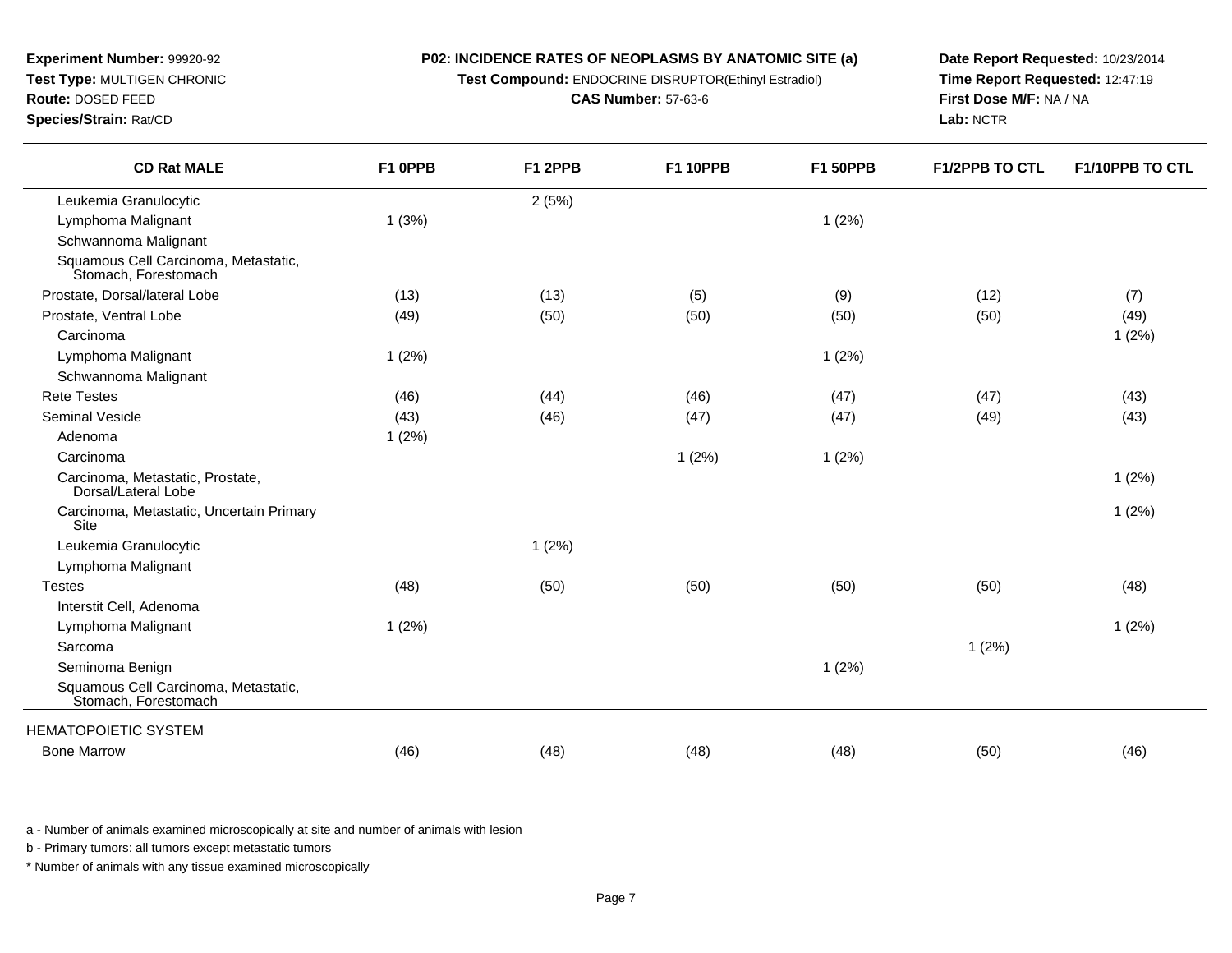**P02: INCIDENCE RATES OF NEOPLASMS BY ANATOMIC SITE (a)Test Compound:** ENDOCRINE DISRUPTOR(Ethinyl Estradiol)

**CAS Number:** 57-63-6

**Experiment Number:** 99920-92**Test Type:** MULTIGEN CHRONIC

### **Route:** DOSED FEED

**Species/Strain:** Rat/CD

**Date Report Requested:** 10/23/2014**Time Report Requested:** 12:47:20**First Dose M/F:** NA / NA**Lab:** NCTR

| <b>CD Rat MALE</b>                                           | F1 OPPB | F1 2PPB | <b>F1 10PPB</b> | <b>F1 50PPB</b> | <b>F1/2PPB TO CTL</b> | F1/10PPB TO CTL |
|--------------------------------------------------------------|---------|---------|-----------------|-----------------|-----------------------|-----------------|
| Leukemia Granulocytic                                        |         | 2(4%)   |                 |                 |                       |                 |
| Leukemia Mononuclear                                         |         |         |                 |                 |                       |                 |
| Lymphoma Malignant                                           | 1(2%)   |         |                 | 2(4%)           | 1(2%)                 | 2(4%)           |
| Lymph Node                                                   | (14)    | (16)    | (16)            | (15)            | (19)                  | (14)            |
| Axillary, Leukemia Granulocytic                              |         | 1(6%)   |                 |                 |                       |                 |
| Axillary, Lymphoma Malignant                                 | 1(7%)   |         |                 | 1(7%)           |                       | 1(7%)           |
| Deep Cervical, Leukemia Granulocytic                         |         | 1(6%)   |                 |                 |                       |                 |
| Deep Cervical, Lymphoma Malignant                            |         |         |                 |                 |                       | 1(7%)           |
| Inguinal, Lymphoma Malignant                                 |         |         |                 |                 |                       | 1(7%)           |
| Lumbar, Leukemia Granulocytic                                |         | 1(6%)   |                 |                 |                       |                 |
| Lumbar, Lymphoma Malignant                                   |         |         |                 | 1(7%)           |                       | 1(7%)           |
| Mediastinal, Lymphoma Malignant                              | 1(7%)   |         |                 |                 |                       | 1(7%)           |
| Pancreatic, Leukemia Granulocytic                            |         | 1(6%)   |                 |                 |                       |                 |
| Pancreatic, Lymphoma Malignant                               |         |         |                 | 1(7%)           |                       |                 |
| Renal, Leukemia Granulocytic                                 |         | 1(6%)   |                 |                 |                       |                 |
| Renal, Lymphoma Malignant                                    | 1(7%)   |         |                 | 1(7%)           |                       | 1(7%)           |
| Squamous Cell Carcinoma, Metastatic,<br>Preputial Gland      |         |         |                 |                 | 1(5%)                 |                 |
| Lymph Node, Mandibular                                       | (49)    | (50)    | (50)            | (48)            | (50)                  | (47)            |
| Leukemia Granulocytic                                        |         | 2(4%)   |                 |                 |                       |                 |
| Leukemia Mononuclear                                         |         |         |                 |                 |                       |                 |
| Lymphoma Malignant                                           | 1(2%)   |         |                 | 2(4%)           | 1(2%)                 | 2(4%)           |
| Lymph Node, Mesenteric                                       | (45)    | (46)    | (49)            | (47)            | (50)                  | (44)            |
| Leukemia Granulocytic                                        |         | 2(4%)   |                 |                 |                       |                 |
| Leukemia Mononuclear                                         |         |         |                 |                 |                       |                 |
| Lymphoma Malignant                                           | 1(2%)   |         |                 | 2(4%)           | 1(2%)                 | 2(5%)           |
| Squamous Cell Carcinoma, Metastatic,<br>Stomach, Forestomach |         |         |                 |                 |                       |                 |
| Spleen                                                       | (48)    | (49)    | (49)            | (49)            | (50)                  | (47)            |

a - Number of animals examined microscopically at site and number of animals with lesion

b - Primary tumors: all tumors except metastatic tumors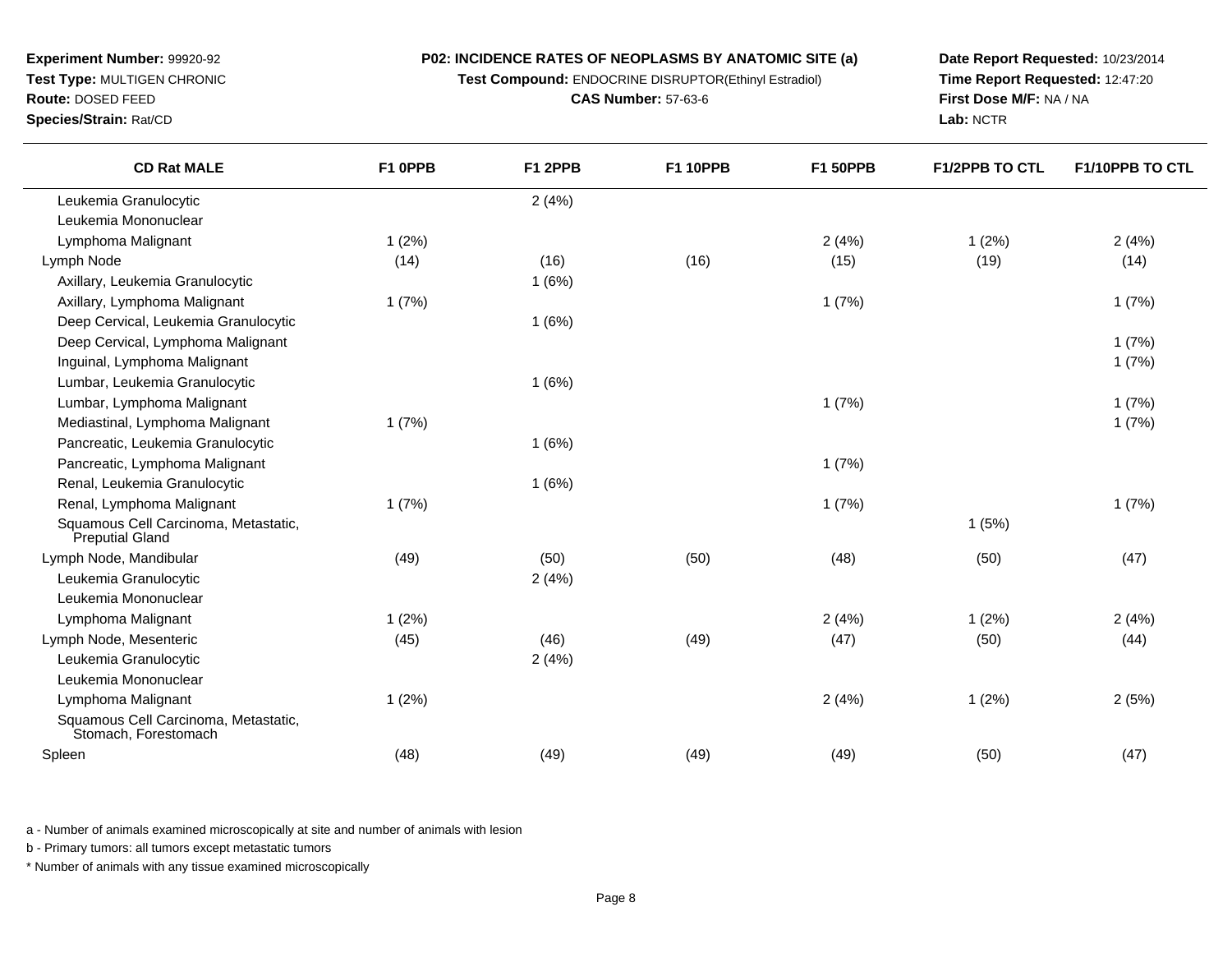**Test Compound:** ENDOCRINE DISRUPTOR(Ethinyl Estradiol)

**CAS Number:** 57-63-6

**Date Report Requested:** 10/23/2014**Time Report Requested:** 12:47:20**First Dose M/F:** NA / NA**Lab:** NCTR

| <b>CD Rat MALE</b>                                           | F1 OPPB | F1 2PPB | <b>F1 10PPB</b> | <b>F1 50PPB</b> | <b>F1/2PPB TO CTL</b> | F1/10PPB TO CTL |
|--------------------------------------------------------------|---------|---------|-----------------|-----------------|-----------------------|-----------------|
| Hemangiosarcoma                                              |         |         |                 |                 |                       |                 |
| Leukemia Granulocytic                                        |         | 2(4%)   |                 |                 |                       |                 |
| Leukemia Mononuclear                                         |         |         |                 |                 |                       |                 |
| Lymphoma Malignant                                           | 1(2%)   |         |                 | 2(4%)           | 1(2%)                 | 2(4%)           |
| Sarcoma                                                      |         |         |                 |                 |                       |                 |
| Squamous Cell Carcinoma, Metastatic,<br>Stomach, Forestomach |         |         |                 |                 |                       |                 |
| Thymus                                                       | (45)    | (44)    | (46)            | (44)            | (46)                  | (40)            |
| Leukemia Granulocytic                                        |         | 2(5%)   |                 |                 |                       |                 |
| Leukemia Mononuclear                                         |         |         |                 |                 |                       |                 |
| Lymphoma Malignant                                           | 1(2%)   |         |                 | 1(2%)           |                       | 1(3%)           |
| Sarcoma                                                      |         |         | 1(2%)           | 1(2%)           |                       |                 |
| Squamous Cell Carcinoma, Metastatic,<br>Stomach, Forestomach |         |         |                 |                 |                       |                 |
| Thymoma Benign                                               |         |         |                 |                 | 1(2%)                 |                 |
| <b>INTEGUMENTARY SYSTEM</b>                                  |         |         |                 |                 |                       |                 |
| <b>Mammary Gland</b>                                         | (44)    | (45)    | (47)            | (44)            | (45)                  | (47)            |
| Adenocarcinoma                                               | 1(2%)   |         |                 |                 |                       |                 |
| Adenoma                                                      |         |         |                 |                 | 1(2%)                 | 1(2%)           |
| Fibroadenoma                                                 | 1(2%)   | 3(7%)   | 1(2%)           | 2(5%)           |                       | 1(2%)           |
| Fibroma                                                      | 1(2%)   | 3(7%)   |                 |                 | 1(2%)                 |                 |
| Leukemia Granulocytic                                        |         | 2(4%)   |                 |                 |                       |                 |
| Lipoma                                                       | 1(2%)   |         |                 |                 |                       |                 |
| Lymphoma Malignant                                           | 1(2%)   |         |                 | 1(2%)           |                       | 1(2%)           |
| <b>Skin</b>                                                  | (51)    | (50)    | (50)            | (50)            | (50)                  | (49)            |
| <b>Basal Cell Adenoma</b>                                    | 1(2%)   | 1(2%)   | 1(2%)           |                 |                       |                 |
| Carcinoma                                                    |         |         |                 |                 |                       |                 |
| Fibroma                                                      | 2(4%)   |         | 1(2%)           | 2(4%)           |                       | 1(2%)           |
| Hemangioma                                                   |         |         | 1(2%)           |                 |                       |                 |

a - Number of animals examined microscopically at site and number of animals with lesion

b - Primary tumors: all tumors except metastatic tumors

\* Number of animals with any tissue examined microscopically

### **Experiment Number:** 99920-92 **Test Type:** MULTIGEN CHRONIC**Route:** DOSED FEED

**Species/Strain:** Rat/CD

 $\overline{\phantom{0}}$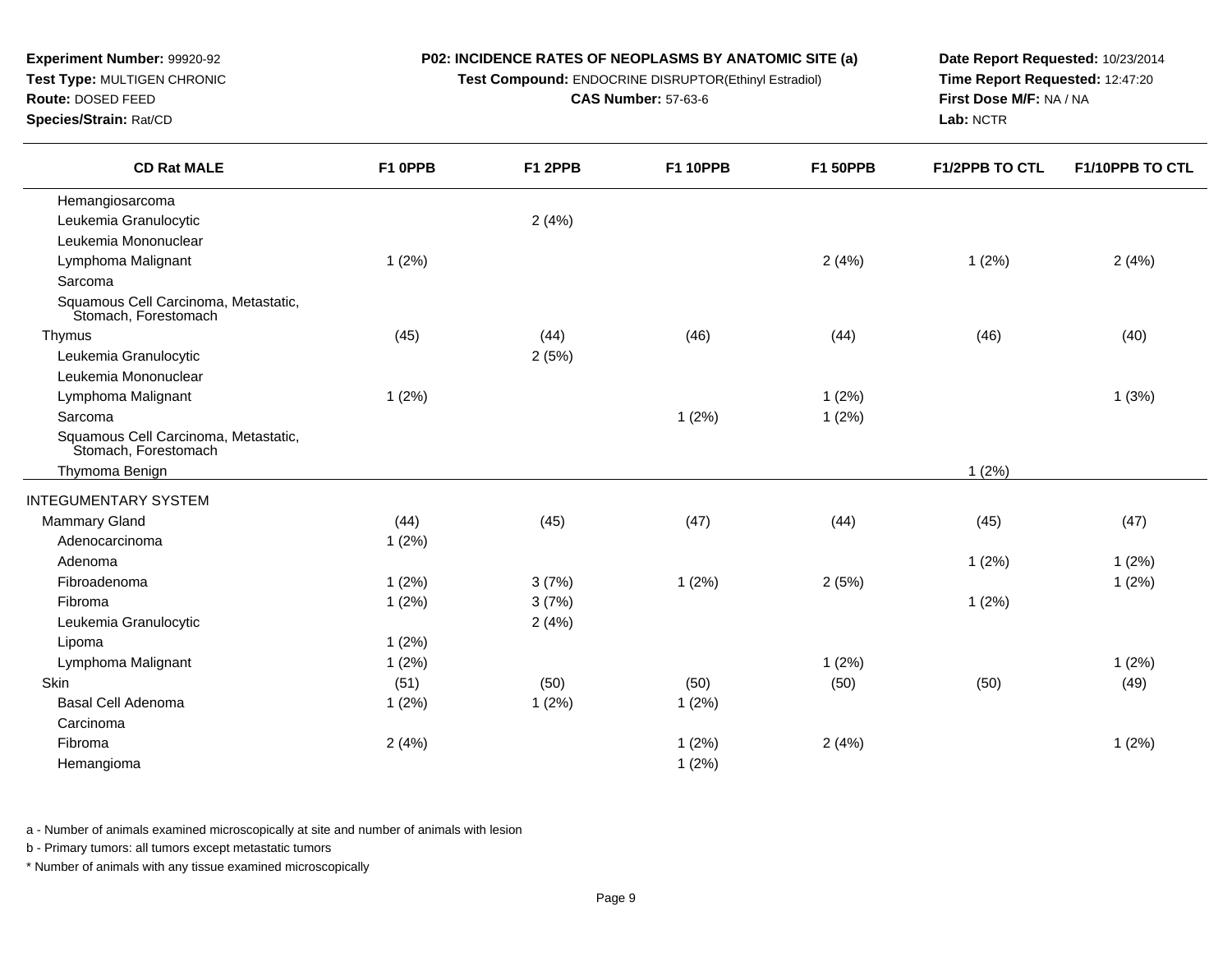**Test Compound:** ENDOCRINE DISRUPTOR(Ethinyl Estradiol)

**CAS Number:** 57-63-6

**Date Report Requested:** 10/23/2014**Time Report Requested:** 12:47:20**First Dose M/F:** NA / NA**Lab:** NCTR

| <b>CD Rat MALE</b>                                                      | F1 0PPB   | F1 2PPB | <b>F1 10PPB</b> | <b>F1 50PPB</b> | <b>F1/2PPB TO CTL</b> | F1/10PPB TO CTL |
|-------------------------------------------------------------------------|-----------|---------|-----------------|-----------------|-----------------------|-----------------|
| Hemangioma                                                              |           |         | 1(2%)           |                 |                       |                 |
| Keratoacanthoma                                                         | 2(4%)     | 3(6%)   | 1(2%)           | 2(4%)           | 1(2%)                 | 2(4%)           |
| Lipoma                                                                  |           |         |                 |                 | 1(2%)                 |                 |
| Lymphoma Malignant                                                      |           |         |                 | 1(2%)           |                       | 1(2%)           |
| Osteosarcoma                                                            |           |         |                 |                 |                       |                 |
| Prepuce, Keratoacanthoma                                                |           |         |                 |                 |                       | 1(2%)           |
| Prepuce, Squamous Cell Carcinoma                                        |           |         |                 |                 |                       |                 |
| Sarcoma                                                                 | 4(8%)     |         | 1(2%)           |                 | 1(2%)                 |                 |
| Schwannoma Malignant                                                    |           |         |                 | 1(2%)           |                       |                 |
| Sebaceous Gl, Adenoma                                                   |           |         |                 |                 | 1(2%)                 |                 |
| Squamous Cell Carcinoma                                                 |           | 1(2%)   |                 |                 |                       | 1(2%)           |
| Squamous Cell Papilloma                                                 |           |         | 1(2%)           |                 | 2(4%)                 | 1(2%)           |
| MUSCULOSKELETAL SYSTEM                                                  |           |         |                 |                 |                       |                 |
| <b>Bone</b>                                                             | (2)       | (0)     | (0)             | (1)             | (0)                   | (0)             |
| Cranium, Nerve, Squamous Cell<br>Carcinoma, Deep Invasion               |           |         |                 |                 |                       |                 |
| Cranium, Osteosarcoma                                                   | $1(50\%)$ |         |                 |                 |                       |                 |
| Cranium, Schwannoma Malignant,<br>Metastatic, Uncertain Primary Site    | $1(50\%)$ |         |                 |                 |                       |                 |
| Cranium, Squamous Cell Carcinoma, Deep<br>Invasion                      |           |         |                 |                 |                       |                 |
| Bone, Femur                                                             | (51)      | (50)    | (50)            | (50)            | (50)                  | (50)            |
| Leukemia Granulocytic                                                   |           | 1(2%)   |                 |                 |                       |                 |
| <b>Skeletal Muscle</b>                                                  | (1)       | (1)     | (1)             | (2)             | (2)                   | (0)             |
| Diaphragm, Squamous Cell Carcinoma,<br>Metastatic, Stomach, Forestomach |           |         |                 |                 |                       |                 |
| Lymphoma Malignant                                                      |           |         |                 |                 |                       |                 |
| NERVOUS SYSTEM                                                          |           |         |                 |                 |                       |                 |
| <b>Brain</b>                                                            | (0)       | (0)     | (0)             | (0)             | (0)                   | (0)             |

a - Number of animals examined microscopically at site and number of animals with lesion

b - Primary tumors: all tumors except metastatic tumors

\* Number of animals with any tissue examined microscopically

**Experiment Number:** 99920-92**Test Type:** MULTIGEN CHRONIC

**Route:** DOSED FEED

**Species/Strain:** Rat/CD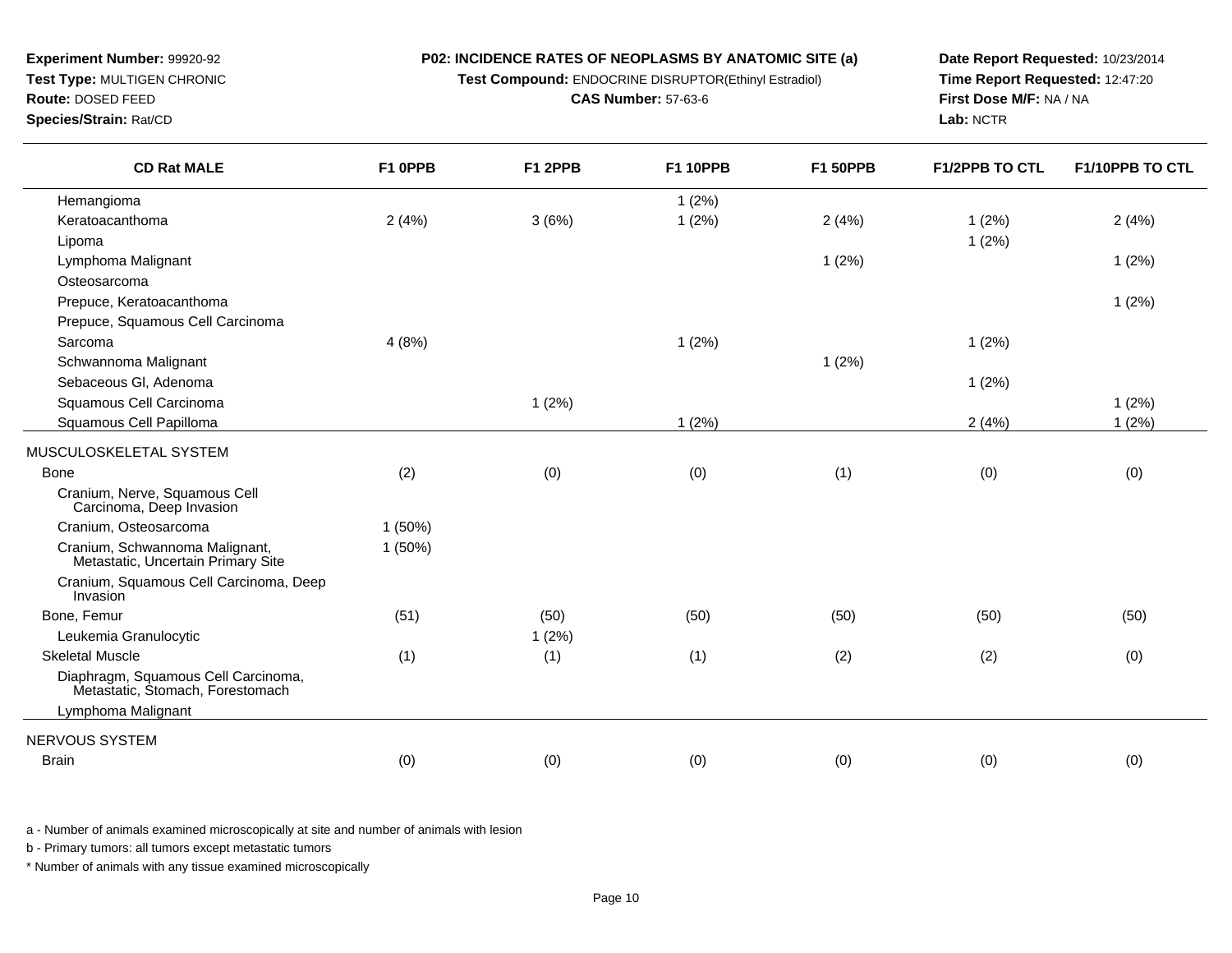**Test Compound:** ENDOCRINE DISRUPTOR(Ethinyl Estradiol)

**CAS Number:** 57-63-6

**Date Report Requested:** 10/23/2014**Time Report Requested:** 12:47:20**First Dose M/F:** NA / NA**Lab:** NCTR

| <b>CD Rat MALE</b>                    | F1 OPPB | F1 2PPB | <b>F1 10PPB</b> | <b>F1 50PPB</b> | <b>F1/2PPB TO CTL</b> | <b>F1/10PPB TO CTL</b> |
|---------------------------------------|---------|---------|-----------------|-----------------|-----------------------|------------------------|
| Cranial Nerve, Schwannoma Malignant   |         |         |                 |                 |                       |                        |
| Brain, Brain Stem                     | (49)    | (50)    | (50)            | (50)            | (50)                  | (48)                   |
| Astrocytoma Malignant                 | 1(2%)   |         |                 |                 |                       |                        |
| Leukemia Granulocytic                 |         | 1(2%)   |                 |                 |                       |                        |
| Lymphoma Malignant                    |         |         |                 | 1(2%)           |                       |                        |
| Reticulosis Malignant                 |         |         |                 |                 |                       |                        |
| Brain, Cerebellum                     | (49)    | (50)    | (50)            | (50)            | (50)                  | (48)                   |
| Astrocytoma Malignant                 |         |         |                 |                 |                       |                        |
| Granular Cell Tumor Malignant         |         |         |                 |                 |                       |                        |
| Brain, Cerebrum                       | (49)    | (50)    | (50)            | (50)            | (50)                  | (48)                   |
| Astrocytoma Malignant                 | 1(2%)   |         |                 |                 |                       |                        |
| Granular Cell Tumor Benign            |         | 1(2%)   |                 |                 |                       |                        |
| Granular Cell Tumor Malignant         |         | 1(2%)   | 1(2%)           |                 |                       |                        |
| Lymphoma Malignant                    | 1(2%)   |         |                 |                 |                       |                        |
| Meninges, Granular Cell Tumor Benign  |         |         |                 |                 |                       |                        |
| Osteoma                               |         |         |                 |                 |                       |                        |
| Reticulosis Malignant                 |         |         |                 |                 | 1(2%)                 |                        |
| Peripheral Nerve                      | (0)     | (1)     | (1)             | (2)             | (2)                   | (0)                    |
| RESPIRATORY SYSTEM                    |         |         |                 |                 |                       |                        |
| Lung                                  | (46)    | (46)    | (48)            | (48)            | (50)                  | (45)                   |
| Alveolar/Bronchiolar Adenoma          | 1(2%)   |         |                 |                 |                       |                        |
| Alveolar/Bronchiolar Carcinoma        |         |         |                 |                 | 1(2%)                 |                        |
| Carcinoma, Metastatic, Adrenal Cortex |         |         | 1(2%)           |                 |                       |                        |
|                                       |         |         |                 |                 |                       |                        |

a - Number of animals examined microscopically at site and number of animals with lesion

 $2(4%)$ 

1 (2%)

b - Primary tumors: all tumors except metastatic tumors

Schwannoma Malignant, Metastatic, Skin

Leukemia Granulocytic

Leukemia MononuclearLymphoma Malignant

Sarcoma, Metastatic, Thymus

**Experiment Number:** 99920-92**Test Type:** MULTIGEN CHRONIC

**Route:** DOSED FEED**Species/Strain:** Rat/CD

\* Number of animals with any tissue examined microscopically

s and  $1(2\%)$ 

) and  $2(4%)$  2 (4%) and  $2(4%)$  2 (4%)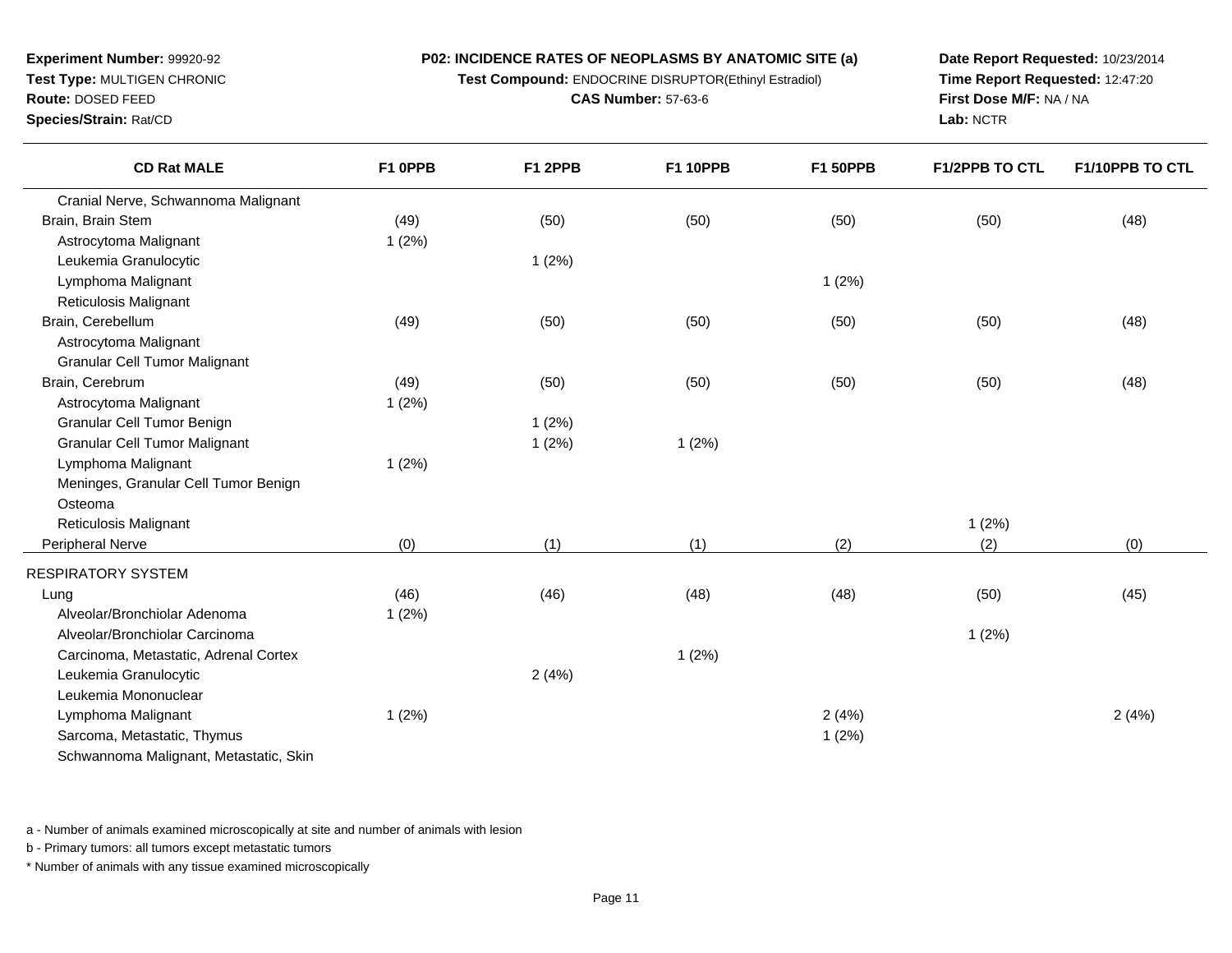# **Experiment Number:** 99920-92

**Test Type:** MULTIGEN CHRONIC

### **Route:** DOSED FEED

**Species/Strain:** Rat/CD

#### **P02: INCIDENCE RATES OF NEOPLASMS BY ANATOMIC SITE (a)**

**Test Compound:** ENDOCRINE DISRUPTOR(Ethinyl Estradiol)

**CAS Number:** 57-63-6

**Date Report Requested:** 10/23/2014**Time Report Requested:** 12:47:20**First Dose M/F:** NA / NA**Lab:** NCTR

| <b>CD Rat MALE</b>                                             | F1 OPPB | F1 2PPB | <b>F1 10PPB</b> | <b>F1 50PPB</b> | <b>F1/2PPB TO CTL</b> | F1/10PPB TO CTL |
|----------------------------------------------------------------|---------|---------|-----------------|-----------------|-----------------------|-----------------|
| Squamous Cell Carcinoma, Metastatic,<br>Preputial Gland        |         | 1(2%)   |                 |                 |                       |                 |
| Squamous Cell Carcinoma, Metastatic,<br>Stomach, Forestomach   |         |         |                 |                 |                       |                 |
| Squamous Cell Carcinoma, Metastatic,<br>Uncertain Primary Site |         |         |                 |                 |                       |                 |
| Thymoma Malignant, Metastatic, Uncertain<br>Primary Site       |         |         |                 |                 |                       |                 |
| Nose                                                           | (48)    | (49)    | (50)            | (49)            | (49)                  | (48)            |
| Adenoma                                                        | 1(2%)   |         |                 |                 |                       |                 |
| Leukemia Granulocytic                                          |         | 2(4%)   |                 |                 |                       |                 |
| Lymphoma Malignant                                             | 1(2%)   |         |                 | 1(2%)           | 1(2%)                 | 2(4%)           |
| Osteosarcoma                                                   |         | 1(2%)   |                 |                 |                       |                 |
| Schwannoma Malignant                                           |         |         | 1(2%)           |                 |                       |                 |
| Trachea                                                        | (49)    | (50)    | (50)            | (50)            | (50)                  | (46)            |
| Leukemia Granulocytic                                          |         | 2(4%)   |                 |                 |                       |                 |
| Lymphoma Malignant                                             | 1(2%)   |         |                 |                 |                       |                 |
| SPECIAL SENSES SYSTEM                                          |         |         |                 |                 |                       |                 |
| Ear                                                            | (0)     | (0)     | (0)             | (0)             | (0)                   | (0)             |
| <b>Neural Crest Tumor</b>                                      |         |         |                 |                 |                       |                 |
| Squamous Cell Papilloma                                        |         |         |                 |                 |                       |                 |
| Eye                                                            | (46)    | (46)    | (47)            | (46)            | (49)                  | (45)            |
| Iris, Melanoma Benign                                          |         |         |                 |                 |                       |                 |
| Leukemia Granulocytic                                          |         | 2(4%)   |                 |                 |                       |                 |
| Lymphoma Malignant                                             | 1(2%)   |         |                 | 1(2%)           |                       | 2(4%)           |
| Retrobulbar, Squamous Cell Carcinoma,<br>Deep Invasion         |         |         |                 | 1(2%)           |                       |                 |
| Schwannoma Malignant                                           |         |         | 1(2%)           |                 |                       |                 |
| Harderian Gland                                                | (48)    | (47)    | (48)            | (48)            | (50)                  | (46)            |

a - Number of animals examined microscopically at site and number of animals with lesion

b - Primary tumors: all tumors except metastatic tumors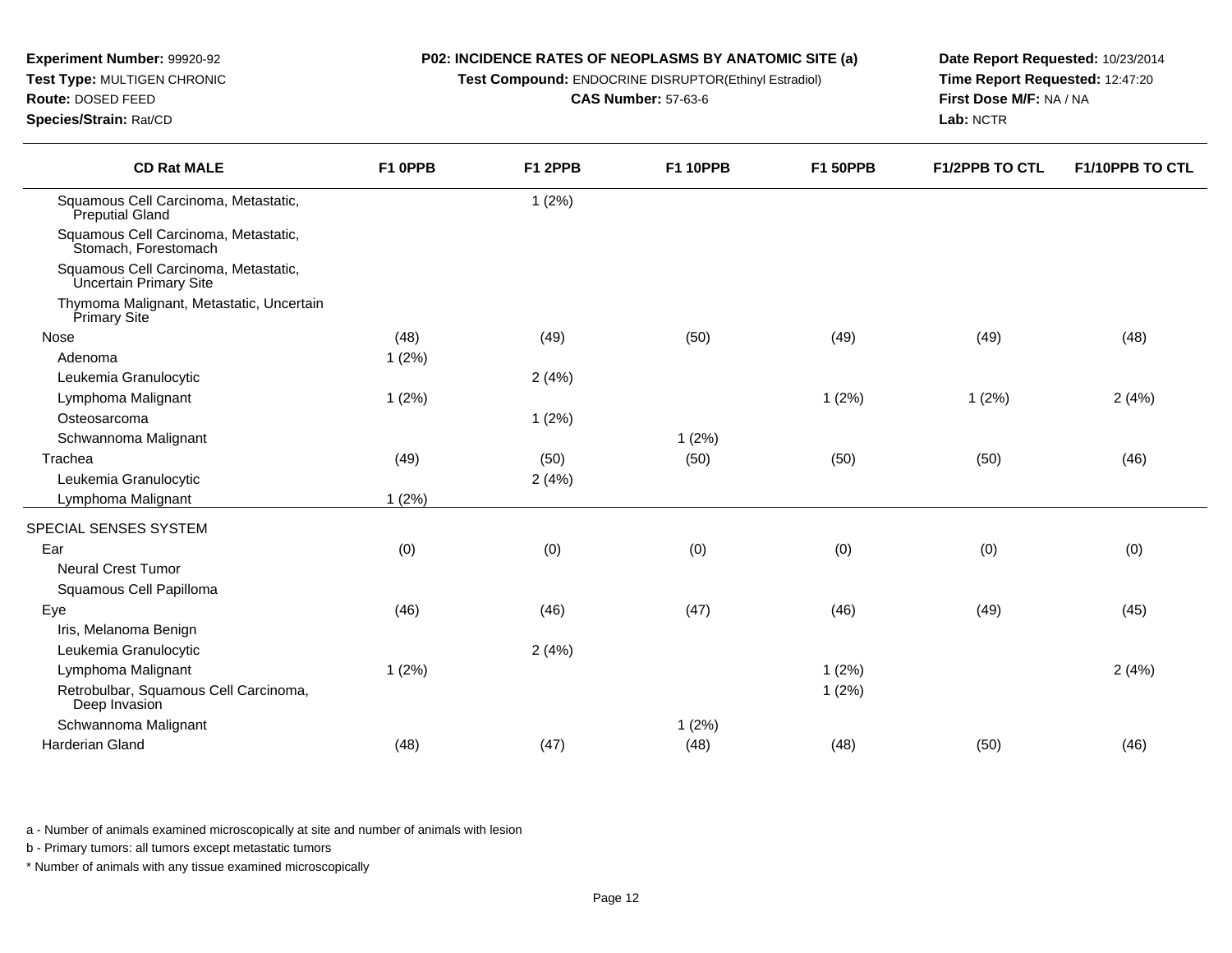**P02: INCIDENCE RATES OF NEOPLASMS BY ANATOMIC SITE (a)Test Compound:** ENDOCRINE DISRUPTOR(Ethinyl Estradiol)

**CAS Number:** 57-63-6

**Experiment Number:** 99920-92**Test Type:** MULTIGEN CHRONIC

### **Route:** DOSED FEED

**Species/Strain:** Rat/CD

**Date Report Requested:** 10/23/2014**Time Report Requested:** 12:47:20**First Dose M/F:** NA / NA**Lab:** NCTR

| <b>CD Rat MALE</b>                                           | F1 OPPB  | F1 2PPB | <b>F1 10PPB</b> | <b>F1 50PPB</b> | F1/2PPB TO CTL | F1/10PPB TO CTL |
|--------------------------------------------------------------|----------|---------|-----------------|-----------------|----------------|-----------------|
| Leukemia Granulocytic                                        |          | 2(4%)   |                 |                 |                |                 |
| Lymphoma Malignant                                           | 1(2%)    |         |                 | 1(2%)           |                | 1(2%)           |
| Schwannoma Malignant                                         |          |         | 1(2%)           |                 |                |                 |
| Squamous Cell Carcinoma, Deep Invasion                       |          |         |                 |                 | 1(2%)          |                 |
| Lacrimal Gland                                               | (0)      | (0)     | (0)             | (2)             | (0)            | (1)             |
| Lymphoma Malignant                                           |          |         |                 | 1(50%)          |                |                 |
| Zymbal's Gland                                               | (1)      | (0)     | (0)             | (2)             | (1)            | (0)             |
| Adenoma                                                      |          |         |                 |                 | 1 (100%)       |                 |
| Carcinoma                                                    | 1 (100%) |         |                 | 1(50%)          |                |                 |
| Squamous Cell Carcinoma                                      |          |         |                 | 1(50%)          |                |                 |
| <b>URINARY SYSTEM</b>                                        |          |         |                 |                 |                |                 |
| Kidney                                                       | (46)     | (49)    | (48)            | (49)            | (49)           | (47)            |
| Bilateral, Renal Tubule, Adenoma                             |          |         |                 |                 | 1(2%)          |                 |
| Bilateral, Renal Tubule, Carcinoma                           |          | 1(2%)   |                 | 1(2%)           |                |                 |
| Leukemia Granulocytic                                        |          | 2(4%)   |                 |                 |                |                 |
| Leukemia Mononuclear                                         |          |         |                 |                 |                |                 |
| Liposarcoma                                                  |          |         |                 |                 |                |                 |
| Lymphoma Malignant                                           | 1(2%)    |         |                 | 2(4%)           |                | 2(4%)           |
| Mesenchymal Tumor Malignant                                  |          |         |                 | 1(2%)           | 1(2%)          |                 |
| Renal Tubule, Adenoma                                        |          |         |                 |                 | 2(4%)          |                 |
| Renal Tubule, Carcinoma                                      |          |         |                 |                 | 1(2%)          |                 |
| Sarcoma                                                      |          |         |                 |                 |                |                 |
| Squamous Cell Carcinoma, Metastatic,<br>Stomach, Forestomach |          |         |                 |                 |                |                 |
| Transit Epithe, Papilloma                                    | 1(2%)    |         |                 |                 |                |                 |
| Urethra                                                      | (2)      | (2)     | (0)             | (2)             | (1)            | (5)             |
| <b>Urinary Bladder</b>                                       | (45)     | (48)    | (49)            | (49)            | (49)           | (45)            |

SYSTEMIC LESIONS

a - Number of animals examined microscopically at site and number of animals with lesion

b - Primary tumors: all tumors except metastatic tumors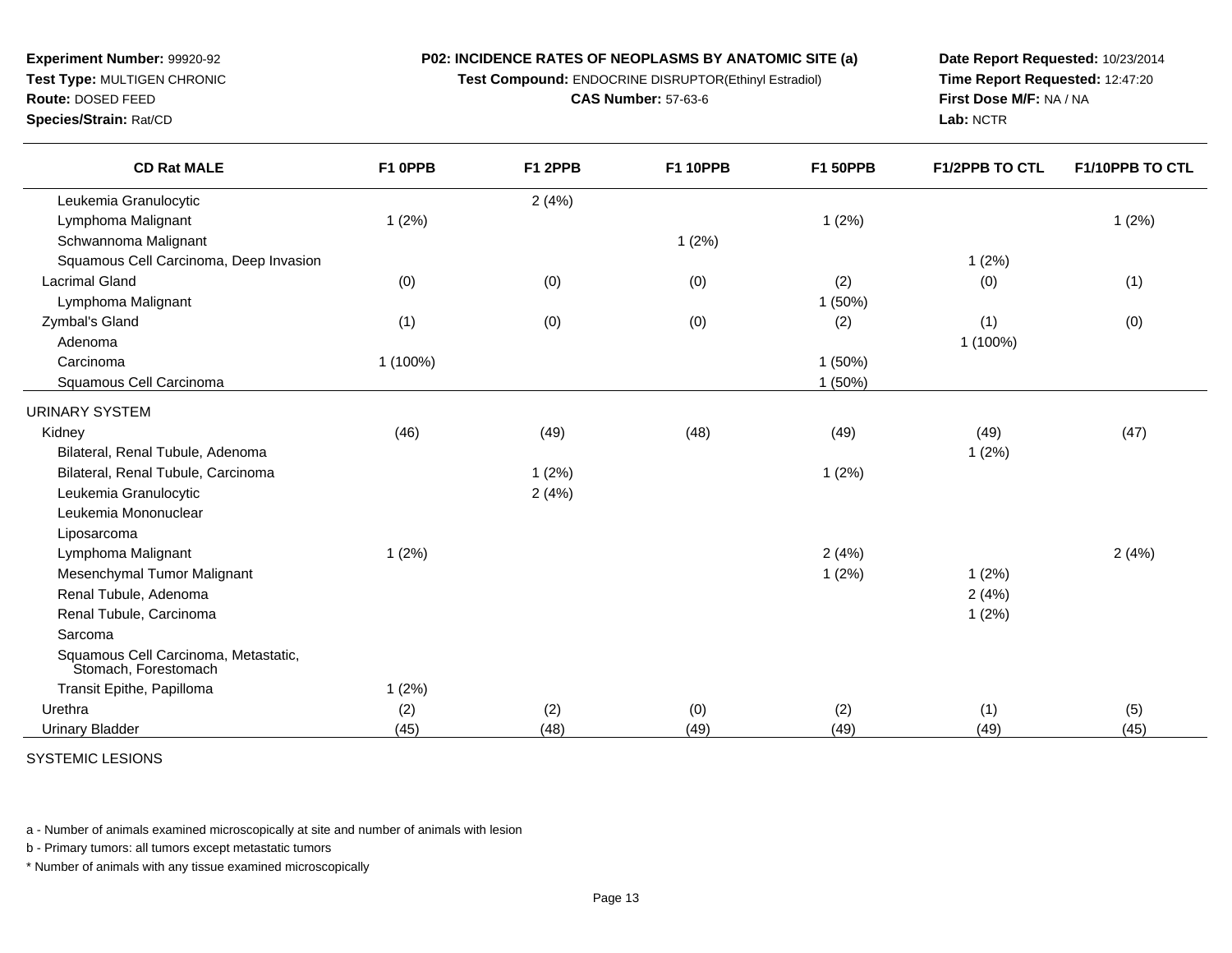| <b>Experiment Number: 99920-92</b><br>Test Type: MULTIGEN CHRONIC<br>Route: DOSED FEED<br>Species/Strain: Rat/CD | P02: INCIDENCE RATES OF NEOPLASMS BY ANATOMIC SITE (a)<br>Test Compound: ENDOCRINE DISRUPTOR(Ethinyl Estradiol)<br><b>CAS Number: 57-63-6</b> |         |                 |                 | Date Report Requested: 10/23/2014<br>Time Report Requested: 12:47:20<br>First Dose M/F: NA / NA<br>Lab: NCTR |                        |
|------------------------------------------------------------------------------------------------------------------|-----------------------------------------------------------------------------------------------------------------------------------------------|---------|-----------------|-----------------|--------------------------------------------------------------------------------------------------------------|------------------------|
| <b>CD Rat MALE</b>                                                                                               | F1 OPPB                                                                                                                                       | F1 2PPB | <b>F1 10PPB</b> | <b>F1 50PPB</b> | <b>F1/2PPB TO CTL</b>                                                                                        | <b>F1/10PPB TO CTL</b> |
| Multiple Organ                                                                                                   | $*(51)$                                                                                                                                       | $*(50)$ | $*(50)$         | $*(50)$         | $*(50)$                                                                                                      | $*(50)$                |
| Leukemia Granulocytic                                                                                            |                                                                                                                                               | 2(4%)   |                 |                 |                                                                                                              |                        |
| Leukemia Mononuclear                                                                                             |                                                                                                                                               |         |                 |                 |                                                                                                              |                        |
| Lymphoma Malignant                                                                                               | (2%)                                                                                                                                          |         |                 | 2(4%)           | 1(2%)                                                                                                        | 2(4%)                  |
| Mesothelioma Benign                                                                                              |                                                                                                                                               |         | 2(4%)           |                 |                                                                                                              |                        |

a - Number of animals examined microscopically at site and number of animals with lesion

b - Primary tumors: all tumors except metastatic tumors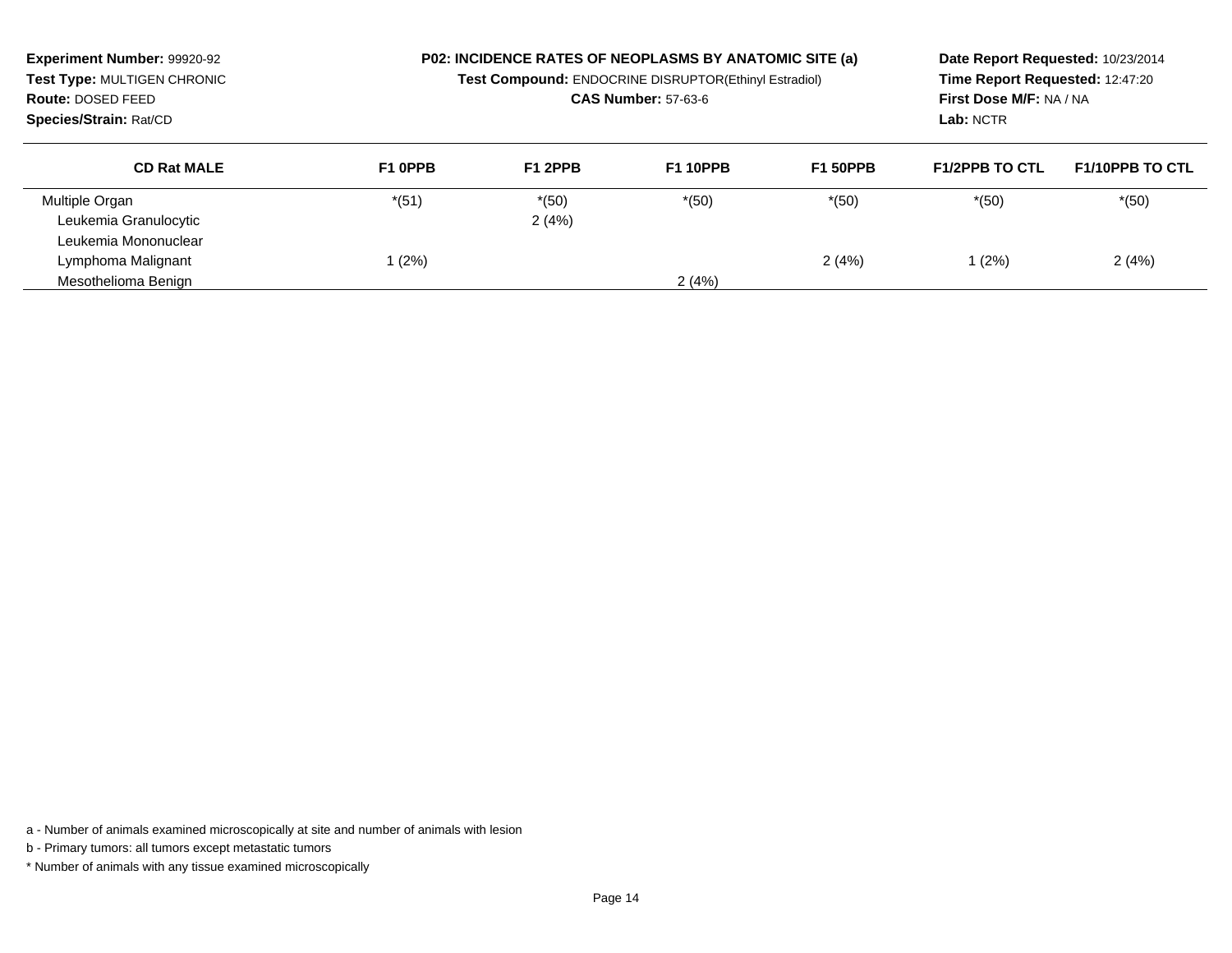**Test Compound:** ENDOCRINE DISRUPTOR(Ethinyl Estradiol)

**CAS Number:** 57-63-6

**Date Report Requested:** 10/23/2014**Time Report Requested:** 12:47:20**First Dose M/F:** NA / NA**Lab:** NCTR

**F3/2PPB TO CTL F3/10 PPB TO CTL F3/50 PPB TO CTL**

| <b>Animals Initially In Study</b>       | 50   | 50    | 49   | 50           | 50           |
|-----------------------------------------|------|-------|------|--------------|--------------|
| <b>Early Deaths</b>                     |      |       |      |              |              |
| <b>Moribund Sacrifice</b>               | 14   | 5     | 3    | 4            | 3            |
| <b>Natural Death</b>                    | 3    | 4     | 3    | 4            | $\mathbf{2}$ |
| <b>Survivors</b>                        |      |       |      |              |              |
| <b>Moribund Sacrifice</b>               |      | 8     | 13   | 9            | 9            |
| <b>Natural Death</b>                    |      | 3     | 3    | $\mathbf{2}$ |              |
| <b>Terminal Sacrifice</b>               | 33   | 30    | 27   | 31           | 35           |
| <b>Animals Examined Microscopically</b> | 50   | 50    | 49   | 50           | 50           |
| <b>ALIMENTARY SYSTEM</b>                |      |       |      |              |              |
| Esophagus                               | (50) | (50)  | (48) | (50)         | (50)         |
| Intestine Large, Cecum                  | (46) | (45)  | (43) | (47)         | (47)         |
| Leukemia Granulocytic                   |      |       |      |              |              |
| Lymphoma Malignant                      |      |       |      | 1(2%)        |              |
| Intestine Large, Colon                  | (48) | (45)  | (43) | (48)         | (48)         |
| Adenoma                                 |      | 2(4%) |      | 1(2%)        |              |
| Leukemia Granulocytic                   |      |       |      |              |              |

a  $2(5%)$ 

**F1/50PPB TO CTL F3 0PPB**

t the contract of  $1(2\%)$ 

1 (2%)

a and  $1(2\%)$ 

m (48) (48) (45) (45) (44) (48) (48) (48)

m (45) (46) (44) (38) (47) (47) (47)

m (47) (47) (44) (43) (47) (47) (47)

AdenocarcinomaLymphoma Malignant

Lymphoma Malignant

Intestine Small, Duodenum

Lymphoma Malignant

Intestine Large, Rectum

Anus, Sarcoma

Adenocarcinoma

Intestine Small, Ileum

**Experiment Number:** 99920-92**Test Type:** MULTIGEN CHRONIC

**CD Rat MALE**

**Route:** DOSED FEED**Species/Strain:** Rat/CD

**Disposition Summary**

a - Number of animals examined microscopically at site and number of animals with lesion

b - Primary tumors: all tumors except metastatic tumors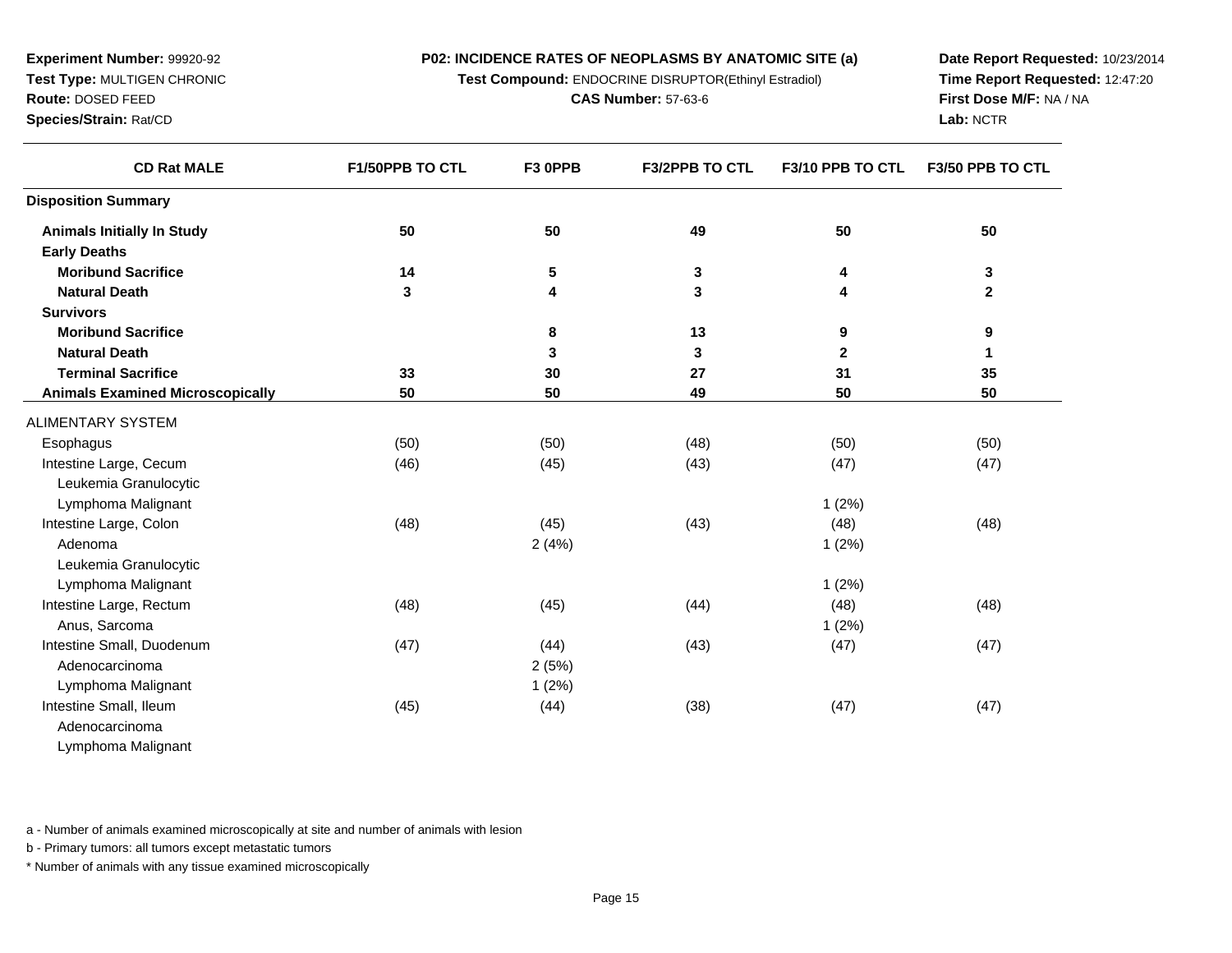**Test Compound:** ENDOCRINE DISRUPTOR(Ethinyl Estradiol)

**CAS Number:** 57-63-6

**Date Report Requested:** 10/23/2014**Time Report Requested:** 12:47:21**First Dose M/F:** NA / NA**Lab:** NCTR

| <b>CD Rat MALE</b>                                             | <b>F1/50PPB TO CTL</b> | F3 OPPB    | <b>F3/2PPB TO CTL</b> | F3/10 PPB TO CTL | F3/50 PPB TO CTL |
|----------------------------------------------------------------|------------------------|------------|-----------------------|------------------|------------------|
| Intestine Small, Jejunum                                       | (48)                   | (44)       | (41)                  | (45)             | (46)             |
| Adenocarcinoma                                                 | 1(2%)                  |            |                       |                  |                  |
| Lymphoma Malignant                                             |                        |            |                       |                  |                  |
| Sarcoma                                                        |                        |            |                       |                  |                  |
| Liver                                                          | (49)                   | (49)       | (47)                  | (50)             | (49)             |
| Cholangiocarcinoma                                             | 1(2%)                  | 2(4%)      |                       |                  |                  |
| Cholangioma                                                    |                        | 1(2%)      |                       | 1(2%)            |                  |
| Hepatocellular Adenoma                                         | 1(2%)                  | 1(2%)      |                       |                  | 1(2%)            |
| Hepatocellular Carcinoma                                       | 1(2%)                  |            |                       |                  |                  |
| Leukemia Granulocytic                                          |                        |            |                       |                  |                  |
| Leukemia Mononuclear                                           |                        |            | 1(2%)                 | 1(2%)            |                  |
| Lymphoma Malignant                                             |                        | 1(2%)      | 1(2%)                 | 1(2%)            |                  |
| Squamous Cell Carcinoma, Metastatic,<br>Stomach, Forestomach   |                        |            | 1(2%)                 |                  |                  |
| Mesentery                                                      | (0)                    | (4)        | (0)                   | (6)              | (3)              |
| Carcinoma, Metastatic, Uncertain Primary<br>Site               |                        |            |                       |                  |                  |
| Fat, Lymphoma Malignant                                        |                        |            |                       |                  |                  |
| Squamous Cell Carcinoma, Metastatic,<br>Uncertain Primary Site |                        |            |                       | 1(17%)           |                  |
| Oral Mucosa                                                    | (6)                    | (3)        | (8)                   | (4)              | (6)              |
| Sarcoma                                                        |                        |            |                       |                  |                  |
| Squamous Cell Carcinoma                                        | 4 (67%)                | $3(100\%)$ | 4 (50%)               | 1(25%)           | 5 (83%)          |
| Pancreas                                                       | (50)                   | (47)       | (48)                  | (49)             | (49)             |
| Leukemia Granulocytic                                          |                        |            |                       |                  |                  |
| Leukemia Mononuclear                                           |                        |            | 1(2%)                 |                  |                  |
| Lymphoma Malignant                                             |                        | 1(2%)      |                       |                  |                  |
| Squamous Cell Carcinoma, Metastatic,<br>Stomach, Forestomach   |                        |            | 1(2%)                 |                  |                  |
| Salivary Glands                                                | (49)                   | (48)       | (49)                  | (49)             | (50)             |

a - Number of animals examined microscopically at site and number of animals with lesion

b - Primary tumors: all tumors except metastatic tumors

**Experiment Number:** 99920-92**Test Type:** MULTIGEN CHRONIC

**Route:** DOSED FEED**Species/Strain:** Rat/CD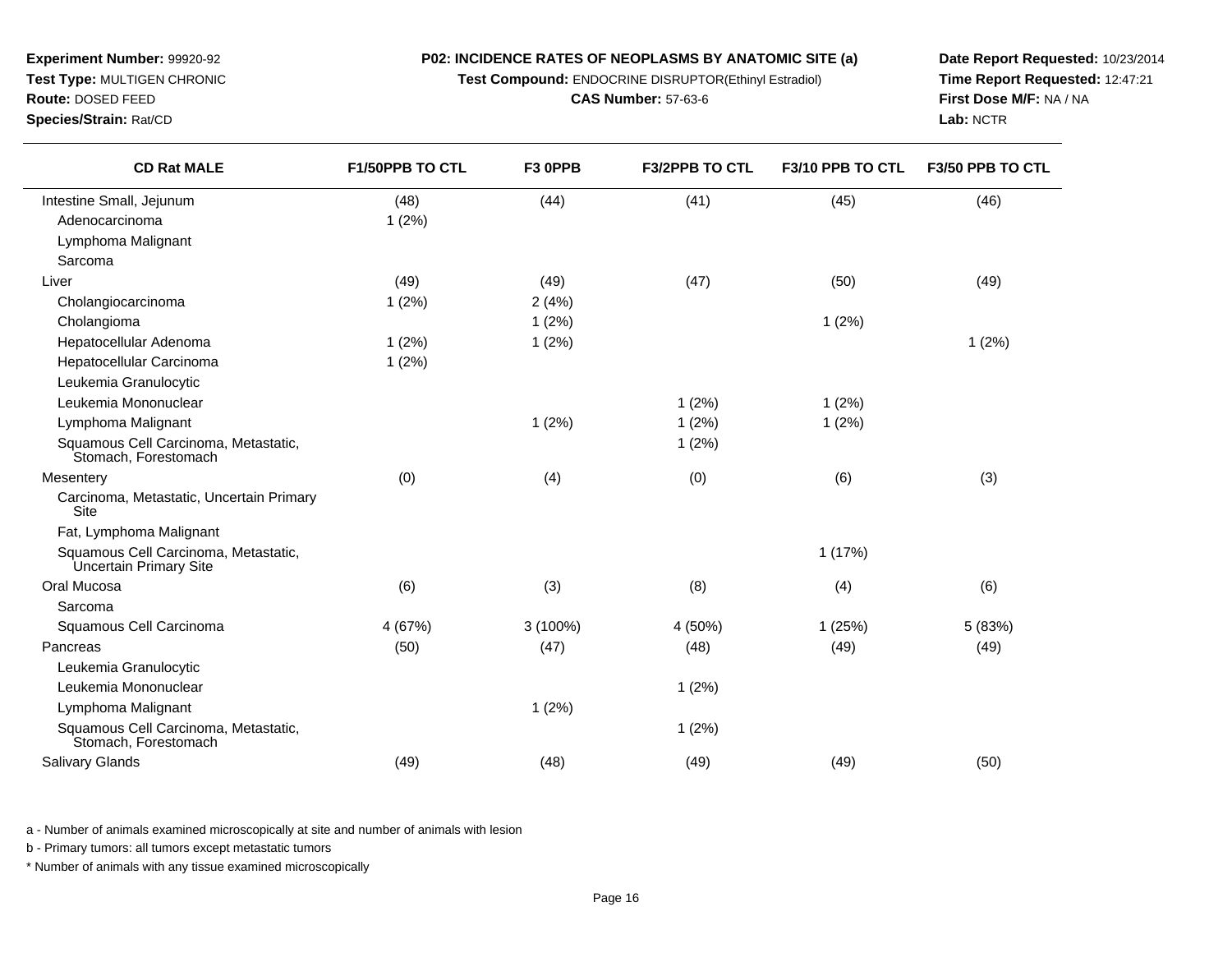**Test Compound:** ENDOCRINE DISRUPTOR(Ethinyl Estradiol)

**CAS Number:** 57-63-6

**Date Report Requested:** 10/23/2014**Time Report Requested:** 12:47:21**First Dose M/F:** NA / NA**Lab:** NCTR

| <b>CD Rat MALE</b>                                           | F1/50PPB TO CTL | F3 OPPB | <b>F3/2PPB TO CTL</b> | F3/10 PPB TO CTL | F3/50 PPB TO CTL |
|--------------------------------------------------------------|-----------------|---------|-----------------------|------------------|------------------|
| Leukemia Granulocytic                                        |                 |         |                       |                  |                  |
| Lymphoma Malignant                                           |                 | 1(2%)   |                       | 1(2%)            |                  |
| Stomach, Forestomach                                         | (49)            | (46)    | (48)                  | (49)             | (49)             |
| Squamous Cell Carcinoma                                      |                 |         | 1(2%)                 |                  |                  |
| Squamous Cell Papilloma                                      |                 |         |                       |                  |                  |
| Stomach, Glandular                                           | (49)            | (45)    | (46)                  | (47)             | (47)             |
| Adenoma                                                      |                 |         |                       |                  |                  |
| Tongue                                                       | (1)             | (0)     | (0)                   | (0)              | (0)              |
| CARDIOVASCULAR SYSTEM                                        |                 |         |                       |                  |                  |
| <b>Blood Vessel</b>                                          | (50)            | (50)    | (49)                  | (50)             | (50)             |
| Heart                                                        | (50)            | (50)    | (49)                  | (50)             | (50)             |
| Endocardium, Schwannoma Malignant                            |                 |         | 1(2%)                 |                  |                  |
| Leukemia Granulocytic                                        |                 |         |                       |                  |                  |
| Leukemia Mononuclear                                         |                 |         | 1(2%)                 |                  |                  |
| Mesothelioma Benign                                          |                 |         |                       |                  |                  |
| Schwannoma Benign                                            |                 |         |                       |                  |                  |
| Squamous Cell Carcinoma, Metastatic,<br>Stomach, Forestomach |                 |         | 1(2%)                 |                  |                  |
| <b>ENDOCRINE SYSTEM</b>                                      |                 |         |                       |                  |                  |
| <b>Adrenal Cortex</b>                                        | (50)            | (49)    | (49)                  | (49)             | (50)             |
| Adenoma                                                      | 1(2%)           | 1(2%)   | 1(2%)                 | 1(2%)            |                  |
| Carcinoma                                                    |                 |         |                       |                  |                  |
| Leukemia Granulocytic                                        |                 |         |                       |                  |                  |
| Leukemia Mononuclear                                         |                 |         | 1(2%)                 |                  |                  |
| Adrenal Medulla                                              | (50)            | (49)    | (48)                  | (49)             | (50)             |
| Bilateral, Pheochromocytoma Benign                           |                 |         |                       | 1(2%)            |                  |
| Leukemia Granulocytic                                        |                 |         |                       |                  |                  |
| Pheochromocytoma Benign                                      | 1(2%)           | 4(8%)   | 4(8%)                 | 5(10%)           | 1(2%)            |
|                                                              |                 |         |                       |                  |                  |

a - Number of animals examined microscopically at site and number of animals with lesion

b - Primary tumors: all tumors except metastatic tumors

\* Number of animals with any tissue examined microscopically

**Experiment Number:** 99920-92 **Test Type:** MULTIGEN CHRONIC**Route:** DOSED FEED**Species/Strain:** Rat/CD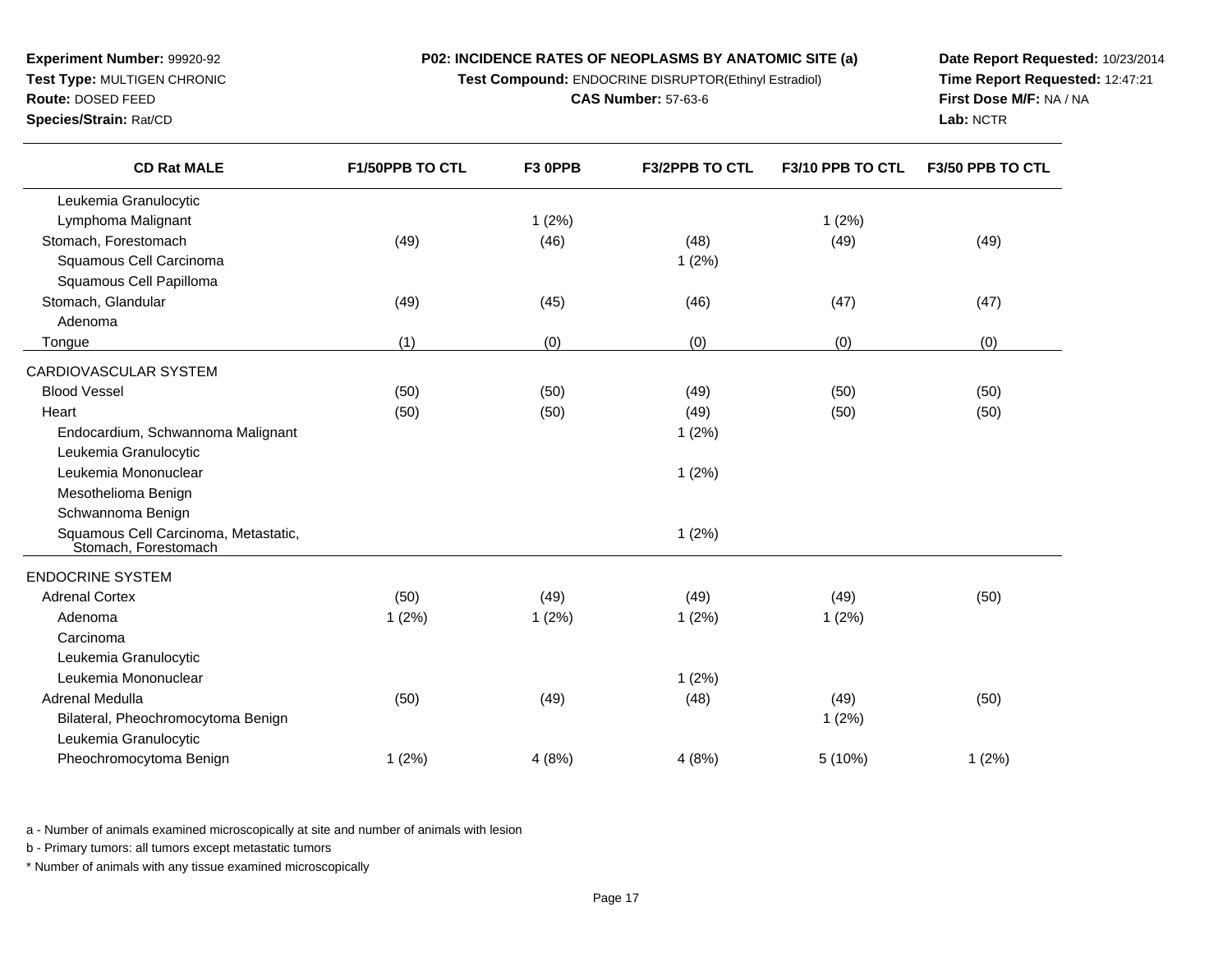**Test Compound:** ENDOCRINE DISRUPTOR(Ethinyl Estradiol)

**CAS Number:** 57-63-6

**Date Report Requested:** 10/23/2014**Time Report Requested:** 12:47:21**First Dose M/F:** NA / NA**Lab:** NCTR

| <b>CD Rat MALE</b>         | F1/50PPB TO CTL | F3 OPPB  | F3/2PPB TO CTL | F3/10 PPB TO CTL | F3/50 PPB TO CTL |
|----------------------------|-----------------|----------|----------------|------------------|------------------|
| Pheochromocytoma Complex   |                 |          |                |                  |                  |
| Pheochromocytoma Malignant |                 | 1(2%)    |                | 2(4%)            | 1(2%)            |
| Islets, Pancreatic         | (50)            | (48)     | (48)           | (50)             | (50)             |
| Adenoma                    |                 | 2(4%)    | 1(2%)          | 3(6%)            | 1(2%)            |
| Leukemia Granulocytic      |                 |          |                |                  |                  |
| Parathyroid Gland          | (50)            | (47)     | (44)           | (50)             | (46)             |
| Adenoma                    |                 | 1(2%)    | 1(2%)          |                  |                  |
| Leukemia Granulocytic      |                 |          |                |                  |                  |
| <b>Pituitary Gland</b>     | (49)            | (49)     | (48)           | (49)             | (50)             |
| Leukemia Granulocytic      |                 |          |                |                  |                  |
| Leukemia Mononuclear       |                 |          | 1(2%)          |                  |                  |
| Lymphoma Malignant         |                 | 1(2%)    | 1(2%)          | 1(2%)            |                  |
| Pars Distalis, Adenoma     | 24 (49%)        | 24 (49%) | 20 (42%)       | 18 (37%)         | 26 (52%)         |
| Pars Intermed, Adenoma     |                 |          | 1(2%)          | 1(2%)            |                  |
| Schwannoma Malignant       |                 |          |                |                  |                  |
| <b>Thyroid Gland</b>       | (49)            | (48)     | (49)           | (50)             | (50)             |
| C Cell, Adenoma            | 1(2%)           |          |                | 1(2%)            |                  |
| C Cell, Carcinoma          | 1(2%)           | 3(6%)    |                | 3(6%)            | 1(2%)            |
| Follicular Cel, Adenoma    |                 |          | 1(2%)          |                  |                  |
| Follicular Cel, Carcinoma  |                 |          |                |                  |                  |
| Leukemia Granulocytic      |                 |          |                |                  |                  |
| Lymphoma Malignant         |                 | 1(2%)    |                | 1(2%)            |                  |
| <b>GENERAL BODY SYSTEM</b> |                 |          |                |                  |                  |
| <b>Tissue NOS</b>          | (0)             | (0)      | (0)            | (0)              | (1)              |
| Lipoma                     |                 |          |                |                  |                  |
| Sarcoma                    |                 |          |                |                  | 1 (100%)         |
| Schwannoma Malignant       |                 |          |                |                  |                  |
|                            |                 |          |                |                  |                  |

a - Number of animals examined microscopically at site and number of animals with lesion

b - Primary tumors: all tumors except metastatic tumors

**Experiment Number:** 99920-92**Test Type:** MULTIGEN CHRONIC

**Route:** DOSED FEED**Species/Strain:** Rat/CD

 $\overline{\phantom{0}}$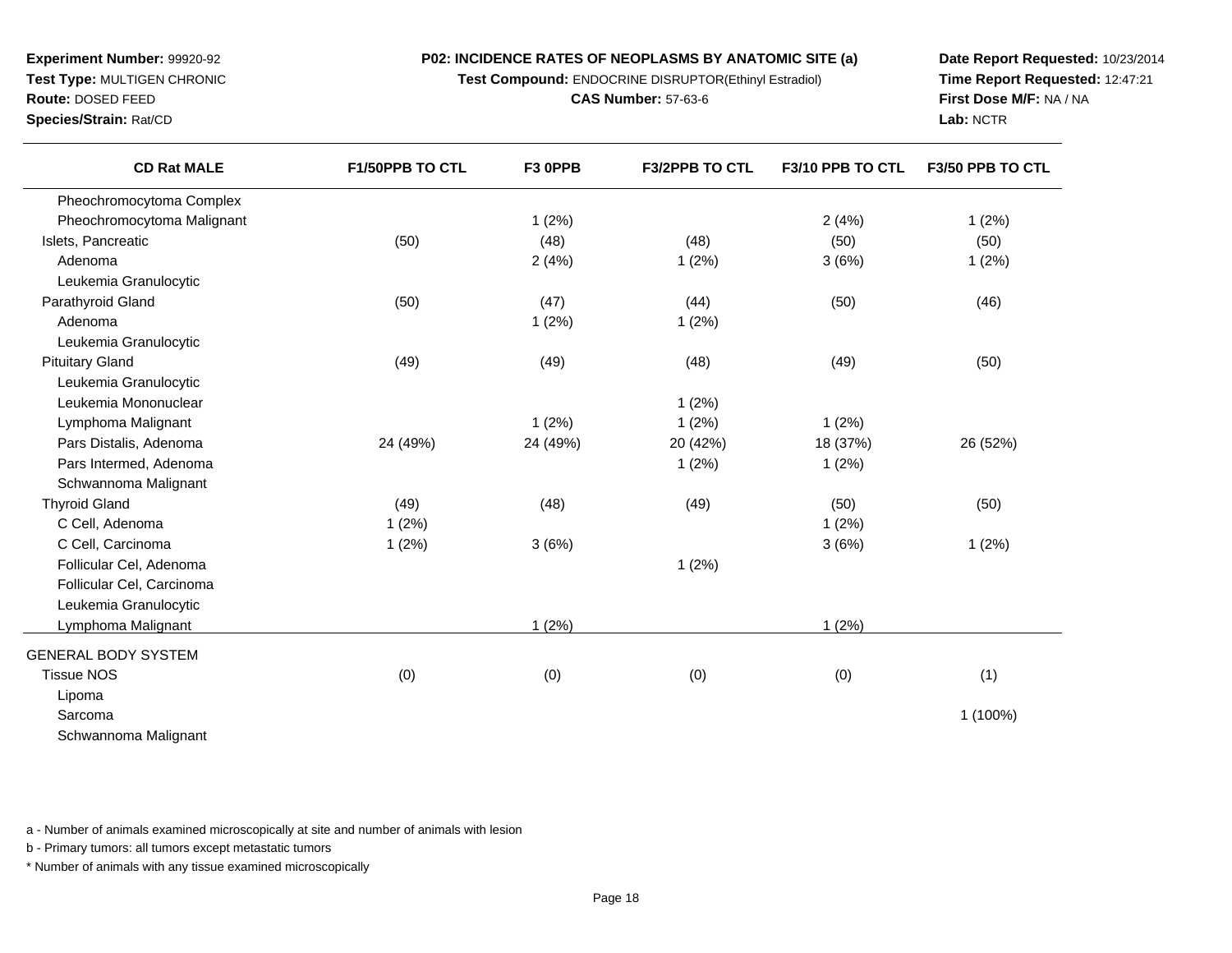**Test Compound:** ENDOCRINE DISRUPTOR(Ethinyl Estradiol)

**CAS Number:** 57-63-6

**Date Report Requested:** 10/23/2014**Time Report Requested:** 12:47:21**First Dose M/F:** NA / NA**Lab:** NCTR

| <b>CD Rat MALE</b>                                           | <b>F1/50PPB TO CTL</b> | F3 OPPB | <b>F3/2PPB TO CTL</b> | F3/10 PPB TO CTL | F3/50 PPB TO CTL |
|--------------------------------------------------------------|------------------------|---------|-----------------------|------------------|------------------|
| <b>GENITAL SYSTEM</b>                                        |                        |         |                       |                  |                  |
| <b>Coagulating Gland</b>                                     | (48)                   | (47)    | (49)                  | (48)             | (50)             |
| Carcinoma, Metastatic, Prostate,<br>Dorsal/Lateral Lobe      |                        |         |                       |                  |                  |
| Carcinoma, Metastatic, Uncertain Primary<br>Site             |                        |         |                       |                  | 1(2%)            |
| Leukemia Granulocytic                                        |                        |         |                       |                  |                  |
| Lymphoma Malignant                                           |                        |         |                       |                  |                  |
| Schwannoma Malignant                                         |                        |         |                       |                  | 1(2%)            |
| <b>Ductus Deferens</b>                                       | (0)                    | (0)     | (0)                   | (0)              | (1)              |
| Epididymis                                                   | (50)                   | (49)    | (49)                  | (50)             | (50)             |
| Leukemia Granulocytic                                        |                        |         |                       |                  |                  |
| Lymphoma Malignant                                           |                        | 1(2%)   |                       |                  |                  |
| Mesothelioma Benign                                          |                        |         |                       |                  |                  |
| Squamous Cell Carcinoma, Metastatic,<br>Stomach, Forestomach |                        |         | 1(2%)                 |                  |                  |
| Penis                                                        | (0)                    | (0)     | (0)                   | (0)              | (1)              |
| Squamous Cell Carcinoma, Metastatic,<br>Preputial Gland      |                        |         |                       |                  |                  |
| <b>Preputial Gland</b>                                       | (50)                   | (49)    | (49)                  | (50)             | (49)             |
| Adenoma                                                      |                        |         |                       |                  |                  |
| Carcinoma                                                    |                        |         | 1(2%)                 |                  | 1(2%)            |
| Leukemia Granulocytic                                        |                        |         |                       |                  |                  |
| Lymphoma Malignant                                           |                        | 1(2%)   |                       |                  |                  |
| Squamous Cell Carcinoma                                      | 1(2%)                  | 2(4%)   | 3(6%)                 | 4(8%)            | 7 (14%)          |
| Prostate, Dorsal/Lateral Lobe                                | (38)                   | (43)    | (38)                  | (41)             | (43)             |
| Carcinoma                                                    |                        |         |                       |                  |                  |
| Carcinoma, Metastatic, Uncertain Primary                     |                        |         |                       |                  |                  |

Site

**Experiment Number:** 99920-92**Test Type:** MULTIGEN CHRONIC

**Route:** DOSED FEED**Species/Strain:** Rat/CD

a - Number of animals examined microscopically at site and number of animals with lesion

b - Primary tumors: all tumors except metastatic tumors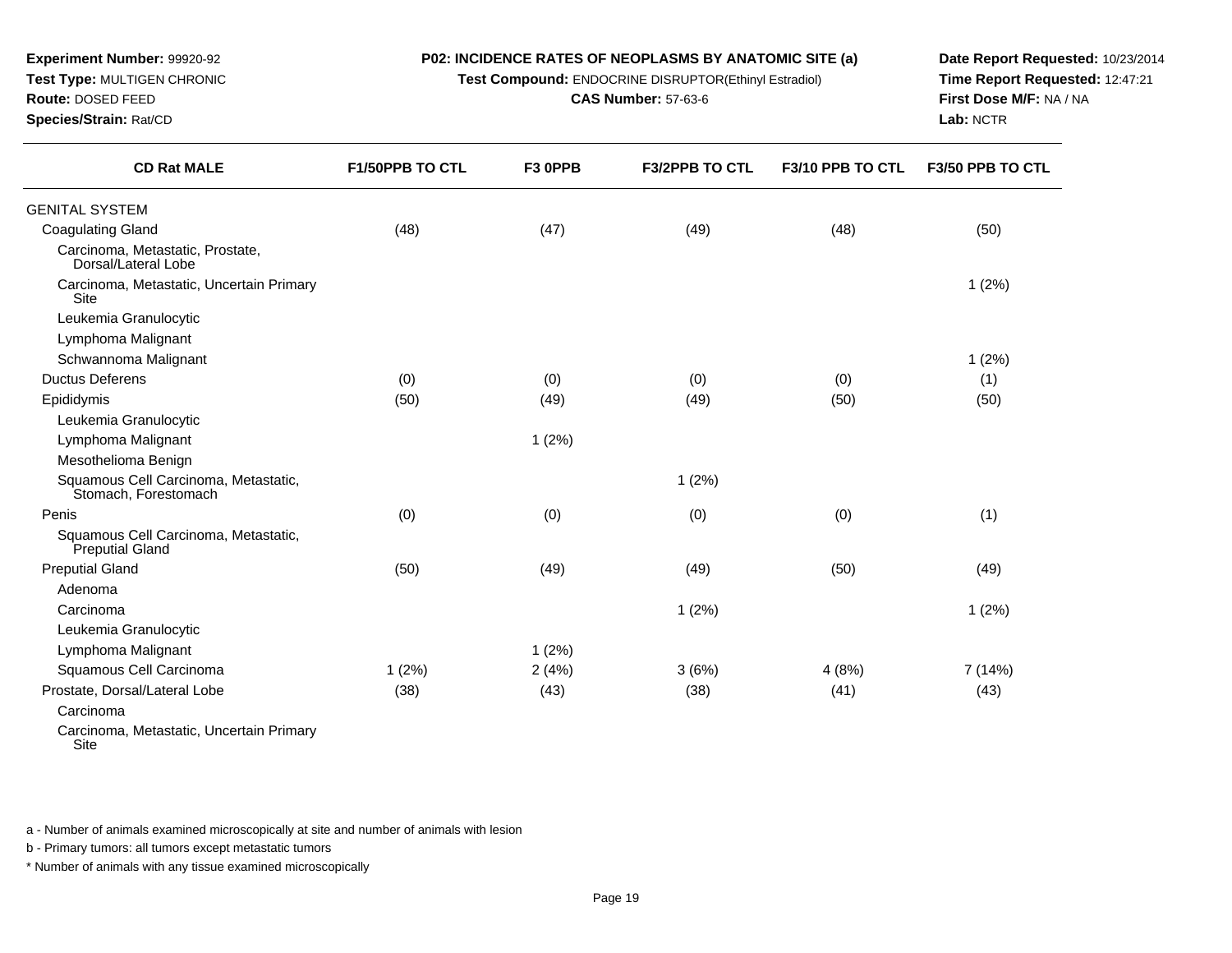**Test Compound:** ENDOCRINE DISRUPTOR(Ethinyl Estradiol)

**CAS Number:** 57-63-6

**Date Report Requested:** 10/23/2014**Time Report Requested:** 12:47:21**First Dose M/F:** NA / NA**Lab:** NCTR

**F3/2PPB TO CTL F3/10 PPB TO CTL F3/50 PPB TO CTL**

| <b>CD Rat MALE</b>                                           | <b>F1/50PPB TO CTL</b> | F <sub>3</sub> OPPB |
|--------------------------------------------------------------|------------------------|---------------------|
| Leukemia Granulocytic                                        |                        |                     |
| Lymphoma Malignant                                           |                        | $1(2\%)$            |
| Schwannoma Malignant                                         |                        |                     |
| Squamous Cell Carcinoma, Metastatic,<br>Stomach, Forestomach |                        |                     |
| ostate, Dorsal/lateral Lobe                                  | (12)                   | (7)                 |
| ostate, Ventral Lobe                                         | (50)                   | (49)                |
|                                                              |                        |                     |

| Lymphoma Malignant                                           |      | 1(2%) |       |       |       |
|--------------------------------------------------------------|------|-------|-------|-------|-------|
| Schwannoma Malignant                                         |      |       |       |       | 1(2%) |
| Squamous Cell Carcinoma, Metastatic,<br>Stomach. Forestomach |      |       | 1(3%) |       |       |
| Prostate, Dorsal/lateral Lobe                                | (12) | (7)   | (10)  | (9)   | (7)   |
| Prostate, Ventral Lobe                                       | (50) | (49)  | (48)  | (50)  | (50)  |
| Carcinoma                                                    |      |       |       |       |       |
| Lymphoma Malignant                                           |      | 1(2%) |       |       |       |
| Schwannoma Malignant                                         |      |       |       |       | 1(2%) |
| <b>Rete Testes</b>                                           | (46) | (46)  | (45)  | (43)  | (44)  |
| <b>Seminal Vesicle</b>                                       | (48) | (44)  | (44)  | (47)  | (47)  |
| Adenoma                                                      |      |       |       |       |       |
| Carcinoma                                                    |      |       |       |       |       |
| Carcinoma, Metastatic, Prostate,<br>Dorsal/Lateral Lobe      |      |       |       |       |       |
| Carcinoma, Metastatic, Uncertain Primary<br><b>Site</b>      |      |       |       |       |       |
| Leukemia Granulocytic                                        |      |       |       |       |       |
| Lymphoma Malignant                                           |      | 1(2%) |       | 1(2%) |       |
| <b>Testes</b>                                                | (50) | (50)  | (49)  | (50)  | (50)  |
| Interstit Cell, Adenoma                                      |      |       | 1(2%) |       | 1(2%) |
| Lymphoma Malignant                                           |      | 1(2%) |       |       |       |
| Sarcoma                                                      |      |       |       |       |       |
| Seminoma Benign                                              |      |       |       |       |       |
| Squamous Cell Carcinoma, Metastatic,<br>Stomach, Forestomach |      |       | 1(2%) |       |       |
| <b>HEMATOPOIETIC SYSTEM</b>                                  |      |       |       |       |       |
| <b>Bone Marrow</b>                                           | (49) | (49)  | (49)  | (50)  | (50)  |

a - Number of animals examined microscopically at site and number of animals with lesion

b - Primary tumors: all tumors except metastatic tumors

**Experiment Number:** 99920-92**Test Type:** MULTIGEN CHRONIC

**Route:** DOSED FEED**Species/Strain:** Rat/CD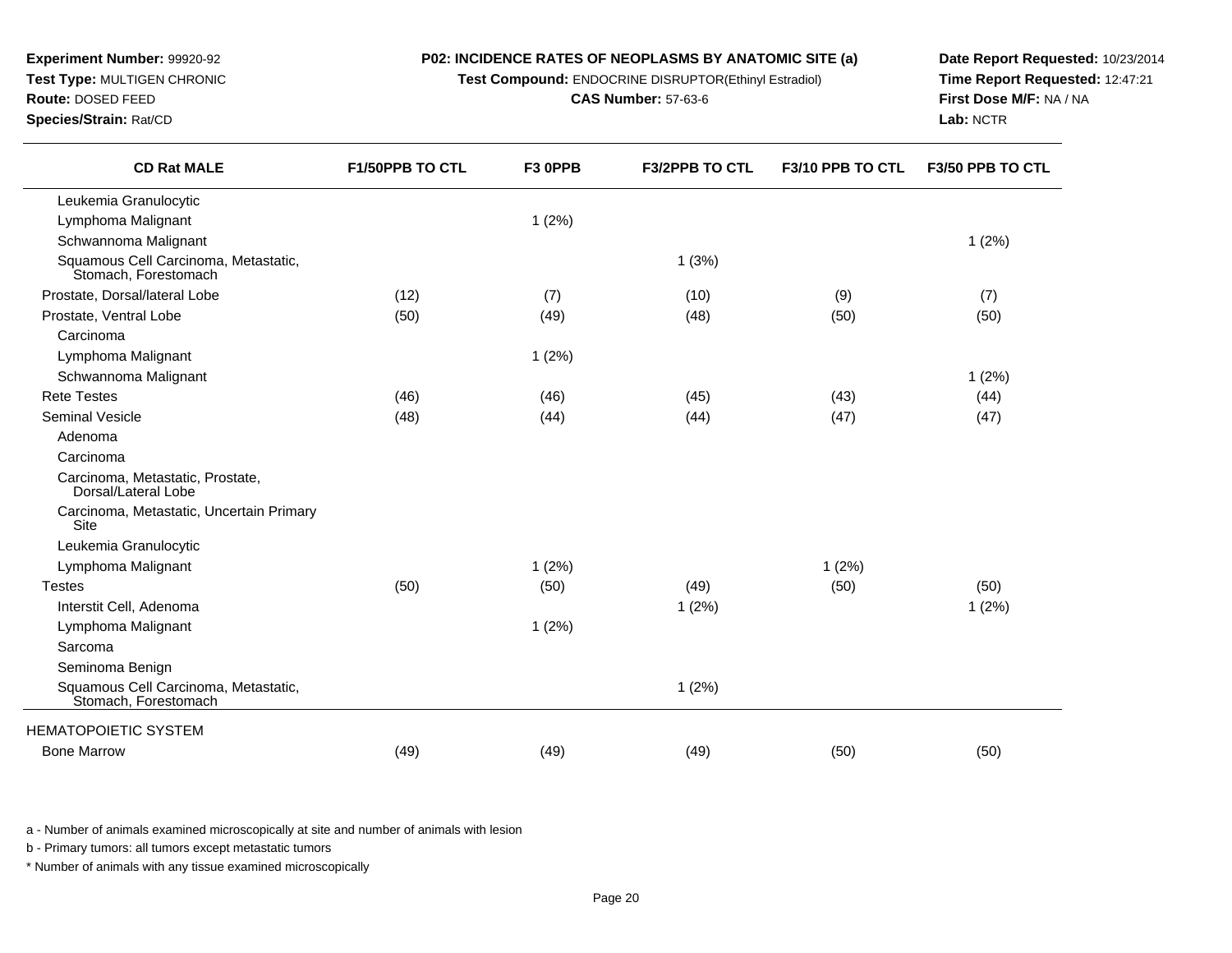**Test Compound:** ENDOCRINE DISRUPTOR(Ethinyl Estradiol)

**CAS Number:** 57-63-6

**Date Report Requested:** 10/23/2014**Time Report Requested:** 12:47:21**First Dose M/F:** NA / NA**Lab:** NCTR

| <b>CD Rat MALE</b>                                             | <b>F1/50PPB TO CTL</b> | F <sub>3</sub> OPPB | <b>F3/2PPB TO CTL</b> | F3/10 PPB TO CTL | F3/50 PPB TO CTL |
|----------------------------------------------------------------|------------------------|---------------------|-----------------------|------------------|------------------|
| Leukemia Granulocytic                                          |                        |                     |                       |                  |                  |
| Leukemia Mononuclear                                           |                        |                     | 1(2%)                 |                  |                  |
| Lymphoma Malignant                                             |                        | 1(2%)               | 1(2%)                 | 1(2%)            |                  |
| Lymph Node                                                     | (19)                   | (14)                | (16)                  | (13)             | (16)             |
| Axillary, Leukemia Granulocytic                                |                        |                     |                       |                  |                  |
| Axillary, Lymphoma Malignant                                   |                        | 1(7%)               |                       | 1(8%)            |                  |
| Deep Cervical, Leukemia Granulocytic                           |                        |                     |                       |                  |                  |
| Deep Cervical, Lymphoma Malignant                              |                        |                     |                       |                  |                  |
| Inguinal, Lymphoma Malignant                                   |                        | 1(7%)               |                       |                  |                  |
| Lumbar, Leukemia Granulocytic                                  |                        |                     |                       |                  |                  |
| Lumbar, Lymphoma Malignant                                     |                        |                     |                       | 1(8%)            |                  |
| Mediastinal, Lymphoma Malignant                                |                        | 1(7%)               | 1(6%)                 | 1(8%)            |                  |
| Pancreatic, Leukemia Granulocytic                              |                        |                     |                       |                  |                  |
| Pancreatic, Lymphoma Malignant                                 |                        |                     |                       |                  |                  |
| Renal, Leukemia Granulocytic                                   |                        |                     |                       |                  |                  |
| Renal, Lymphoma Malignant                                      |                        |                     |                       | 1(8%)            |                  |
| Squamous Cell Carcinoma, Metastatic,<br><b>Preputial Gland</b> |                        |                     |                       |                  |                  |
| Lymph Node, Mandibular                                         | (50)                   | (46)                | (48)                  | (50)             | (49)             |
| Leukemia Granulocytic                                          |                        |                     |                       |                  |                  |
| Leukemia Mononuclear                                           |                        |                     | 1(2%)                 |                  |                  |
| Lymphoma Malignant                                             |                        | 1(2%)               | 1(2%)                 | 1(2%)            |                  |
| Lymph Node, Mesenteric                                         | (48)                   | (44)                | (46)                  | (49)             | (48)             |
| Leukemia Granulocytic                                          |                        |                     |                       |                  |                  |

**1** (2%)

1 (2%)

n (50) (60) (49) (48) (48) (48) (49) (50)

a - Number of animals examined microscopically at site and number of animals with lesion

b - Primary tumors: all tumors except metastatic tumors

Squamous Cell Carcinoma, Metastatic, Stomach, Forestomach

Leukemia Mononuclear

Lymphoma Malignant

Spleen

**Experiment Number:** 99920-92**Test Type:** MULTIGEN CHRONIC

**Route:** DOSED FEED**Species/Strain:** Rat/CD

\* Number of animals with any tissue examined microscopically

1 (2%)

1 (2%)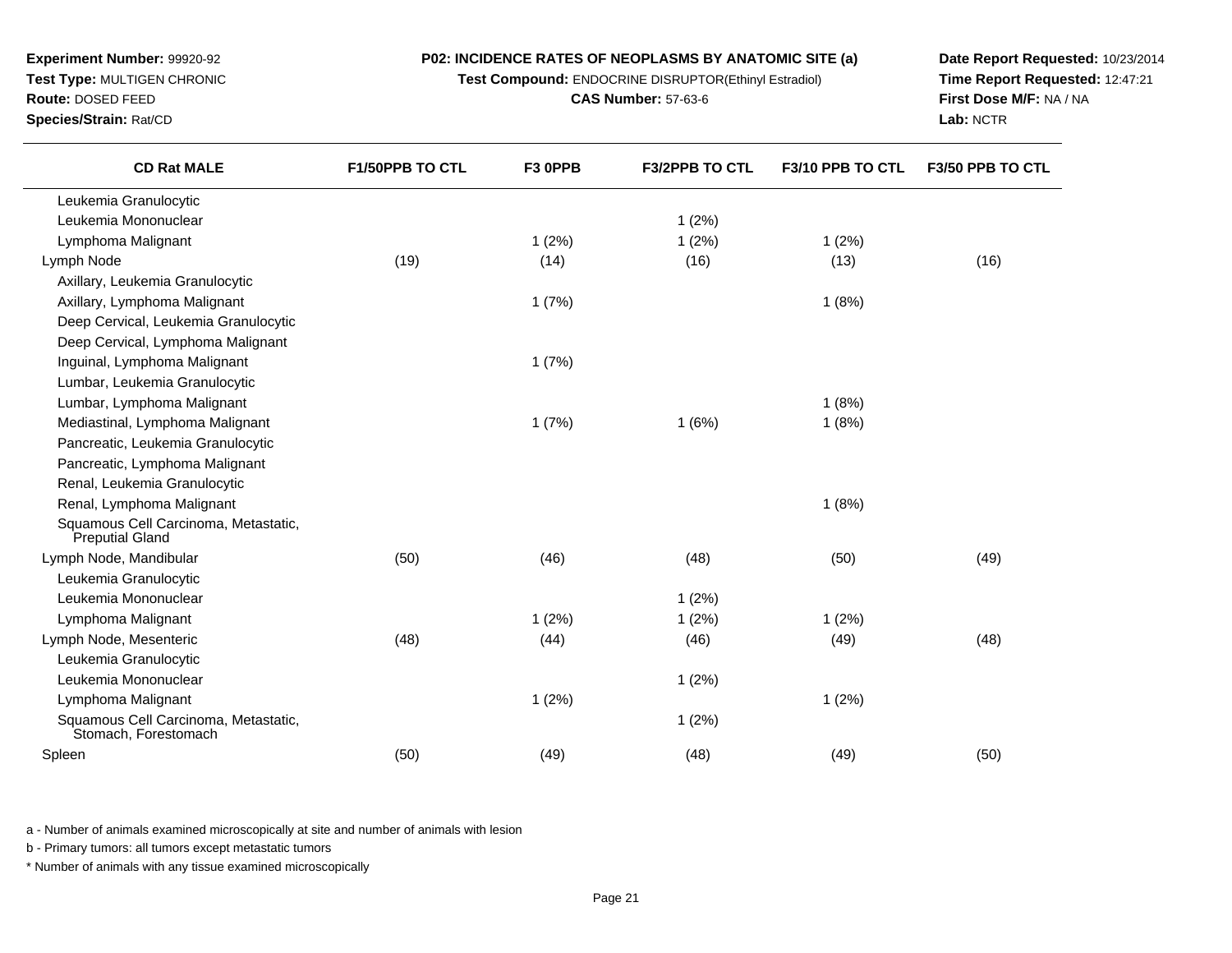**Test Compound:** ENDOCRINE DISRUPTOR(Ethinyl Estradiol)

**CAS Number:** 57-63-6

**Date Report Requested:** 10/23/2014**Time Report Requested:** 12:47:21**First Dose M/F:** NA / NA**Lab:** NCTR

| <b>CD Rat MALE</b>                                           | F1/50PPB TO CTL | F3 OPPB | <b>F3/2PPB TO CTL</b> | F3/10 PPB TO CTL | F3/50 PPB TO CTL |
|--------------------------------------------------------------|-----------------|---------|-----------------------|------------------|------------------|
| Hemangiosarcoma                                              | 1(2%)           |         |                       |                  |                  |
| Leukemia Granulocytic                                        |                 |         |                       |                  |                  |
| Leukemia Mononuclear                                         |                 |         | 1(2%)                 | 1(2%)            |                  |
| Lymphoma Malignant                                           |                 | 1(2%)   | 1(2%)                 | 1(2%)            |                  |
| Sarcoma                                                      |                 |         |                       |                  | 1(2%)            |
| Squamous Cell Carcinoma, Metastatic,<br>Stomach, Forestomach |                 |         | 1(2%)                 |                  |                  |
| Thymus                                                       | (47)            | (47)    | (45)                  | (47)             | (45)             |
| Leukemia Granulocytic                                        |                 |         |                       |                  |                  |
| Leukemia Mononuclear                                         |                 |         | 1(2%)                 |                  |                  |
| Lymphoma Malignant                                           |                 | 2(4%)   |                       | 1(2%)            |                  |
| Sarcoma                                                      |                 |         |                       |                  |                  |
| Squamous Cell Carcinoma, Metastatic,<br>Stomach, Forestomach |                 |         | 1(2%)                 |                  |                  |
| Thymoma Benign                                               |                 |         |                       |                  |                  |
| <b>INTEGUMENTARY SYSTEM</b>                                  |                 |         |                       |                  |                  |
| <b>Mammary Gland</b>                                         | (48)            | (42)    | (42)                  | (40)             | (45)             |
| Adenocarcinoma                                               |                 |         |                       |                  | 2(4%)            |
| Adenoma                                                      | 2(4%)           |         |                       |                  | 1(2%)            |
| Fibroadenoma                                                 | $1(2\%)$        |         | 2(5%)                 |                  | 1(2%)            |
| Fibroma                                                      | 1(2%)           | 1(2%)   | 1(2%)                 |                  |                  |
| Leukemia Granulocytic                                        |                 |         |                       |                  |                  |
| Lipoma                                                       |                 |         |                       |                  |                  |
| Lymphoma Malignant                                           |                 |         |                       |                  |                  |
| Skin                                                         | (50)            | (50)    | (49)                  | (50)             | (50)             |
| Basal Cell Adenoma                                           | 2(4%)           | 2(4%)   |                       | 1(2%)            |                  |
| Carcinoma                                                    |                 |         |                       |                  | 1(2%)            |
| Fibroma                                                      |                 |         |                       | 1(2%)            | 2(4%)            |
| Hemangioma                                                   |                 |         |                       |                  |                  |

a - Number of animals examined microscopically at site and number of animals with lesion

b - Primary tumors: all tumors except metastatic tumors

**Experiment Number:** 99920-92**Test Type:** MULTIGEN CHRONIC

**Route:** DOSED FEED**Species/Strain:** Rat/CD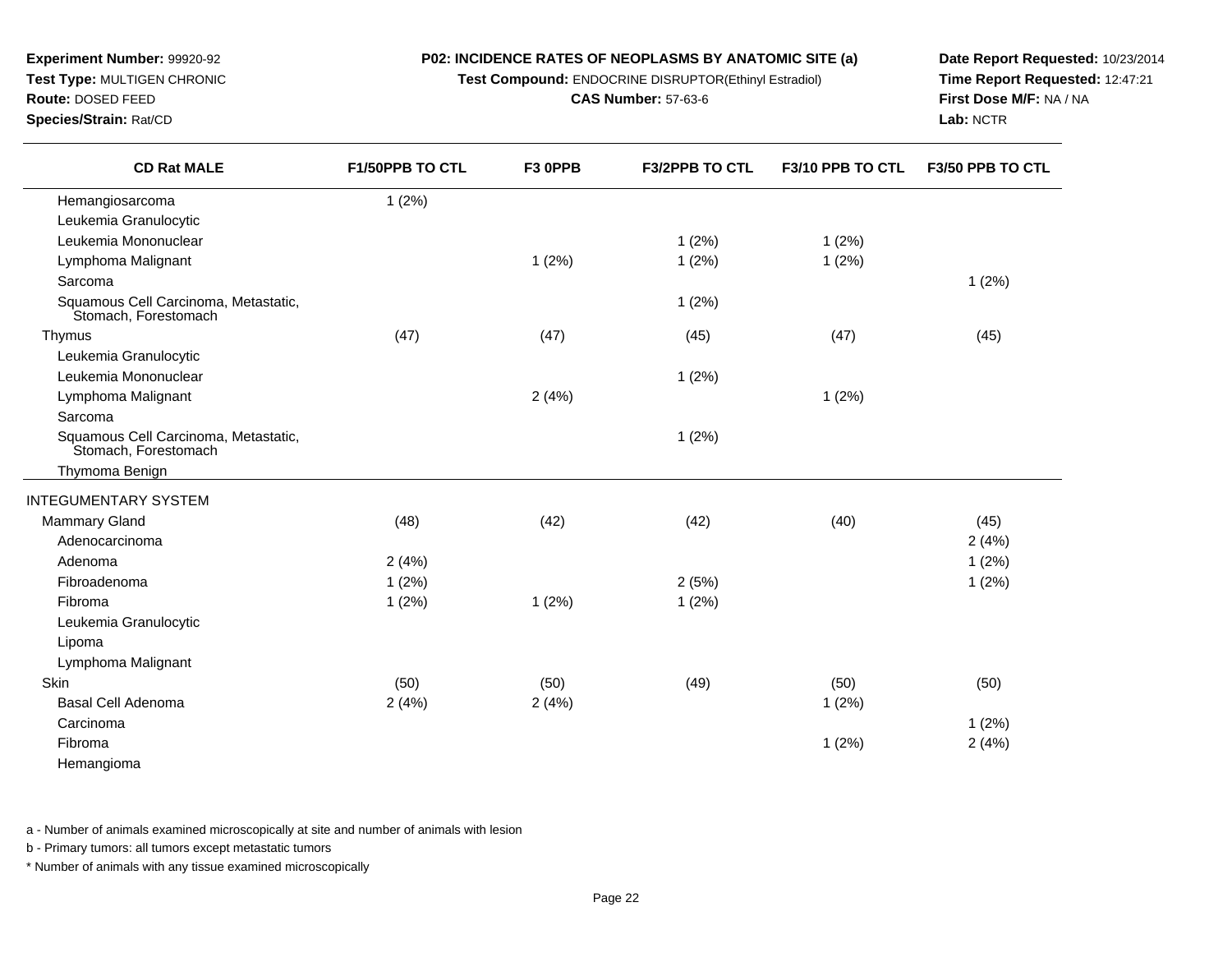**Test Compound:** ENDOCRINE DISRUPTOR(Ethinyl Estradiol)

**CAS Number:** 57-63-6

**Date Report Requested:** 10/23/2014**Time Report Requested:** 12:47:21**First Dose M/F:** NA / NA**Lab:** NCTR

**F3/2PPB TO CTL F3/10 PPB TO CTL F3/50 PPB TO CTL**

| Hemangioma                                                           |          |       |            |       |       |
|----------------------------------------------------------------------|----------|-------|------------|-------|-------|
| Keratoacanthoma                                                      | 1(2%)    |       | 2(4%)      | 3(6%) | 1(2%) |
| Lipoma                                                               |          |       | 2(4%)      |       | 2(4%  |
| Lymphoma Malignant                                                   |          |       |            |       |       |
| Osteosarcoma                                                         | 1(2%)    |       |            |       |       |
| Prepuce, Keratoacanthoma                                             |          |       |            |       |       |
| Prepuce, Squamous Cell Carcinoma                                     | 1(2%)    |       |            |       |       |
| Sarcoma                                                              |          | 1(2%) |            |       | 1(2%) |
| Schwannoma Malignant                                                 |          |       |            | 1(2%) |       |
| Sebaceous Gl, Adenoma                                                |          |       |            |       |       |
| Squamous Cell Carcinoma                                              | 1(2%)    |       |            |       |       |
| Squamous Cell Papilloma                                              |          |       |            |       |       |
| MUSCULOSKELETAL SYSTEM                                               |          |       |            |       |       |
| Bone                                                                 | (1)      | (0)   | (1)        | (1)   | (0)   |
| Cranium, Nerve, Squamous Cell<br>Carcinoma, Deep Invasion            | 1 (100%) |       |            |       |       |
| Cranium, Osteosarcoma                                                |          |       |            |       |       |
| Cranium, Schwannoma Malignant,<br>Metastatic, Uncertain Primary Site |          |       |            |       |       |
| Cranium, Squamous Cell Carcinoma, Deep<br>Invasion                   |          |       | $1(100\%)$ |       |       |
| <b>Bone Femur</b>                                                    | (50)     | (49)  | (49)       | (50)  | (50)  |

**F1/50PPB TO CTL F3 0PPB**

| Bone, Femur                                                             | (50) | (49)  | (49)   | (50) | (50) |  |
|-------------------------------------------------------------------------|------|-------|--------|------|------|--|
| Leukemia Granulocytic                                                   |      |       |        |      |      |  |
| <b>Skeletal Muscle</b>                                                  | (1)  | (3)   | (4)    | (3)  | (0)  |  |
| Diaphragm, Squamous Cell Carcinoma,<br>Metastatic, Stomach, Forestomach |      |       | 1(25%) |      |      |  |
| Lymphoma Malignant                                                      |      | (33%) |        |      |      |  |
| NERVOUS SYSTEM                                                          |      |       |        |      |      |  |
| <b>Brain</b>                                                            | (0)  | (0)   | (0)    | (0)  | (1)  |  |
|                                                                         |      |       |        |      |      |  |

a - Number of animals examined microscopically at site and number of animals with lesion

b - Primary tumors: all tumors except metastatic tumors

**Experiment Number:** 99920-92**Test Type:** MULTIGEN CHRONIC

**CD Rat MALE**

**Route:** DOSED FEED**Species/Strain:** Rat/CD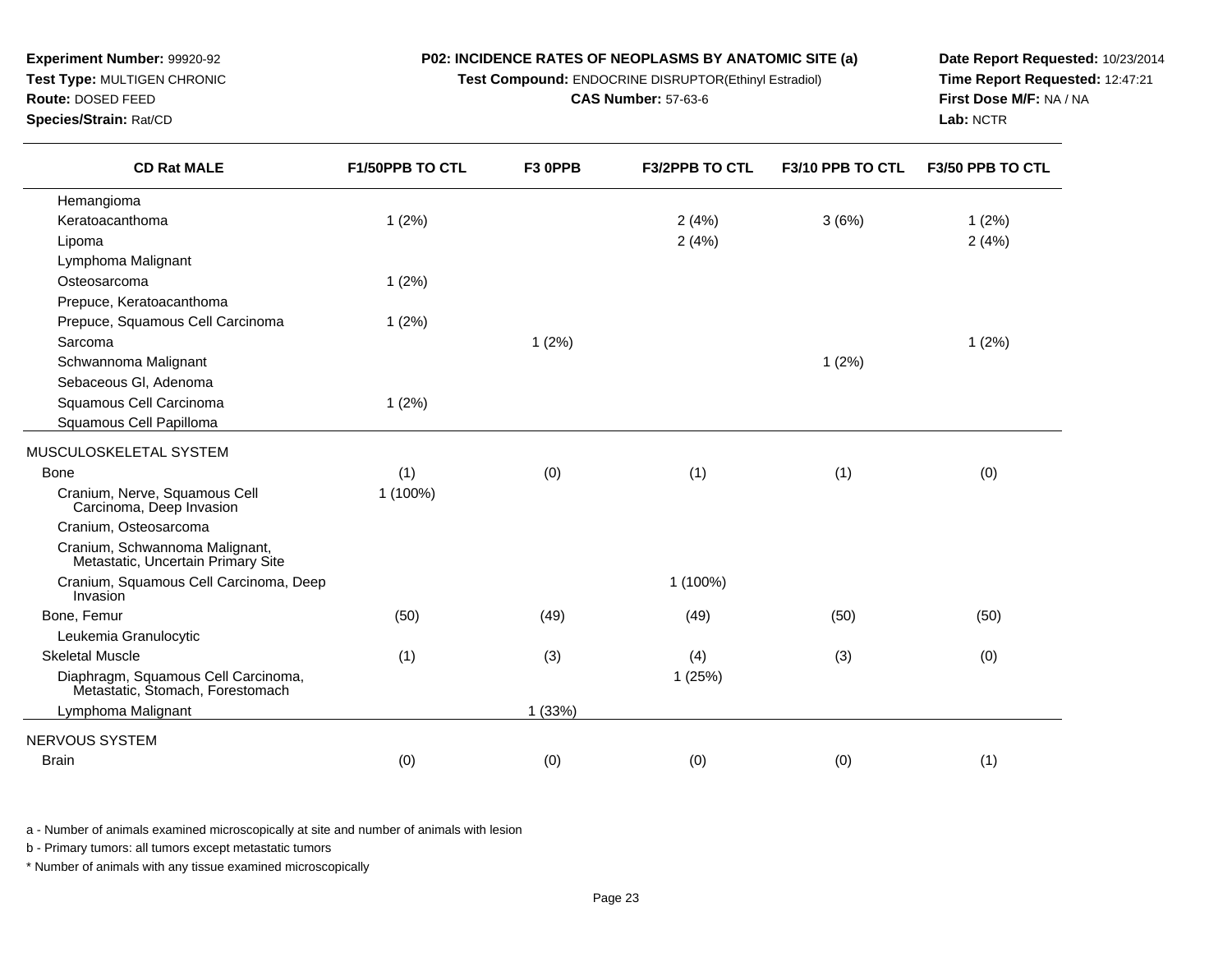**Test Compound:** ENDOCRINE DISRUPTOR(Ethinyl Estradiol)

**CAS Number:** 57-63-6

**Date Report Requested:** 10/23/2014**Time Report Requested:** 12:47:21**First Dose M/F:** NA / NA**Lab:** NCTR

| <b>CD Rat MALE</b>                     | F1/50PPB TO CTL | F3 OPPB | <b>F3/2PPB TO CTL</b> | F3/10 PPB TO CTL | F3/50 PPB TO CTL |
|----------------------------------------|-----------------|---------|-----------------------|------------------|------------------|
| Cranial Nerve, Schwannoma Malignant    |                 |         |                       |                  | 1 (100%)         |
| Brain, Brain Stem                      | (50)            | (49)    | (49)                  | (50)             | (50)             |
| Astrocytoma Malignant                  | 1(2%)           |         |                       |                  |                  |
| Leukemia Granulocytic                  |                 |         |                       |                  |                  |
| Lymphoma Malignant                     |                 |         |                       |                  |                  |
| Reticulosis Malignant                  |                 |         |                       |                  | 1(2%)            |
| Brain, Cerebellum                      | (50)            | (49)    | (49)                  | (50)             | (50)             |
| Astrocytoma Malignant                  | 1(2%)           |         |                       |                  |                  |
| <b>Granular Cell Tumor Malignant</b>   |                 |         |                       | 1(2%)            |                  |
| Brain, Cerebrum                        | (50)            | (49)    | (49)                  | (50)             | (50)             |
| Astrocytoma Malignant                  | 1(2%)           |         |                       |                  |                  |
| Granular Cell Tumor Benign             | 1(2%)           |         |                       |                  |                  |
| <b>Granular Cell Tumor Malignant</b>   |                 |         |                       | 1(2%)            |                  |
| Lymphoma Malignant                     |                 |         |                       |                  |                  |
| Meninges, Granular Cell Tumor Benign   |                 |         |                       |                  | 1(2%)            |
| Osteoma                                |                 | 1(2%)   |                       |                  |                  |
| Reticulosis Malignant                  |                 |         |                       |                  |                  |
| Peripheral Nerve                       | (0)             | (2)     | (4)                   | (2)              | (0)              |
| RESPIRATORY SYSTEM                     |                 |         |                       |                  |                  |
| Lung                                   | (50)            | (47)    | (48)                  | (48)             | (50)             |
| Alveolar/Bronchiolar Adenoma           |                 |         |                       | 1(2%)            |                  |
| Alveolar/Bronchiolar Carcinoma         |                 |         |                       |                  |                  |
| Carcinoma, Metastatic, Adrenal Cortex  |                 |         |                       |                  |                  |
| Leukemia Granulocytic                  |                 |         |                       |                  |                  |
| Leukemia Mononuclear                   |                 |         | 1(2%)                 | 1(2%)            |                  |
| Lymphoma Malignant                     |                 | 1(2%)   |                       | 1(2%)            |                  |
| Sarcoma, Metastatic, Thymus            |                 |         |                       |                  |                  |
| Schwannoma Malignant, Metastatic, Skin |                 |         |                       | 1(2%)            |                  |
|                                        |                 |         |                       |                  |                  |

a - Number of animals examined microscopically at site and number of animals with lesion

b - Primary tumors: all tumors except metastatic tumors

**Experiment Number:** 99920-92**Test Type:** MULTIGEN CHRONIC

**Route:** DOSED FEED**Species/Strain:** Rat/CD

 $\overline{\phantom{0}}$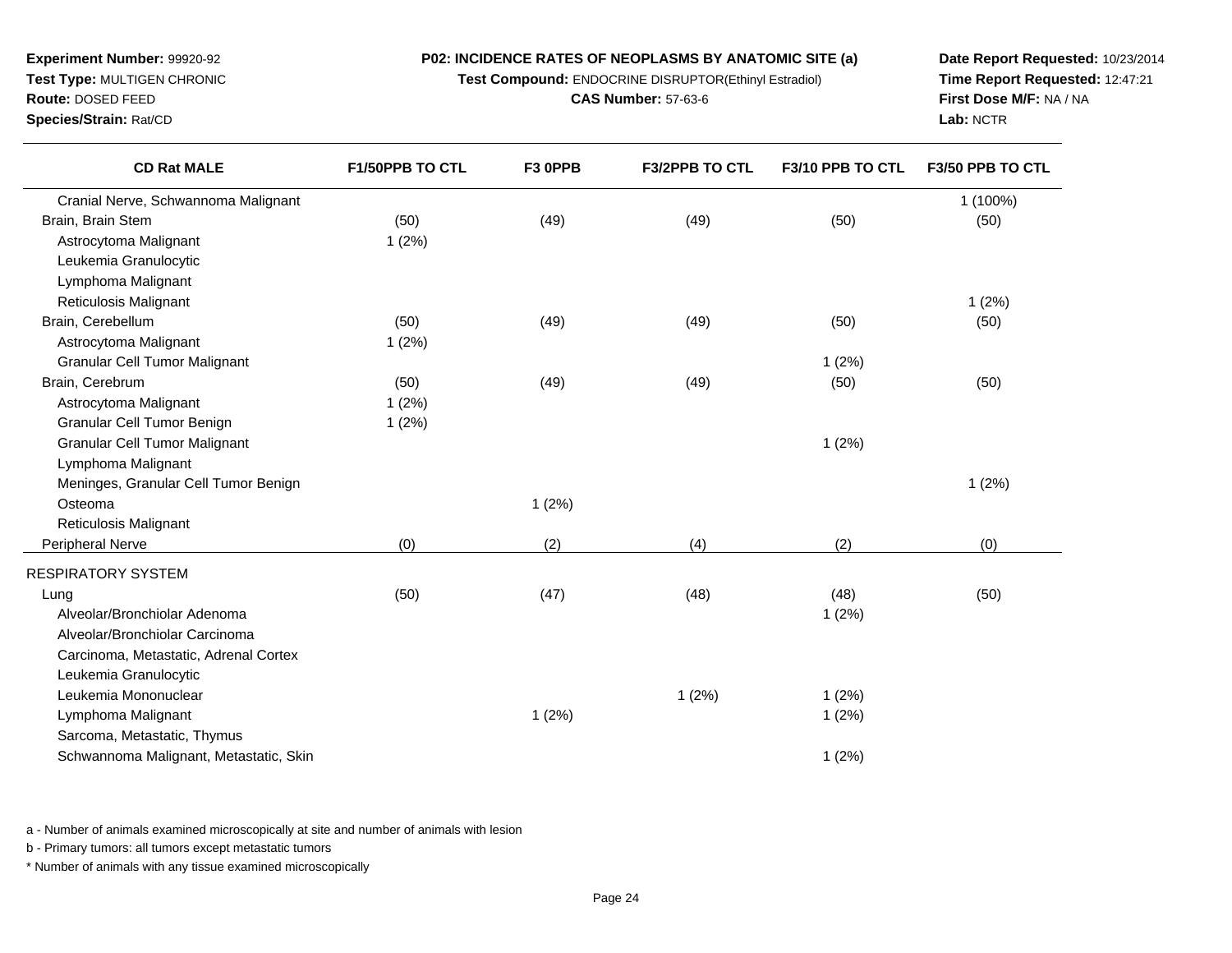| <b>Experiment Number: 99920-92</b><br>Test Type: MULTIGEN CHRONIC<br>Route: DOSED FEED<br>Species/Strain: Rat/CD |                        | <b>P02: INCIDENCE RATES OF NEOPLASMS BY ANATOMIC SITE (a)</b><br>Test Compound: ENDOCRINE DISRUPTOR(Ethinyl Estradiol)<br><b>CAS Number: 57-63-6</b> |                       |                  | Date Report Requested: 10/23/2014<br>Time Report Requested: 12:47:21<br><b>First Dose M/F: NA / NA</b><br>Lab: NCTR |  |
|------------------------------------------------------------------------------------------------------------------|------------------------|------------------------------------------------------------------------------------------------------------------------------------------------------|-----------------------|------------------|---------------------------------------------------------------------------------------------------------------------|--|
| <b>CD Rat MALE</b>                                                                                               | <b>F1/50PPB TO CTL</b> | F <sub>3</sub> OPPB                                                                                                                                  | <b>F3/2PPB TO CTL</b> | F3/10 PPB TO CTL | <b>F3/50 PPB TO CTL</b>                                                                                             |  |

| Squamous Cell Carcinoma, Metastatic,<br>Preputial Gland         |      |       |       |          |          |
|-----------------------------------------------------------------|------|-------|-------|----------|----------|
| Squamous Cell Carcinoma, Metastatic,<br>Stomach, Forestomach    |      |       | 1(2%) |          |          |
| Squamous Cell Carcinoma, Metastatic,<br>Uncertain Primary Site  |      |       |       | 1(2%)    |          |
| Thymoma Malignant, Metastatic, Uncertain<br><b>Primary Site</b> |      |       |       |          | 1(2%)    |
| Nose                                                            | (50) | (49)  | (48)  | (49)     | (50)     |
| Adenoma                                                         |      |       |       |          |          |
| Leukemia Granulocytic                                           |      |       |       |          |          |
| Lymphoma Malignant                                              |      | 1(2%) |       |          |          |
| Osteosarcoma                                                    |      |       |       |          | 1(2%)    |
| Schwannoma Malignant                                            |      |       |       |          |          |
| Trachea                                                         | (50) | (49)  | (49)  | (50)     | (50)     |
| Leukemia Granulocytic                                           |      |       |       |          |          |
| Lymphoma Malignant                                              |      | 1(2%) |       |          |          |
| SPECIAL SENSES SYSTEM                                           |      |       |       |          |          |
| Ear                                                             | (0)  | (0)   | (0)   | (1)      | (1)      |
| <b>Neural Crest Tumor</b>                                       |      |       |       |          | 1 (100%) |
| Squamous Cell Papilloma                                         |      |       |       | 1 (100%) |          |
| Eye                                                             | (48) | (46)  | (47)  | (48)     | (50)     |
| Iris, Melanoma Benign                                           |      |       |       |          | 1(2%)    |
| Leukemia Granulocytic                                           |      |       |       |          |          |
| Lymphoma Malignant                                              |      | 1(2%) |       | 1(2%)    |          |
| Retrobulbar, Squamous Cell Carcinoma,<br>Deep Invasion          |      | 1(2%) |       |          |          |
| Schwannoma Malignant                                            |      |       |       |          |          |
| Harderian Gland                                                 | (50) | (49)  | (48)  | (50)     | (50)     |
|                                                                 |      |       |       |          |          |

a - Number of animals examined microscopically at site and number of animals with lesion

b - Primary tumors: all tumors except metastatic tumors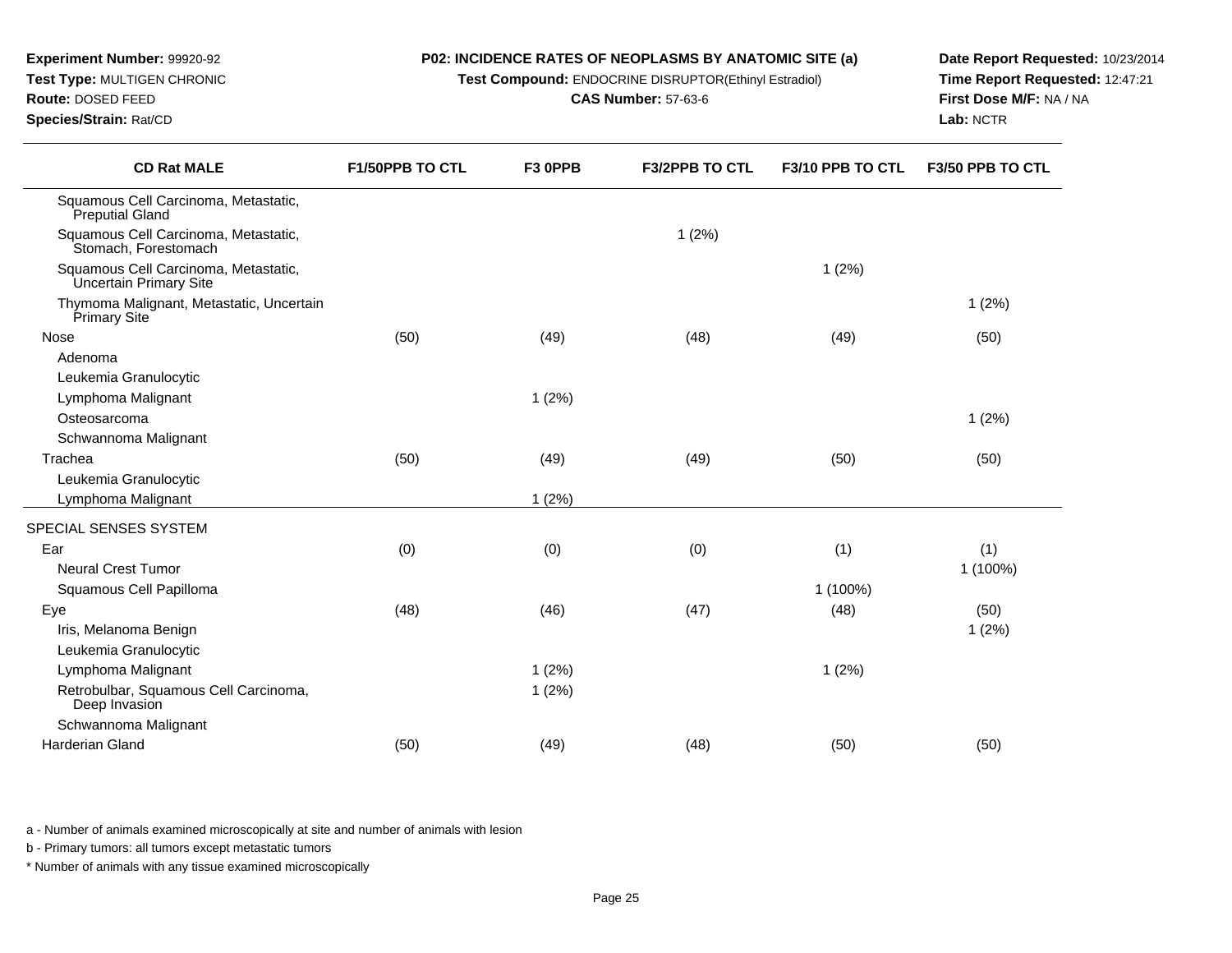**Test Compound:** ENDOCRINE DISRUPTOR(Ethinyl Estradiol)

**CAS Number:** 57-63-6

**Date Report Requested:** 10/23/2014 **Time Report Requested:** 12:47:22**First Dose M/F:** NA / NA**Lab:** NCTR

| <b>CD Rat MALE</b>                                           | F1/50PPB TO CTL | F3 OPPB  | F3/2PPB TO CTL | F3/10 PPB TO CTL | F3/50 PPB TO CTL |
|--------------------------------------------------------------|-----------------|----------|----------------|------------------|------------------|
| Leukemia Granulocytic                                        |                 |          |                |                  |                  |
| Lymphoma Malignant                                           |                 | 1(2%)    |                | 1(2%)            |                  |
| Schwannoma Malignant                                         |                 |          |                |                  |                  |
| Squamous Cell Carcinoma, Deep Invasion                       | 1(2%)           |          |                |                  |                  |
| <b>Lacrimal Gland</b>                                        | (1)             | (1)      | (1)            | (2)              | (1)              |
| Lymphoma Malignant                                           |                 | 1 (100%) |                | 1(50%)           |                  |
| Zymbal's Gland                                               | (0)             | (1)      | (0)            | (2)              | (0)              |
| Adenoma                                                      |                 |          |                |                  |                  |
| Carcinoma                                                    |                 | 1 (100%) |                | 1(50%)           |                  |
| Squamous Cell Carcinoma                                      |                 |          |                | 1(50%)           |                  |
| URINARY SYSTEM                                               |                 |          |                |                  |                  |
| Kidney                                                       | (49)            | (49)     | (48)           | (50)             | (50)             |
| Bilateral, Renal Tubule, Adenoma                             | 2(4%)           |          |                |                  |                  |
| Bilateral, Renal Tubule, Carcinoma                           |                 |          |                |                  |                  |
| Leukemia Granulocytic                                        |                 |          |                |                  |                  |
| Leukemia Mononuclear                                         |                 |          | 1(2%)          |                  |                  |
| Liposarcoma                                                  |                 |          |                |                  | 1(2%)            |
| Lymphoma Malignant                                           |                 | 1(2%)    |                | 1(2%)            |                  |
| Mesenchymal Tumor Malignant                                  |                 |          |                |                  |                  |
| Renal Tubule, Adenoma                                        |                 |          |                |                  |                  |
| Renal Tubule, Carcinoma                                      |                 |          |                |                  |                  |
| Sarcoma                                                      | 1(2%)           |          | 1(2%)          |                  |                  |
| Squamous Cell Carcinoma, Metastatic,<br>Stomach, Forestomach |                 |          | 1(2%)          |                  |                  |
| Transit Epithe, Papilloma                                    |                 |          |                |                  |                  |
| Urethra                                                      | (1)             | (3)      | (1)            | (1)              | (0)              |
| <b>Urinary Bladder</b>                                       | (49)            | (49)     | (48)           | (49)             | (50)             |

SYSTEMIC LESIONS

**Experiment Number:** 99920-92**Test Type:** MULTIGEN CHRONIC

**Route:** DOSED FEED**Species/Strain:** Rat/CD

 $\overline{\phantom{0}}$ 

a - Number of animals examined microscopically at site and number of animals with lesion

b - Primary tumors: all tumors except metastatic tumors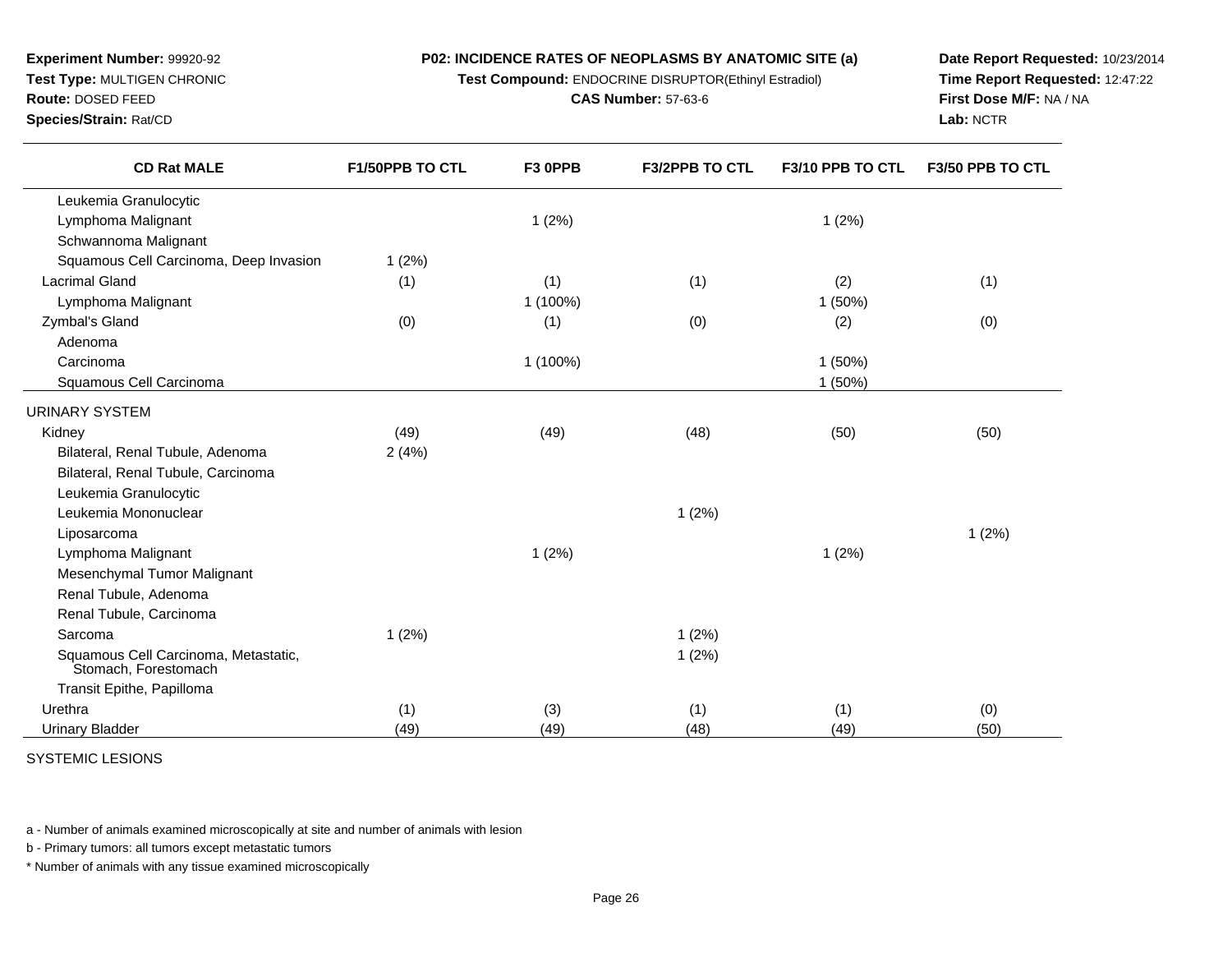**Experiment Number:** 99920-92 **Test Type:** MULTIGEN CHRONIC**Route:** DOSED FEED

### **P02: INCIDENCE RATES OF NEOPLASMS BY ANATOMIC SITE (a)**

**Test Compound:** ENDOCRINE DISRUPTOR(Ethinyl Estradiol)

**CAS Number:** 57-63-6

**Date Report Requested:** 10/23/2014 **Time Report Requested:** 12:47:22**First Dose M/F:** NA / NA**Lab:** NCTR

**Species/Strain:** Rat/CD

| <b>CD Rat MALE</b>    | <b>F1/50PPB TO CTL</b> | F <sub>3</sub> OPPB | <b>F3/2PPB TO CTL</b> | <b>F3/10 PPB TO CTL</b> | <b>F3/50 PPB TO CTL</b> |
|-----------------------|------------------------|---------------------|-----------------------|-------------------------|-------------------------|
| Multiple Organ        | $*(50)$                | $*(50)$             | $*(49)$               | $*(50)$                 | $*(50)$                 |
| Leukemia Granulocytic |                        |                     |                       |                         |                         |
| Leukemia Mononuclear  |                        |                     | (2%)                  | (2%)                    |                         |
| Lymphoma Malignant    |                        | 2(4%)               | (2%)                  | (2%)                    |                         |
| Mesothelioma Benign   |                        |                     |                       |                         |                         |

a - Number of animals examined microscopically at site and number of animals with lesion

b - Primary tumors: all tumors except metastatic tumors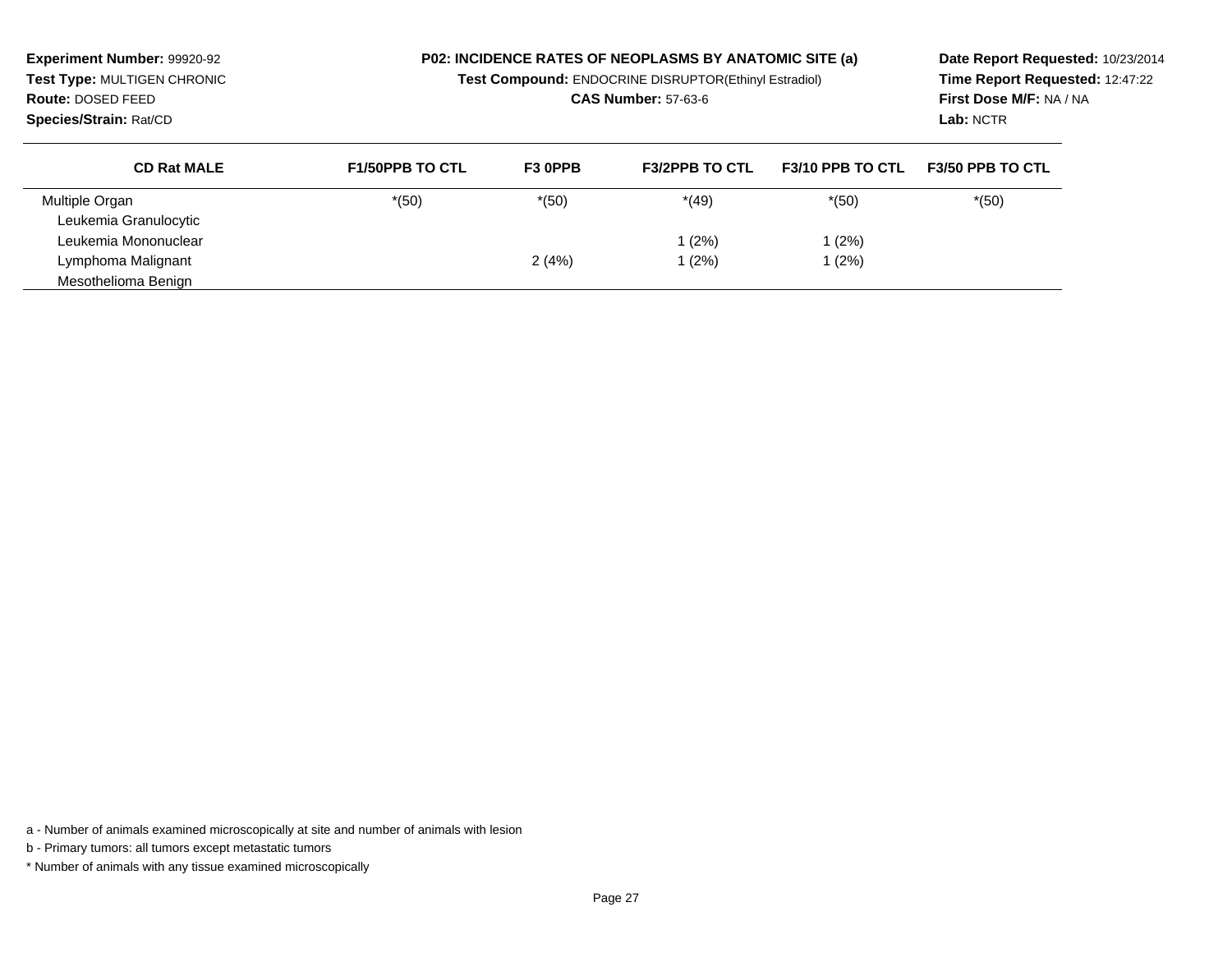**P02: INCIDENCE RATES OF NEOPLASMS BY ANATOMIC SITE (a)Test Compound:** ENDOCRINE DISRUPTOR(Ethinyl Estradiol)

**CAS Number:** 57-63-6

**Experiment Number:** 99920-92**Test Type:** MULTIGEN CHRONIC

**Route:** DOSED FEED

**Species/Strain:** Rat/CD

**Date Report Requested:** 10/23/2014 **Time Report Requested:** 12:47:22**First Dose M/F:** NA / NA**Lab:** NCTR

| <b>CD Rat MALE</b>                                                             | F1 OPPB | F1 2PPB | <b>F1 10PPB</b> | <b>F1 50PPB</b> | <b>F1/2PPB TO CTL</b> | <b>F1/10PPB TO CTL</b> |
|--------------------------------------------------------------------------------|---------|---------|-----------------|-----------------|-----------------------|------------------------|
| <b>Tumor Summary for MALE</b>                                                  |         |         |                 |                 |                       |                        |
| <b>Total Animals with Primary Neoplasms (b)</b>                                | 42      | 36      | 43              | 35              | 41                    | 33                     |
| <b>Total Primary Neoplasms</b>                                                 | 73      | 59      | 70              | 50              | 74                    | 50                     |
| <b>Total Animals with Benign Neoplasms</b>                                     | 36      | 29      | 34              | 23              | 37                    | 29                     |
| <b>Total Benign Neoplasms</b>                                                  | 51      | 41      | 45              | 29              | 53                    | 41                     |
| <b>Total Animals with Malignant Neoplasms</b>                                  | 19      | 15      | 19              | 19              | 17                    | 8                      |
| <b>Total Malignant Neoplasms</b>                                               | 22      | 18      | 23              | 21              | 21                    | 9                      |
| <b>Total Animals with Metastatic Neoplasms</b>                                 |         |         |                 |                 |                       | 2                      |
| <b>Total Metastatic Neoplasms</b>                                              |         |         |                 |                 |                       | 6                      |
| <b>Total Animals with Malignant Neoplasms</b><br><b>Uncertain Primary Site</b> |         |         |                 |                 |                       |                        |
| Total Animals with Neoplasms Uncertain -<br><b>Benign or Malignant</b>         |         |         |                 |                 |                       |                        |
| <b>Total Uncertain Neoplasms</b>                                               |         |         |                 |                 |                       |                        |

a - Number of animals examined microscopically at site and number of animals with lesion

b - Primary tumors: all tumors except metastatic tumors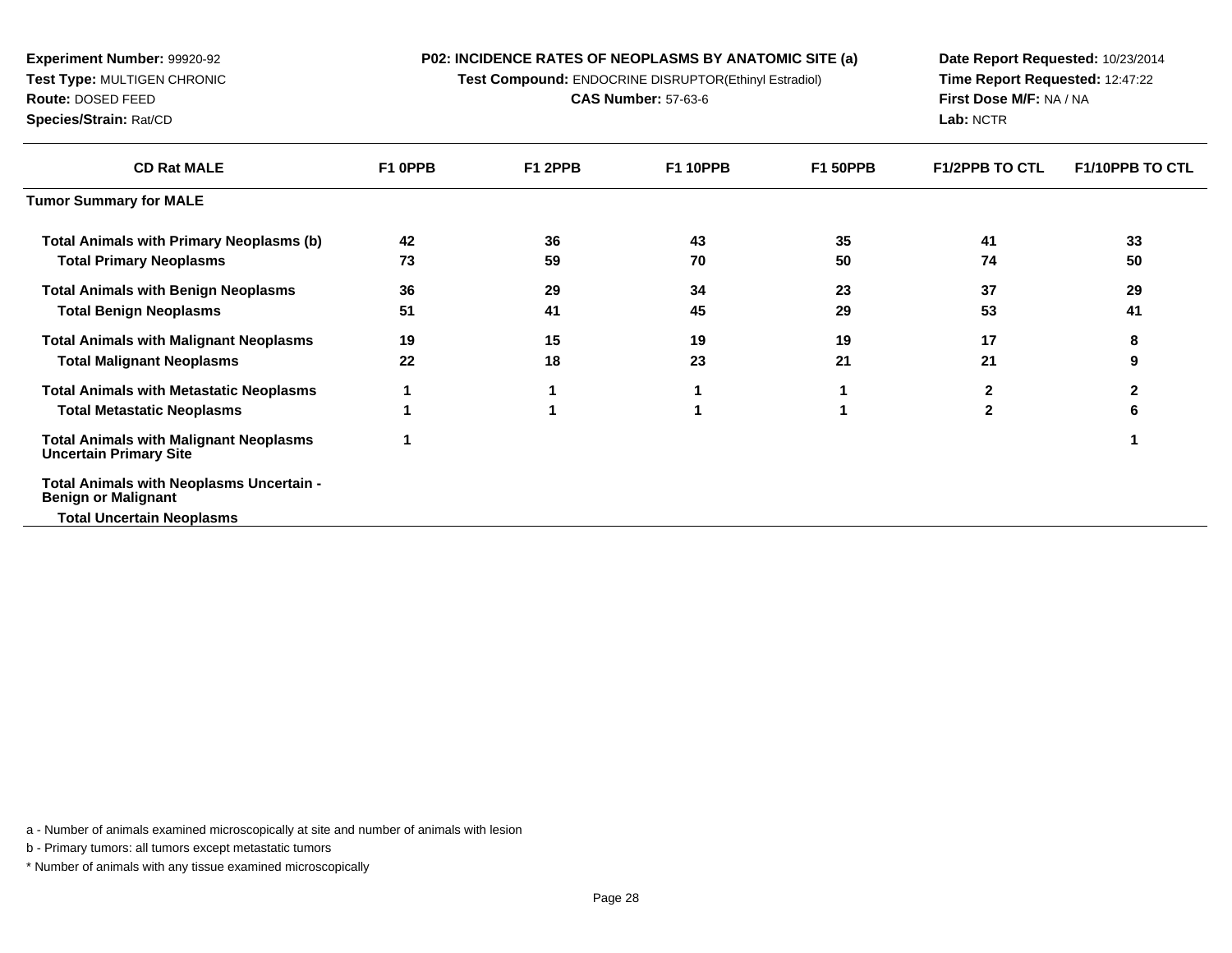**Test Compound:** ENDOCRINE DISRUPTOR(Ethinyl Estradiol)

**CAS Number:** 57-63-6

**Date Report Requested:** 10/23/2014**Time Report Requested:** 12:47:22**First Dose M/F:** NA / NA**Lab:** NCTR

| <b>CD Rat MALE</b>                                                             | <b>F1/50PPB TO CTL</b> | F <sub>3</sub> OPPB | <b>F3/2PPB TO CTL</b> | F3/10 PPB TO CTL | <b>F3/50 PPB TO CTL</b> |
|--------------------------------------------------------------------------------|------------------------|---------------------|-----------------------|------------------|-------------------------|
| <b>Tumor Summary for MALE</b>                                                  |                        |                     |                       |                  |                         |
| <b>Total Animals with Primary Neoplasms (b)</b>                                | 35                     | 41                  | 34                    | 31               | 37                      |
| <b>Total Primary Neoplasms</b>                                                 | 57                     | 58                  | 51                    | 57               | 68                      |
| <b>Total Animals with Benign Neoplasms</b>                                     | 29                     | 33                  | 30                    | 25               | 31                      |
| <b>Total Benign Neoplasms</b>                                                  | 38                     | 40                  | 37                    | 39               | 39                      |
| <b>Total Animals with Malignant Neoplasms</b>                                  | 15                     | 14                  | 13                    | 14               | 19                      |
| <b>Total Malignant Neoplasms</b>                                               | 19                     | 18                  | 14                    | 18               | 28                      |
| <b>Total Animals with Metastatic Neoplasms</b>                                 |                        |                     |                       | $\mathbf{2}$     | $\mathbf{2}$            |
| <b>Total Metastatic Neoplasms</b>                                              |                        |                     | 12                    | 3                | $\mathbf{2}$            |
| <b>Total Animals with Malignant Neoplasms</b><br><b>Uncertain Primary Site</b> |                        |                     |                       |                  | $\mathbf{2}$            |
| Total Animals with Neoplasms Uncertain -<br><b>Benign or Malignant</b>         |                        |                     |                       |                  |                         |
| <b>Total Uncertain Neoplasms</b>                                               |                        |                     |                       |                  |                         |
|                                                                                |                        |                     |                       |                  |                         |

\*\*\*END OF MALE DATA\*\*\*

a - Number of animals examined microscopically at site and number of animals with lesion

b - Primary tumors: all tumors except metastatic tumors

**Experiment Number:** 99920-92**Test Type:** MULTIGEN CHRONIC

**Route:** DOSED FEED**Species/Strain:** Rat/CD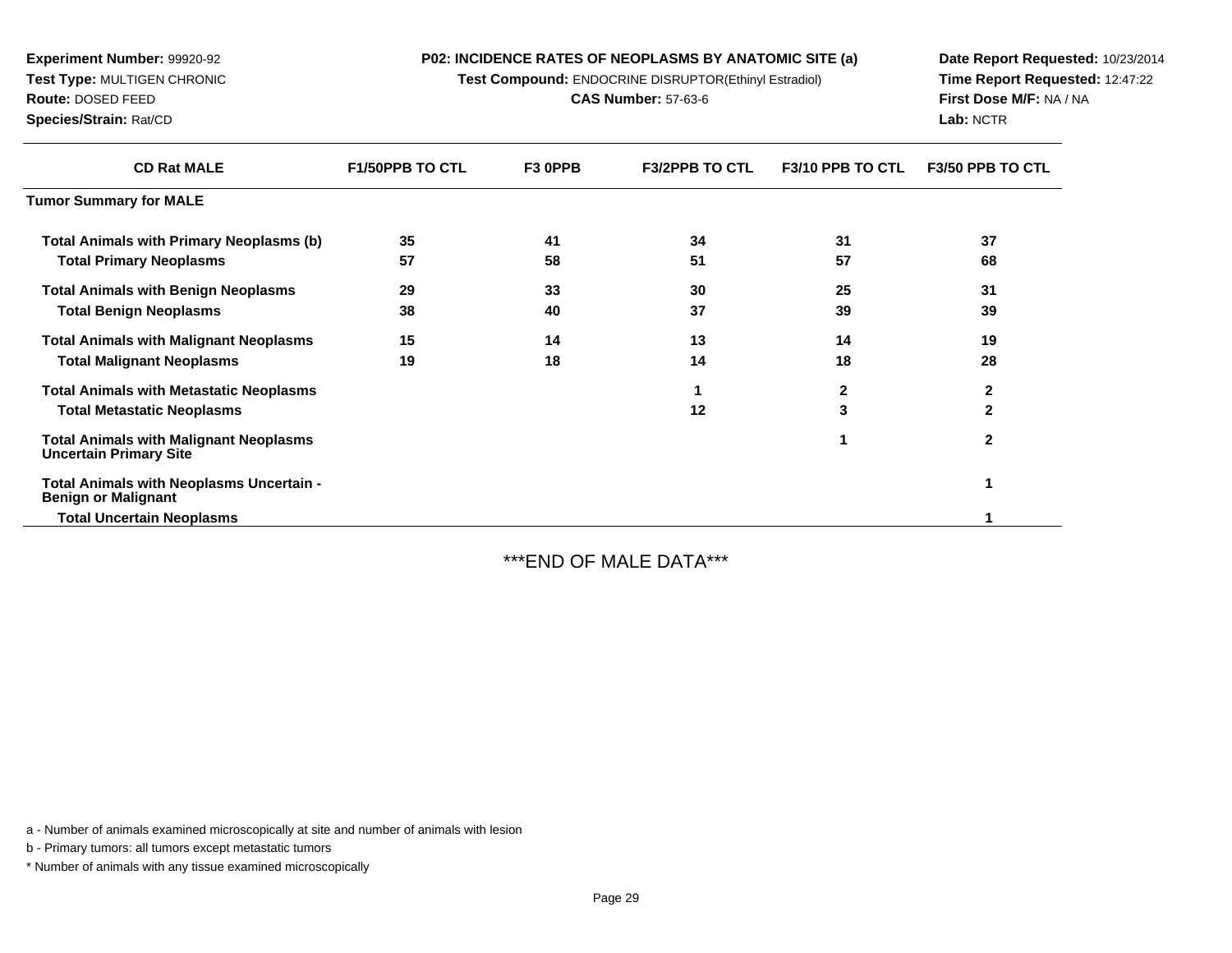**Test Compound:** ENDOCRINE DISRUPTOR(Ethinyl Estradiol)

**CAS Number:** 57-63-6

**Date Report Requested:** 10/23/2014 **Time Report Requested:** 12:47:22**First Dose M/F:** NA / NA**Lab:** NCTR

| <b>CD Rat FEMALE</b>                                 | F1 0PPB      | F1 2PPB              | F1 10 PPB   | <b>F1 50 PPB</b> | <b>F1/2PPB TO CTL</b> | F1/10PPB TO CTL |
|------------------------------------------------------|--------------|----------------------|-------------|------------------|-----------------------|-----------------|
| <b>Disposition Summary</b>                           |              |                      |             |                  |                       |                 |
| <b>Animals Initially In Study</b>                    | 51           | 50                   | 50          | 50               | 50                    | 50              |
| <b>Early Deaths</b>                                  |              |                      |             |                  |                       |                 |
| <b>Moribund Sacrifice</b>                            | 24           | 22<br>$5\phantom{1}$ | 27          | 17               | 26<br>$\overline{7}$  | 27              |
| <b>Natural Death</b>                                 |              |                      | 3           | 8                |                       | $\mathbf{1}$    |
| <b>Survivors</b><br><b>Moribund Sacrifice</b>        |              |                      |             |                  |                       |                 |
| <b>Natural Death</b>                                 | $\mathbf{1}$ |                      | $\mathbf 1$ |                  | 1                     |                 |
| <b>Terminal Sacrifice</b>                            | 26           | 23                   | 19          | 25               |                       | 22              |
|                                                      |              |                      |             | 50               | 16                    | 50              |
| <b>Animals Examined Microscopically</b>              | 51           | 50                   | 50          |                  | 50                    |                 |
| ALIMENTARY SYSTEM                                    |              |                      |             |                  |                       |                 |
| Esophagus                                            | (51)         | (50)                 | (49)        | (50)             | (50)                  | (50)            |
| Intestine Large, Cecum                               | (51)         | (50)                 | (49)        | (49)             | (50)                  | (50)            |
| Lymphoid Tiss, Leukemia Mononuclear                  |              |                      |             | 1(2%)            |                       |                 |
| Lymphoma Malignant                                   |              |                      |             |                  |                       | 1(2%)           |
| Intestine Large, Colon                               | (51)         | (50)                 | (49)        | (49)             | (50)                  | (50)            |
| Carcinoma                                            |              |                      |             |                  | 1(2%)                 |                 |
| Lymphoid Tiss, Leukemia Mononuclear                  |              |                      |             | 1(2%)            |                       |                 |
| Lymphoma Malignant                                   |              |                      |             |                  | 1(2%)                 | 1(2%)           |
| Intestine Large, Rectum                              | (51)         | (50)                 | (49)        | (50)             | (50)                  | (50)            |
| Adenoma                                              |              |                      |             |                  |                       |                 |
| Granular Cell Tumor Malignant, Metastatic,<br>Vagina |              |                      |             | 1(2%)            |                       |                 |
| Leiomyosarcoma, Metastatic, Uterus                   |              | 1(2%)                |             |                  |                       |                 |
| Intestine Small, Duodenum                            | (51)         | (50)                 | (49)        | (49)             | (50)                  | (50)            |
| Leiomyoma                                            |              |                      |             |                  |                       |                 |
| Lymphoma Malignant                                   |              |                      |             |                  |                       | 1(2%)           |
| Intestine Small, Ileum                               | (51)         | (50)                 | (48)        | (49)             | (48)                  | (50)            |
|                                                      |              |                      |             |                  |                       |                 |

a - Number of animals examined microscopically at site and number of animals with lesion

b - Primary tumors: all tumors except metastatic tumors

**Experiment Number:** 99920-92**Test Type:** MULTIGEN CHRONIC

**Route:** DOSED FEED**Species/Strain:** Rat/CD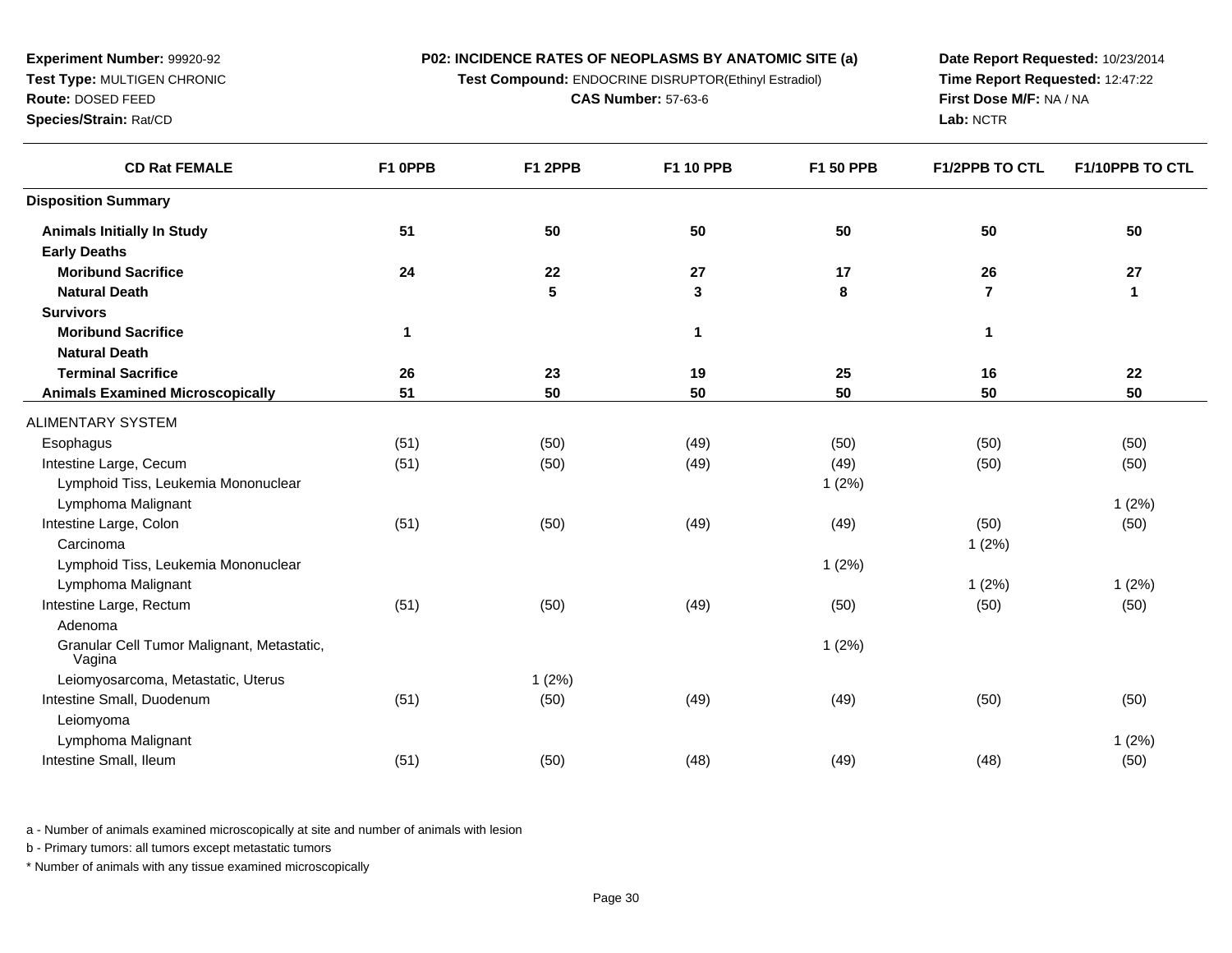**Test Compound:** ENDOCRINE DISRUPTOR(Ethinyl Estradiol)

**CAS Number:** 57-63-6

**Date Report Requested:** 10/23/2014 **Time Report Requested:** 12:47:22**First Dose M/F:** NA / NA**Lab:** NCTR

| <b>CD Rat FEMALE</b>                               | F1 OPPB | F1 2PPB | F1 10 PPB | F1 50 PPB | <b>F1/2PPB TO CTL</b> | F1/10PPB TO CTL |
|----------------------------------------------------|---------|---------|-----------|-----------|-----------------------|-----------------|
| Lymphoma Malignant                                 |         |         |           |           |                       | 1(2%)           |
| Intestine Small, Jejunum                           | (51)    | (50)    | (47)      | (47)      | (48)                  | (50)            |
| Carcinoma                                          |         |         |           |           |                       |                 |
| Leiomyoma                                          |         |         |           |           |                       | 1(2%)           |
| Lymphoma Malignant                                 |         |         |           |           |                       | 1(2%)           |
| Liver                                              | (51)    | (50)    | (49)      | (50)      | (50)                  | (50)            |
| Adenocarcinoma, Metastatic, Uterus                 |         |         |           |           |                       |                 |
| Carcinoma, Metastatic, Intestine Small,<br>Jejunum |         |         |           |           |                       |                 |
| Cholangiocarcinoma                                 | 1(2%)   |         |           |           |                       |                 |
| Cholangioma                                        |         |         |           |           |                       |                 |
| Hepatocellular Adenoma                             | 1(2%)   | 1(2%)   | 1(2%)     | 2(4%)     | 1(2%)                 | 1(2%)           |
| Hepatocellular Adenoma, Multiple                   |         |         |           |           |                       |                 |
| Hepatocellular Carcinoma                           |         |         |           |           |                       |                 |
| Histiocytic Sarcoma                                |         |         |           |           |                       |                 |
| Leukemia Mononuclear                               |         |         |           | 1(2%)     |                       |                 |
| Leukemia Mononuclear, Metastatic, Spleen           |         |         |           |           |                       |                 |
| Lymphoma Malignant                                 |         |         |           | 1(2%)     | 2(4%)                 | 1(2%)           |
| Mesothelioma Malignant                             |         |         |           |           |                       |                 |
| Nephroblastoma, Metastatic, Kidney                 |         |         |           |           |                       |                 |
| Mesentery                                          | (2)     | (2)     | (0)       | (1)       | (2)                   | (1)             |
| Adenocarcinoma, Metastatic, Uterus                 |         |         |           |           |                       |                 |
| Leiomyosarcoma, Metastatic, Uterus                 |         | 1(50%)  |           |           |                       |                 |
| Lymphoma Malignant                                 |         |         |           |           |                       |                 |
| Mesothelioma Malignant                             |         |         |           |           |                       | 1 (100%)        |
| Nephroblastoma, Metastatic, Kidney                 |         |         |           |           |                       |                 |
| Oral Mucosa                                        | (3)     | (1)     | (4)       | (4)       | (5)                   | (7)             |
| Fibrous Histiocytoma                               |         |         |           |           |                       |                 |
| Lymphoma Malignant                                 |         |         |           |           |                       | 1(14%)          |
|                                                    |         |         |           |           |                       |                 |

a - Number of animals examined microscopically at site and number of animals with lesion

b - Primary tumors: all tumors except metastatic tumors

**Experiment Number:** 99920-92**Test Type:** MULTIGEN CHRONIC

**Route:** DOSED FEED**Species/Strain:** Rat/CD

 $\overline{\phantom{0}}$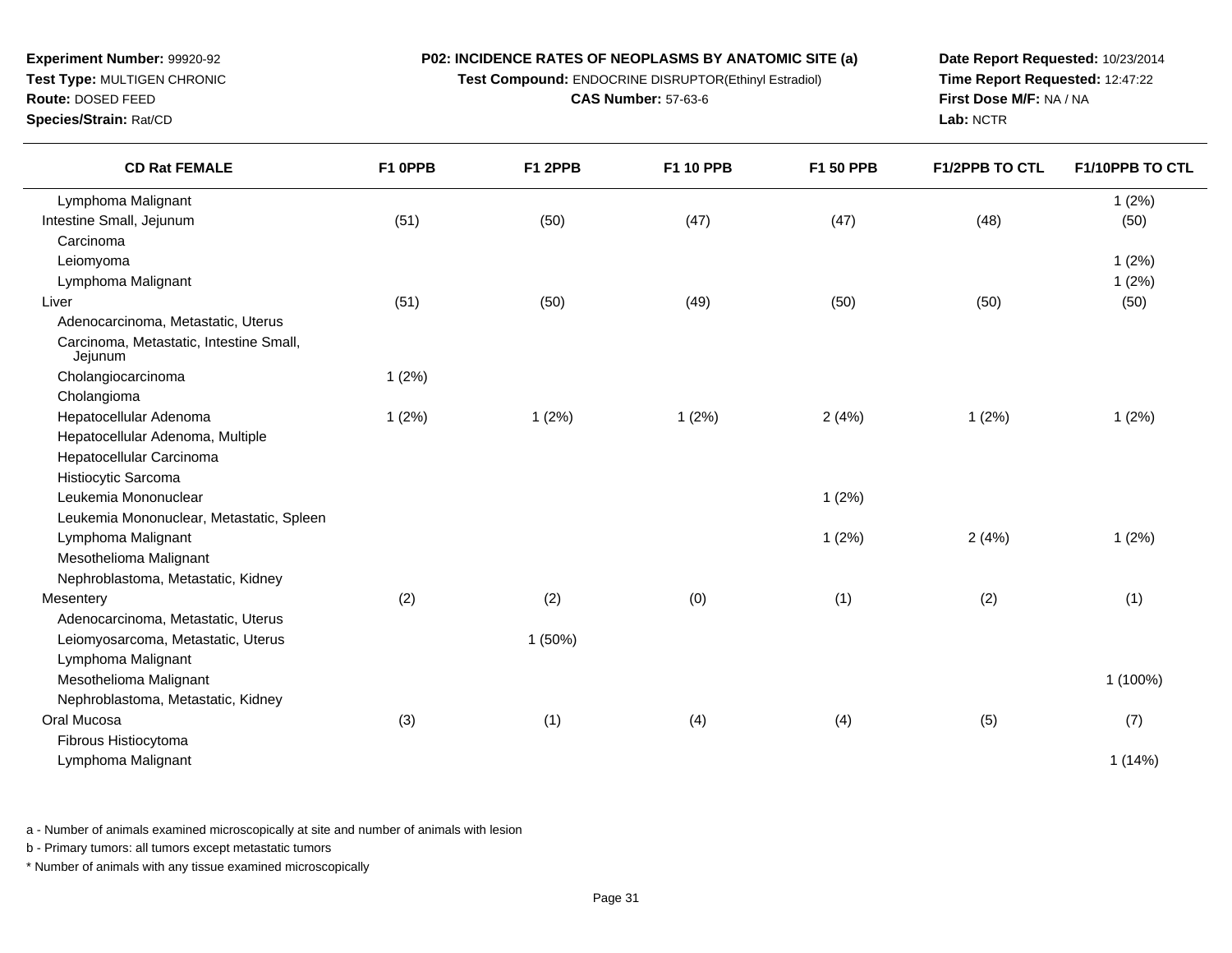**Test Compound:** ENDOCRINE DISRUPTOR(Ethinyl Estradiol)

**CAS Number:** 57-63-6

**Date Report Requested:** 10/23/2014 **Time Report Requested:** 12:47:22**First Dose M/F:** NA / NA**Lab:** NCTR

| <b>CD Rat FEMALE</b>               | F1 OPPB  | F1 2PPB  | F1 10 PPB | <b>F1 50 PPB</b> | <b>F1/2PPB TO CTL</b> | F1/10PPB TO CTL |
|------------------------------------|----------|----------|-----------|------------------|-----------------------|-----------------|
| Squamous Cell Carcinoma            | 3 (100%) | 1 (100%) | 1(25%)    | 2(50%)           | 3(60%)                | 2(29%)          |
| Pancreas                           | (51)     | (50)     | (49)      | (49)             | (50)                  | (50)            |
| Acinar Cell, Adenocarcinoma        |          |          |           | 1(2%)            |                       |                 |
| Acinar Cell, Adenoma               |          | 1(2%)    |           |                  |                       |                 |
| Adenocarcinoma, Metastatic, Uterus |          |          |           |                  |                       |                 |
| Lymphoma Malignant                 |          |          |           |                  | 2(4%)                 | 1(2%)           |
| Salivary Glands                    | (51)     | (49)     | (49)      | (50)             | (50)                  | (50)            |
| Leukemia Mononuclear               |          |          |           | 1(2%)            |                       |                 |
| Lymphoma Malignant                 |          |          |           |                  | 2(4%)                 | 1(2%)           |
| Stomach, Forestomach               | (51)     | (50)     | (49)      | (50)             | (50)                  | (50)            |
| Adenocarcinoma, Metastatic, Uterus |          |          |           |                  |                       |                 |
| Lymphoma Malignant                 |          |          |           |                  |                       | 1(2%)           |
| Squamous Cell Carcinoma            |          |          |           |                  |                       |                 |
| Squamous Cell Papilloma            | 1(2%)    |          | 1(2%)     |                  | 1(2%)                 |                 |
| Stomach, Glandular                 | (51)     | (50)     | (49)      | (50)             | (50)                  | (50)            |
| Leiomyosarcoma                     |          |          |           |                  |                       |                 |
| Tongue                             | (0)      | (0)      | (0)       | (0)              | (0)                   | (0)             |
| Tooth                              | (0)      | (0)      | (0)       | (0)              | (1)                   | (0)             |
| CARDIOVASCULAR SYSTEM              |          |          |           |                  |                       |                 |
| <b>Blood Vessel</b>                | (51)     | (50)     | (49)      | (50)             | (50)                  | (50)            |
| Heart                              | (51)     | (50)     | (49)      | (50)             | (50)                  | (50)            |
| Endocardium, Schwannoma Malignant  |          | 1(2%)    |           |                  |                       |                 |
| Leukemia Mononuclear               |          |          |           | 1(2%)            |                       |                 |
| Lymphoma Malignant                 |          |          |           |                  | 1(2%)                 |                 |
| <b>ENDOCRINE SYSTEM</b>            |          |          |           |                  |                       |                 |
| <b>Adrenal Cortex</b>              | (51)     | (50)     | (49)      | (50)             | (50)                  | (50)            |
| Adenoma                            | 1(2%)    | 2(4%)    | 1(2%)     | 1(2%)            | 1(2%)                 | 2(4%)           |
|                                    |          |          |           |                  |                       |                 |

a - Number of animals examined microscopically at site and number of animals with lesion

b - Primary tumors: all tumors except metastatic tumors

**Experiment Number:** 99920-92**Test Type:** MULTIGEN CHRONIC

**Route:** DOSED FEED**Species/Strain:** Rat/CD

 $\overline{\phantom{0}}$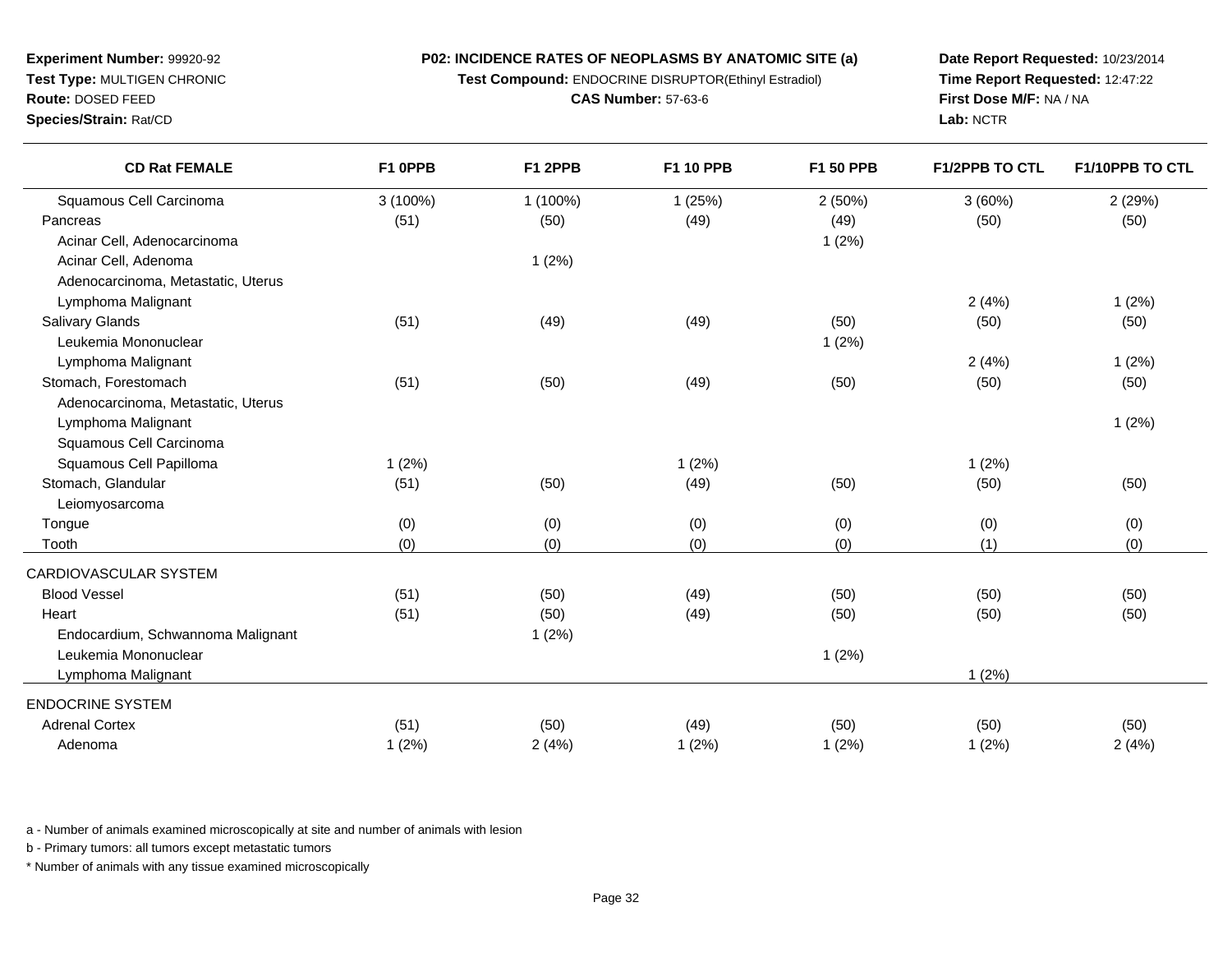**Test Compound:** ENDOCRINE DISRUPTOR(Ethinyl Estradiol)

**CAS Number:** 57-63-6

**Date Report Requested:** 10/23/2014 **Time Report Requested:** 12:47:22**First Dose M/F:** NA / NA**Lab:** NCTR

**Species/Strain:** Rat/CD

| <b>CD Rat FEMALE</b>                                    | F1 OPPB  | F1 2PPB  | F1 10 PPB | F1 50 PPB | F1/2PPB TO CTL | F1/10PPB TO CTL |
|---------------------------------------------------------|----------|----------|-----------|-----------|----------------|-----------------|
| Leukemia Mononuclear                                    |          |          |           | 1(2%)     |                |                 |
| Lymphoma Malignant                                      |          |          |           |           |                | 1(2%)           |
| Adrenal Medulla                                         | (48)     | (50)     | (49)      | (50)      | (49)           | (48)            |
| Leukemia Mononuclear                                    |          |          |           | 1(2%)     |                |                 |
| Pheochromocytoma Benign                                 | 2(4%)    |          |           |           |                | 1(2%)           |
| Islets, Pancreatic                                      | (51)     | (50)     | (49)      | (49)      | (50)           | (50)            |
| Adenoma                                                 | 1(2%)    | 1(2%)    |           | 1(2%)     |                |                 |
| Carcinoma                                               |          |          | 1(2%)     | 1(2%)     |                |                 |
| Lymphoma Malignant                                      |          |          |           |           | 2(4%)          | 1(2%)           |
| Parathyroid Gland                                       | (48)     | (47)     | (46)      | (43)      | (46)           | (44)            |
| Adenoma                                                 |          | 1(2%)    |           | 1(2%)     |                |                 |
| Carcinoma, Metastatic, Thyroid Gland                    |          | 1(2%)    |           |           |                |                 |
| Leukemia Mononuclear                                    |          |          |           | 1(2%)     |                |                 |
| Lymphoma Malignant                                      |          |          |           |           |                | 1(2%)           |
| <b>Pituitary Gland</b>                                  | (51)     | (50)     | (50)      | (50)      | (50)           | (50)            |
| Leukemia Mononuclear                                    |          |          |           | 1(2%)     |                |                 |
| Lymphoma Malignant                                      |          |          |           |           |                | 1(2%)           |
| Pars Distalis, Adenoma                                  | 38 (75%) | 35 (70%) | 40 (80%)  | 37 (74%)  | 37 (74%)       | 36 (72%)        |
| Pars Distalis, Carcinoma                                |          | 1(2%)    |           | 1(2%)     | 1(2%)          | 1(2%)           |
| Pars Nervosa, Schwannoma Malignant,<br>Metastatic, Nose |          |          |           | 1(2%)     |                |                 |
| <b>Thyroid Gland</b>                                    | (51)     | (50)     | (49)      | (50)      | (50)           | (50)            |
| Bilateral, C Cell, Adenoma                              |          |          |           |           |                |                 |
| Bilateral, C Cell, Carcinoma                            |          | 1(2%)    |           |           |                |                 |
| C Cell, Adenoma                                         | 2(4%)    | 3(6%)    | 1(2%)     | 1(2%)     | 1(2%)          | 3(6%)           |
| C Cell, Carcinoma                                       |          |          |           |           | 1(2%)          |                 |
| Follicular Cel, Adenoma                                 | 1(2%)    |          |           |           | 1(2%)          |                 |
| Follicular Cel, Carcinoma                               |          |          |           |           | 2(4%)          |                 |
| Leukemia Mononuclear                                    |          |          |           | 1(2%)     |                |                 |

a - Number of animals examined microscopically at site and number of animals with lesion

b - Primary tumors: all tumors except metastatic tumors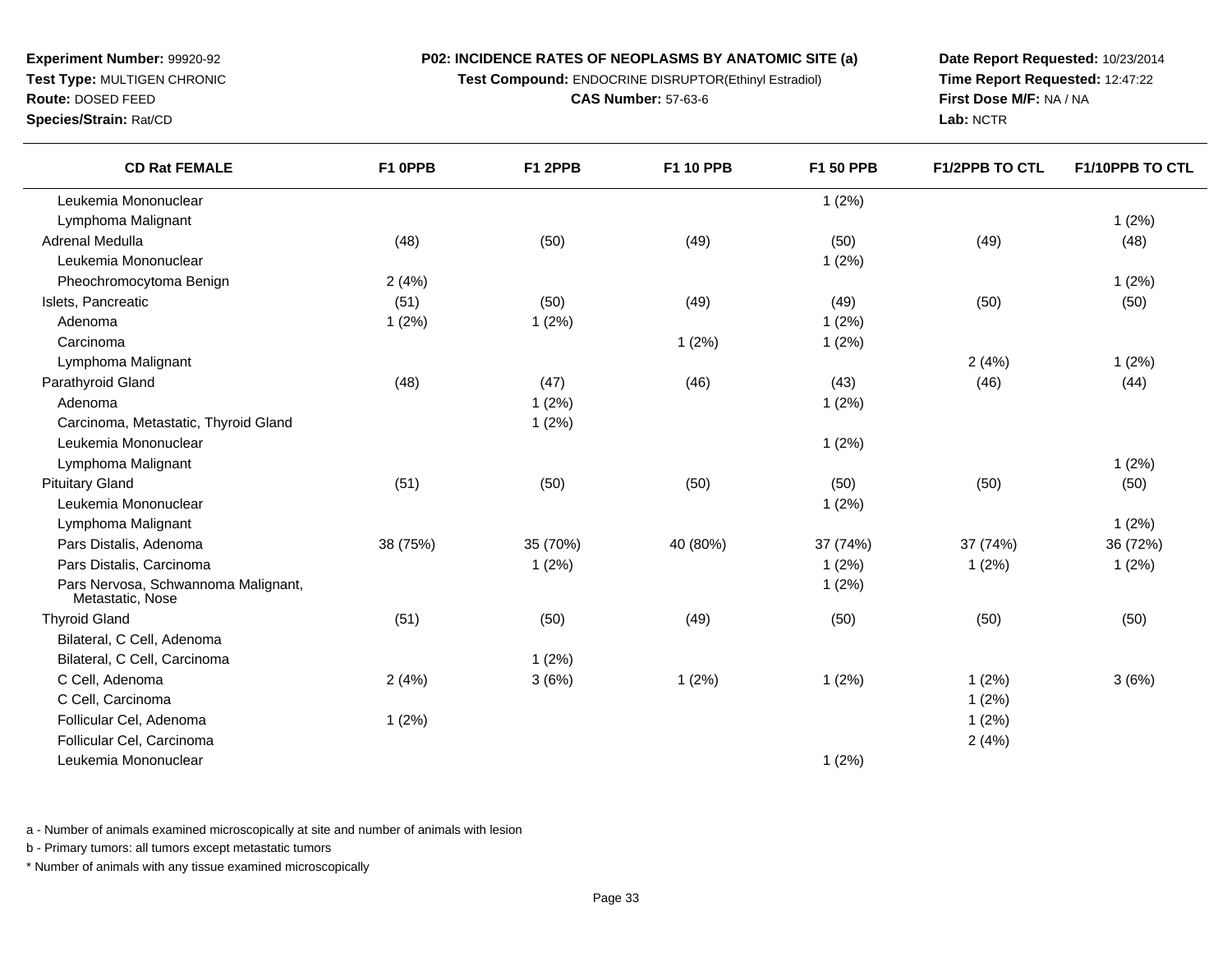**Test Compound:** ENDOCRINE DISRUPTOR(Ethinyl Estradiol)

**CAS Number:** 57-63-6

**Date Report Requested:** 10/23/2014 **Time Report Requested:** 12:47:22**First Dose M/F:** NA / NA**Lab:** NCTR

| <b>CD Rat FEMALE</b>                                | F1 0PPB | F1 2PPB | F1 10 PPB | F1 50 PPB | <b>F1/2PPB TO CTL</b> | F1/10PPB TO CTL |
|-----------------------------------------------------|---------|---------|-----------|-----------|-----------------------|-----------------|
| Lymphoma Malignant                                  |         |         |           |           | 2(4%)                 | 1(2%)           |
| <b>GENERAL BODY SYSTEM</b>                          |         |         |           |           |                       |                 |
| <b>Tissue NOS</b>                                   | (0)     | (0)     | (1)       | (0)       | (0)                   | (0)             |
| Alveolar/Bronchiolar Carcinoma, Metastatic,<br>Lung |         |         |           |           |                       |                 |
| Sarcoma                                             |         |         | 1 (100%)  |           |                       |                 |
| Squamous Cell Carcinoma, Deep Invasion              |         |         |           |           |                       |                 |
| <b>GENITAL SYSTEM</b>                               |         |         |           |           |                       |                 |
| <b>Clitoral Gland</b>                               | (50)    | (49)    | (48)      | (50)      | (50)                  | (49)            |
| Adenoma                                             |         |         |           | 2(4%)     |                       |                 |
| Carcinoma                                           |         | 1(2%)   |           | 1(2%)     | 1(2%)                 |                 |
| Leukemia Mononuclear                                |         |         |           | 1(2%)     |                       |                 |
| Lymphoma Malignant                                  |         |         |           |           | 2(4%)                 | 1(2%)           |
| Sarcoma                                             |         |         |           |           | 1(2%)                 |                 |
| Squamous Cell Carcinoma                             |         | 1(2%)   |           | 1(2%)     |                       |                 |
| Squamous Cell Papilloma                             | 1(2%)   |         |           |           |                       |                 |
| Ovary                                               | (51)    | (50)    | (49)      | (50)      | (50)                  | (50)            |
| Carcinoma, Metastatic, Kidney                       |         |         |           |           | 1(2%)                 |                 |
| Granulosa Cell Tumor Benign                         |         |         | 1(2%)     |           | 1(2%)                 |                 |
| Granulosa Cell Tumor Malignant                      |         |         |           |           |                       |                 |
| Leukemia Mononuclear                                |         |         |           | 1(2%)     |                       |                 |
| Lymphoma Malignant                                  |         |         |           |           | 1(2%)                 | 1(2%)           |
| Mesothelioma Malignant                              |         |         |           |           |                       |                 |
| Sertoli Cell Tumor Benign                           | 1(2%)   | 1(2%)   | 1(2%)     |           |                       |                 |
| Oviduct                                             | (51)    | (50)    | (49)      | (50)      | (50)                  | (50)            |
| Leukemia Mononuclear                                |         |         |           | 1(2%)     |                       |                 |
| Lymphoma Malignant                                  |         |         |           |           |                       | 1(2%)           |
| Uterus                                              | (51)    | (50)    | (49)      | (50)      | (50)                  | (50)            |
|                                                     |         |         |           |           |                       |                 |

a - Number of animals examined microscopically at site and number of animals with lesion

b - Primary tumors: all tumors except metastatic tumors

**Experiment Number:** 99920-92**Test Type:** MULTIGEN CHRONIC

**Route:** DOSED FEED**Species/Strain:** Rat/CD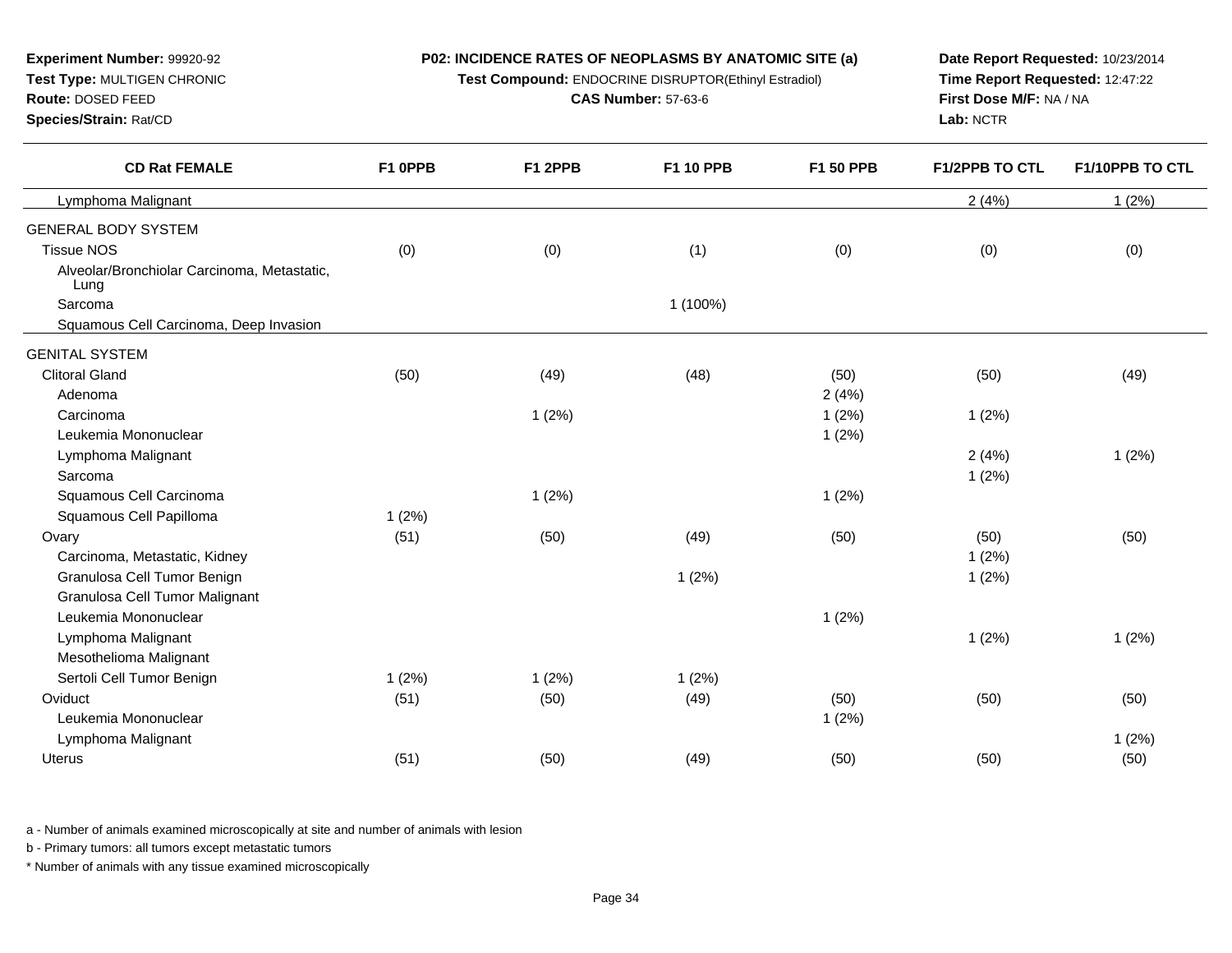**Test Compound:** ENDOCRINE DISRUPTOR(Ethinyl Estradiol)

**CAS Number:** 57-63-6

**Date Report Requested:** 10/23/2014**Time Report Requested:** 12:47:23**First Dose M/F:** NA / NA**Lab:** NCTR

| <b>CD Rat FEMALE</b>                                          | F1 OPPB | F1 2PPB | F1 10 PPB | F1 50 PPB | <b>F1/2PPB TO CTL</b> | <b>F1/10PPB TO CTL</b> |
|---------------------------------------------------------------|---------|---------|-----------|-----------|-----------------------|------------------------|
| Cervix, Squamous Cell Carcinoma                               |         |         |           | 1(2%)     |                       |                        |
| Endometrium, Adenocarcinoma                                   |         | 1(2%)   |           |           |                       |                        |
| Endometrium, Adenoma                                          | 1(2%)   |         |           | 2(4%)     | 1(2%)                 | 2(4%)                  |
| Fibrous Histiocytoma                                          |         |         |           |           |                       | 1(2%)                  |
| Leiomyoma                                                     |         | 1(2%)   |           |           |                       |                        |
| Leiomyosarcoma                                                |         | 1(2%)   |           |           |                       |                        |
| Leukemia Mononuclear                                          |         |         |           | 1(2%)     |                       |                        |
| Lymphoma Malignant                                            |         |         |           |           | 1(2%)                 | 1(2%)                  |
| Nephroblastoma, Metastatic, Kidney                            |         |         |           |           |                       |                        |
| Polyp Stromal                                                 | 2(4%)   | 4(8%)   | 5(10%)    | 5(10%)    | 5(10%)                | 6 (12%)                |
| Sarcoma Stromal                                               |         |         |           |           |                       | 1(2%)                  |
| Vagina                                                        | (51)    | (50)    | (49)      | (49)      | (50)                  | (48)                   |
| Granular Cell Tumor Benign                                    |         |         | 1(2%)     |           |                       |                        |
| <b>Granular Cell Tumor Malignant</b>                          |         |         |           | 1(2%)     |                       |                        |
| Leukemia Mononuclear                                          |         |         |           | 1(2%)     |                       |                        |
| Lymphoma Malignant                                            |         |         |           |           | 1(2%)                 | 1(2%)                  |
| Nephroblastoma, Metastatic, Kidney                            |         |         |           |           |                       |                        |
| Polyp                                                         |         | 1(2%)   | 1(2%)     |           | 1(2%)                 |                        |
| <b>HEMATOPOIETIC SYSTEM</b>                                   |         |         |           |           |                       |                        |
| <b>Bone Marrow</b>                                            | (51)    | (50)    | (49)      | (50)      | (50)                  | (50)                   |
| Leukemia Mononuclear                                          |         |         |           | 1(2%)     |                       |                        |
| Lymphoma Malignant                                            |         |         |           | 1(2%)     | 1(2%)                 | 1(2%)                  |
| Schwannoma Malignant, Metastatic, Skin                        |         |         |           |           |                       |                        |
| Lymph Node                                                    | (16)    | (14)    | (6)       | (10)      | (15)                  | (12)                   |
| Axillary, Lymphoma Malignant                                  |         |         |           | $1(10\%)$ |                       | 1(8%)                  |
| Carcinoma, Metastatic, Thyroid Gland                          |         |         |           |           | 1(7%)                 |                        |
| Deep Cervical, Carcinoma, Metastatic,<br><b>Thyroid Gland</b> |         |         |           |           | 1(7%)                 |                        |

a - Number of animals examined microscopically at site and number of animals with lesion

b - Primary tumors: all tumors except metastatic tumors

**Experiment Number:** 99920-92**Test Type:** MULTIGEN CHRONIC

**Route:** DOSED FEED**Species/Strain:** Rat/CD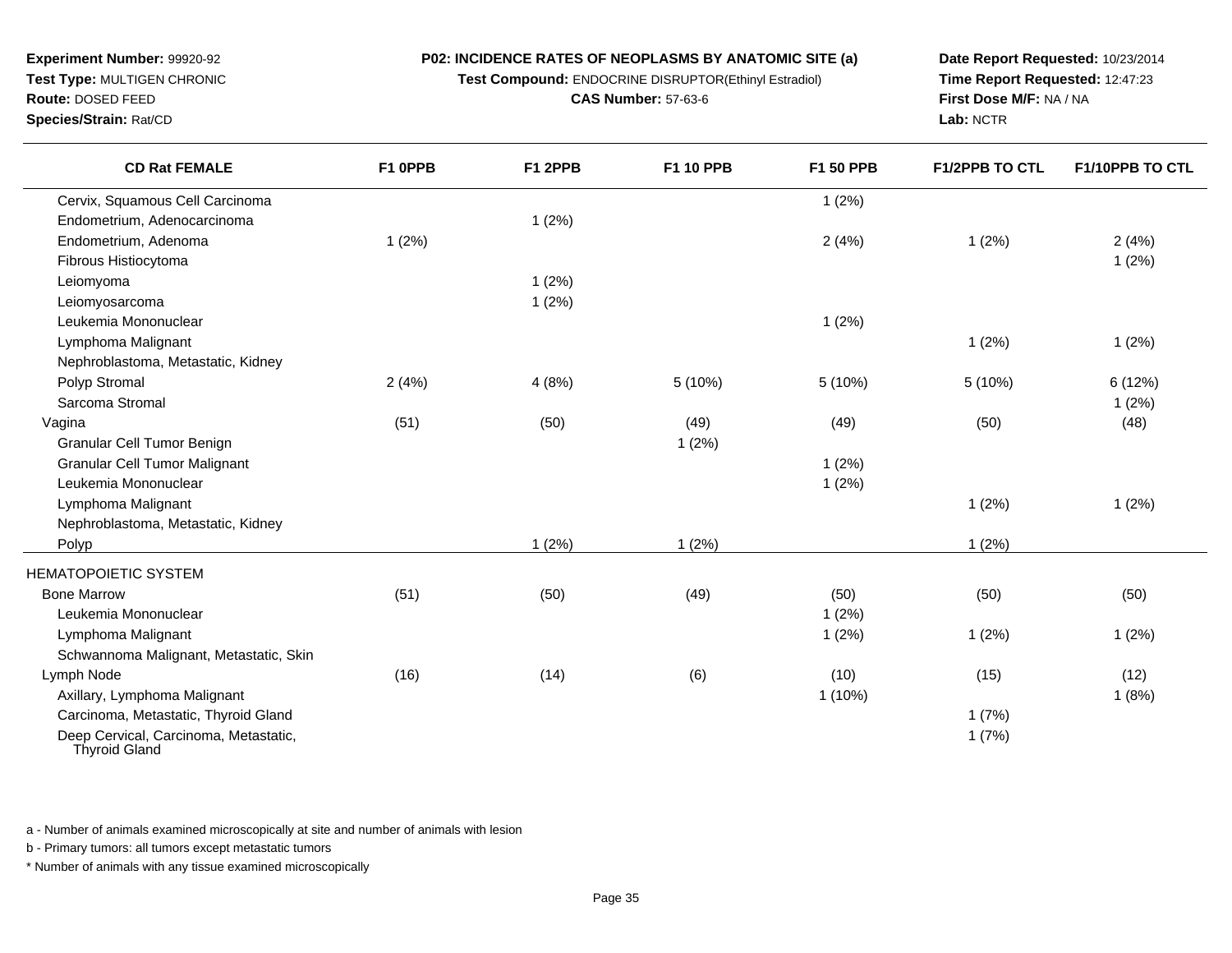**Test Compound:** ENDOCRINE DISRUPTOR(Ethinyl Estradiol)

**CAS Number:** 57-63-6

**Date Report Requested:** 10/23/2014**Time Report Requested:** 12:47:23**First Dose M/F:** NA / NA**Lab:** NCTR

| <b>CD Rat FEMALE</b>                  | F1 OPPB | F1 2PPB | F1 10 PPB | F1 50 PPB | <b>F1/2PPB TO CTL</b> | F1/10PPB TO CTL |
|---------------------------------------|---------|---------|-----------|-----------|-----------------------|-----------------|
| Deep Cervical, Lymphoma Malignant     |         |         |           | $1(10\%)$ |                       | 1(8%)           |
| Inguinal, Lymphoma Malignant          |         |         |           |           |                       | 1(8%)           |
| Lumbar, Leukemia Mononuclear          |         |         |           | $1(10\%)$ |                       |                 |
| Lumbar, Lymphoma Malignant            |         |         |           | $1(10\%)$ | 1(7%)                 | 1(8%)           |
| Mediastinal, Lymphoma Malignant       |         |         |           | $1(10\%)$ | 1(7%)                 | 1(8%)           |
| Pancreatic, Lymphoma Malignant        |         |         |           | $1(10\%)$ |                       |                 |
| Popliteal, Lymphoma Malignant         |         |         |           | $1(10\%)$ |                       |                 |
| Renal, Leukemia Mononuclear           |         |         |           | $1(10\%)$ |                       |                 |
| Renal, Lymphoma Malignant             |         |         |           | $1(10\%)$ |                       | 1(8%)           |
| Lymph Node, Mandibular                | (51)    | (50)    | (49)      | (50)      | (50)                  | (49)            |
| Carcinoma, Metastatic, Zymbal'S Gland |         |         |           |           |                       |                 |
| Leukemia Mononuclear                  |         |         |           | 1(2%)     |                       |                 |
| Lymphoma Malignant                    |         |         |           | 1(2%)     | 2(4%)                 | 1(2%)           |
| Lymph Node, Mesenteric                | (51)    | (50)    | (47)      | (50)      | (50)                  | (50)            |
| Leukemia Mononuclear                  |         |         |           | 1(2%)     |                       |                 |
| Lymphoma Malignant                    |         |         |           | 1(2%)     | 2(4%)                 | 1(2%)           |
| Nephroblastoma, Metastatic, Kidney    |         |         |           |           |                       |                 |
| Spleen                                | (51)    | (50)    | (49)      | (50)      | (50)                  | (50)            |
| Leukemia Mononuclear                  |         |         |           | 1(2%)     |                       |                 |
| Lymphoma Malignant                    |         |         |           | 1(2%)     | 1(2%)                 | 1(2%)           |
| Mesothelioma Malignant                |         |         |           |           |                       |                 |
| Sarcoma                               |         |         |           | 1(2%)     |                       |                 |
| Thymus                                | (51)    | (44)    | (45)      | (48)      | (44)                  | (46)            |
| Histiocytic Sarcoma                   |         |         |           |           |                       |                 |
| Leukemia Mononuclear                  |         |         |           | 1(2%)     |                       |                 |
| Lymphoma Malignant                    |         |         |           | 1(2%)     | 1(2%)                 | 1(2%)           |
| Thymoma Benign                        |         |         |           |           |                       |                 |
|                                       |         |         |           |           |                       |                 |

INTEGUMENTARY SYSTEM

**Experiment Number:** 99920-92**Test Type:** MULTIGEN CHRONIC

**Route:** DOSED FEED**Species/Strain:** Rat/CD

a - Number of animals examined microscopically at site and number of animals with lesion

b - Primary tumors: all tumors except metastatic tumors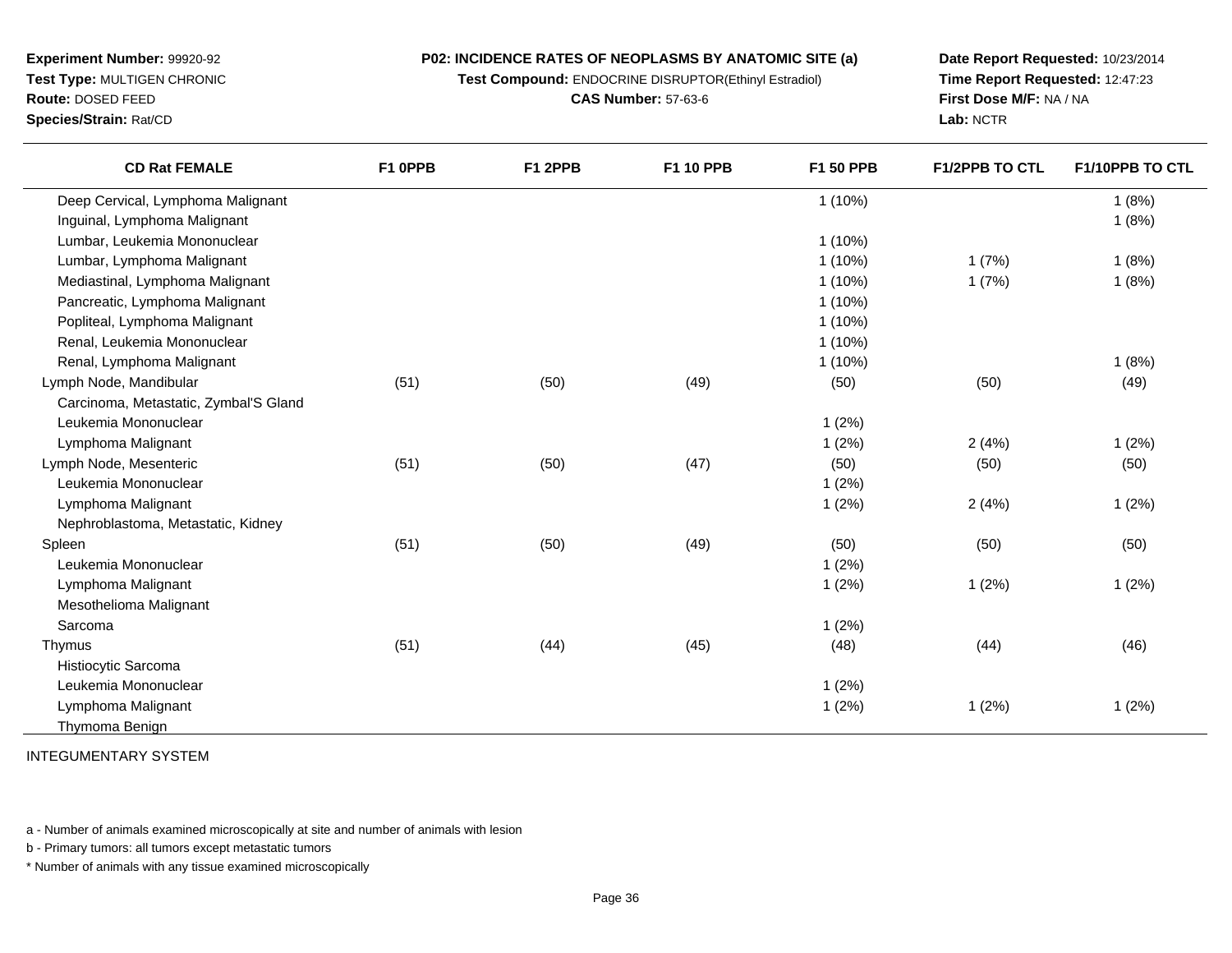**Test Compound:** ENDOCRINE DISRUPTOR(Ethinyl Estradiol)

**CAS Number:** 57-63-6

**Date Report Requested:** 10/23/2014**Time Report Requested:** 12:47:23**First Dose M/F:** NA / NA**Lab:** NCTR

| (50)<br>8(16%)<br>15 (30%) |
|----------------------------|
|                            |
|                            |
|                            |
|                            |
| 13 (26%)                   |
| 1(2%)                      |
| (50)                       |
|                            |
| 1(2%)                      |
|                            |
|                            |
| 1(2%)                      |
|                            |
| 1(2%)                      |
|                            |
|                            |
|                            |
|                            |
|                            |
|                            |
|                            |
|                            |
|                            |
|                            |
| (0)                        |
| (50)                       |
| 1(2%)                      |
|                            |

a - Number of animals examined microscopically at site and number of animals with lesion

b - Primary tumors: all tumors except metastatic tumors

**Experiment Number:** 99920-92**Test Type:** MULTIGEN CHRONIC

**Route:** DOSED FEED**Species/Strain:** Rat/CD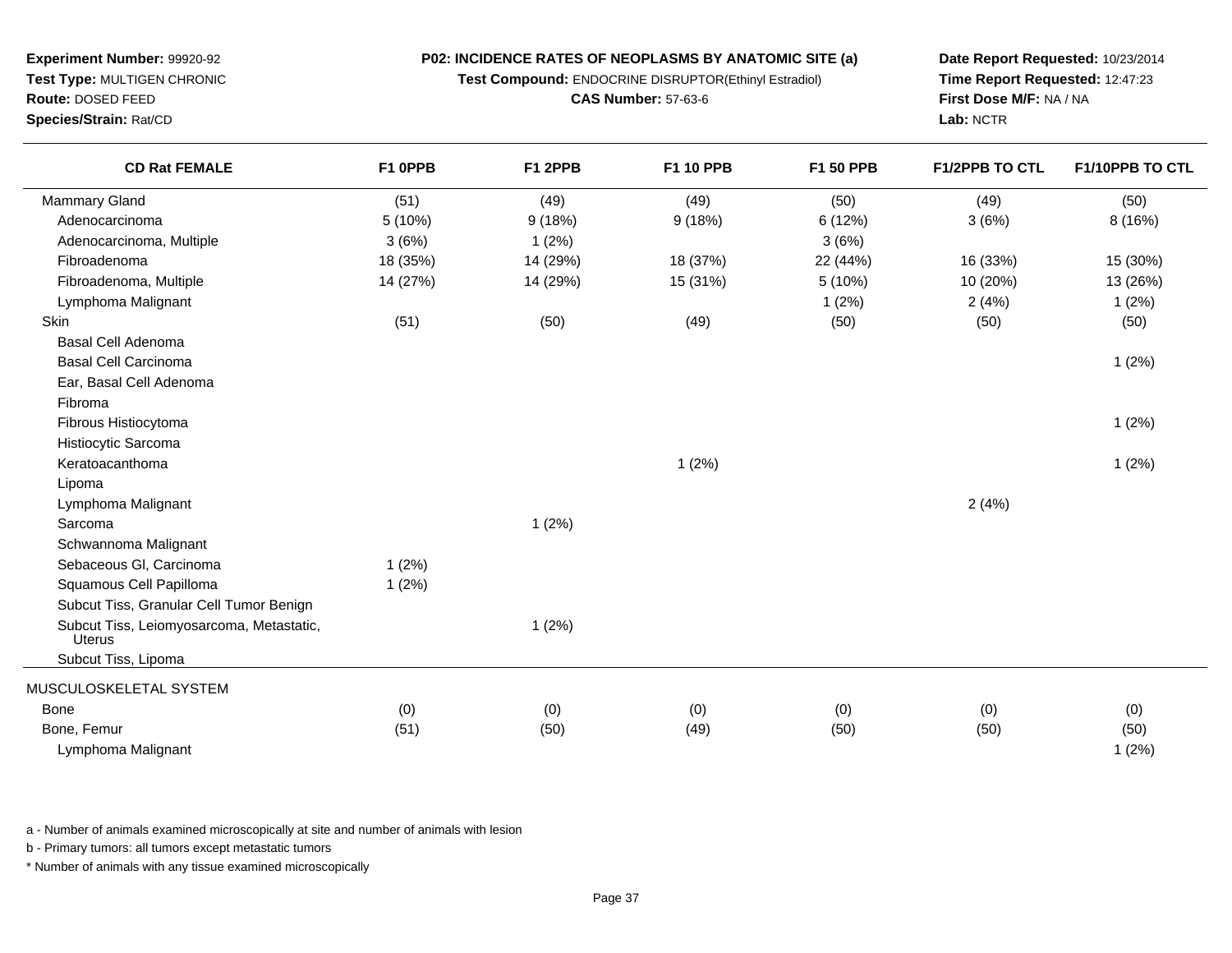| Experiment Number: 99920-92<br>Test Type: MULTIGEN CHRONIC<br>Route: DOSED FEED<br>Species/Strain: Rat/CD | P02: INCIDENCE RATES OF NEOPLASMS BY ANATOMIC SITE (a)<br>Test Compound: ENDOCRINE DISRUPTOR(Ethinyl Estradiol)<br><b>CAS Number: 57-63-6</b> |         |                  |           | Date Report Requested: 10/23/2014<br>Time Report Requested: 12:47:23<br>First Dose M/F: NA / NA<br>Lab: NCTR |                 |
|-----------------------------------------------------------------------------------------------------------|-----------------------------------------------------------------------------------------------------------------------------------------------|---------|------------------|-----------|--------------------------------------------------------------------------------------------------------------|-----------------|
| <b>CD Rat FEMALE</b>                                                                                      | F1 OPPB                                                                                                                                       | F1 2PPB | <b>F1 10 PPB</b> | F1 50 PPB | <b>F1/2PPB TO CTL</b>                                                                                        | F1/10PPB TO CTL |
| <b>Skeletal Muscle</b>                                                                                    | (1)                                                                                                                                           | (0)     | (1)              | (1)       | (0)                                                                                                          | (4)             |
| Diaphragm, Adenocarcinoma, Metastatic,<br><b>Uterus</b>                                                   |                                                                                                                                               |         |                  |           |                                                                                                              |                 |
| Diaphragm, Granulosa Cell Tumor<br>Malignant, Metastatic, Ovary                                           |                                                                                                                                               |         |                  |           |                                                                                                              |                 |
| Diaphragm, Mesothelioma Malignant,<br>Metastatic, Mesentery                                               |                                                                                                                                               |         |                  |           |                                                                                                              |                 |
| Diaphragm, Nephroblastoma, Metastatic,<br>Kidney                                                          |                                                                                                                                               |         |                  |           |                                                                                                              |                 |
| Lymphoma Malignant                                                                                        |                                                                                                                                               |         |                  |           |                                                                                                              | 1(25%)          |
| NERVOUS SYSTEM                                                                                            |                                                                                                                                               |         |                  |           |                                                                                                              |                 |
| Brain, Brain Stem                                                                                         | (51)                                                                                                                                          | (50)    | (49)             | (50)      | (50)                                                                                                         | (50)            |
| Carcinoma, Metastatic, Pituitary Gland                                                                    |                                                                                                                                               | 1(2%)   |                  | 1(2%)     | 1(2%)                                                                                                        | 1(2%)           |
| Lymphoma Malignant                                                                                        |                                                                                                                                               |         |                  |           |                                                                                                              | 1(2%)           |
| Brain, Cerebellum                                                                                         | (51)                                                                                                                                          | (50)    | (49)             | (50)      | (50)                                                                                                         | (50)            |
| Astrocytoma Malignant                                                                                     |                                                                                                                                               |         |                  |           |                                                                                                              |                 |
| Brain, Cerebrum                                                                                           | (51)                                                                                                                                          | (50)    | (49)             | (50)      | (50)                                                                                                         | (50)            |
| Astrocytoma Nos                                                                                           |                                                                                                                                               |         |                  |           | 1(2%)                                                                                                        |                 |
| <b>Granular Cell Tumor Benign</b>                                                                         | 1(2%)                                                                                                                                         |         |                  |           |                                                                                                              |                 |
| Leukemia Mononuclear                                                                                      |                                                                                                                                               |         |                  | 1(2%)     |                                                                                                              |                 |
| Meninges, Lymphoma Malignant                                                                              |                                                                                                                                               |         |                  |           |                                                                                                              |                 |
| Oligodendroglioma Nos                                                                                     |                                                                                                                                               |         | 1(2%)            |           |                                                                                                              |                 |
| Peripheral Nerve                                                                                          | (1)                                                                                                                                           | (0)     | (0)              | (0)       | (0)                                                                                                          | (2)             |
| Spinal Cord                                                                                               | (0)                                                                                                                                           | (0)     | (0)              | (0)       | (0)                                                                                                          | (0)             |
| <b>RESPIRATORY SYSTEM</b>                                                                                 |                                                                                                                                               |         |                  |           |                                                                                                              |                 |
| Lung                                                                                                      | (51)                                                                                                                                          | (50)    | (49)             | (50)      | (50)                                                                                                         | (50)            |
| Adenocarcinoma, Metastatic, Mammary<br>Gland                                                              |                                                                                                                                               |         |                  |           |                                                                                                              |                 |
| Alveolar/Bronchiolar Adenoma                                                                              |                                                                                                                                               | 1(2%)   |                  |           |                                                                                                              | 1(2%)           |

a - Number of animals examined microscopically at site and number of animals with lesion

b - Primary tumors: all tumors except metastatic tumors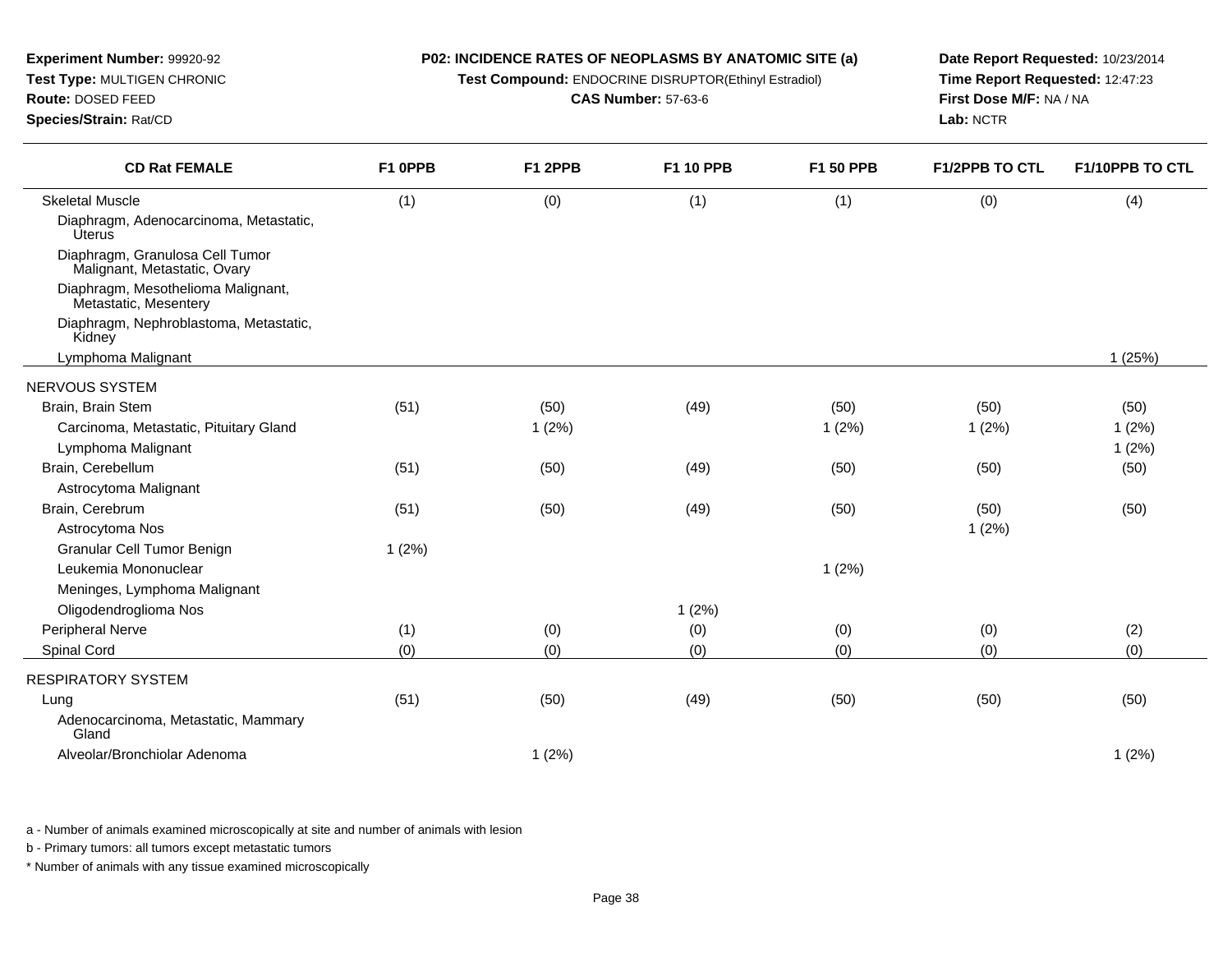**Test Compound:** ENDOCRINE DISRUPTOR(Ethinyl Estradiol)

**CAS Number:** 57-63-6

**Date Report Requested:** 10/23/2014 **Time Report Requested:** 12:47:23**First Dose M/F:** NA / NA**Lab:** NCTR

| <b>CD Rat FEMALE</b>                             | F1 OPPB | F1 2PPB  | F1 10 PPB | F1 50 PPB | <b>F1/2PPB TO CTL</b> | F1/10PPB TO CTL |
|--------------------------------------------------|---------|----------|-----------|-----------|-----------------------|-----------------|
| Alveolar/Bronchiolar Carcinoma                   |         |          |           |           |                       |                 |
| Carcinoma, Metastatic, Thyroid Gland             |         |          |           |           |                       |                 |
| Carcinoma, Metastatic, Zymbal'S Gland            |         |          |           |           |                       |                 |
| Histiocytic Sarcoma                              |         |          |           |           |                       |                 |
| Leukemia Mononuclear                             |         |          |           | 1(2%)     |                       |                 |
| Lymphoma Malignant                               |         |          |           |           | 2(4%)                 | 1(2%)           |
| Mesothelioma Malignant, Metastatic,<br>Mesentery |         |          |           |           |                       |                 |
| Nephroblastoma, Metastatic, Kidney               |         |          |           |           |                       | 1(2%)           |
| Nose                                             | (51)    | (50)     | (49)      | (50)      | (50)                  | (50)            |
| Leukemia Mononuclear                             |         |          |           | 1(2%)     |                       |                 |
| Lymphoma Malignant                               |         |          |           |           | 1(2%)                 | 1(2%)           |
| Schwannoma Malignant                             |         |          |           | 1(2%)     |                       |                 |
| Trachea                                          | (51)    | (50)     | (49)      | (50)      | (50)                  | (50)            |
| Leukemia Mononuclear                             |         |          |           | 1(2%)     |                       |                 |
| Lymphoma Malignant                               |         |          |           |           |                       | 1(2%)           |
| SPECIAL SENSES SYSTEM                            |         |          |           |           |                       |                 |
| Ear                                              | (0)     | (1)      | (0)       | (0)       | (0)                   | (0)             |
| <b>Neural Crest Tumor</b>                        |         | 1 (100%) |           |           |                       |                 |
| Eye                                              | (51)    | (49)     | (48)      | (49)      | (50)                  | (50)            |
| Bilateral, Leukemia Mononuclear                  |         |          |           | 1(2%)     |                       |                 |
| Lymphoma Malignant                               |         |          |           |           | 2(4%)                 | 1(2%)           |
| Squamous Cell Carcinoma, Deep Invasion           |         |          |           |           | 1(2%)                 |                 |
| Harderian Gland                                  | (51)    | (49)     | (49)      | (50)      | (50)                  | (50)            |
| Leukemia Mononuclear                             |         |          |           | 1(2%)     |                       |                 |
| Lymphoma Malignant                               |         |          |           |           | 2(4%)                 | 1(2%)           |
| Squamous Cell Carcinoma, Deep Invasion           |         |          |           |           |                       |                 |
| Zymbal's Gland                                   | (0)     | (0)      | (0)       | (0)       | (0)                   | (0)             |
|                                                  |         |          |           |           |                       |                 |

a - Number of animals examined microscopically at site and number of animals with lesion

b - Primary tumors: all tumors except metastatic tumors

\* Number of animals with any tissue examined microscopically

**Experiment Number:** 99920-92**Test Type:** MULTIGEN CHRONIC

**Route:** DOSED FEED

**Species/Strain:** Rat/CD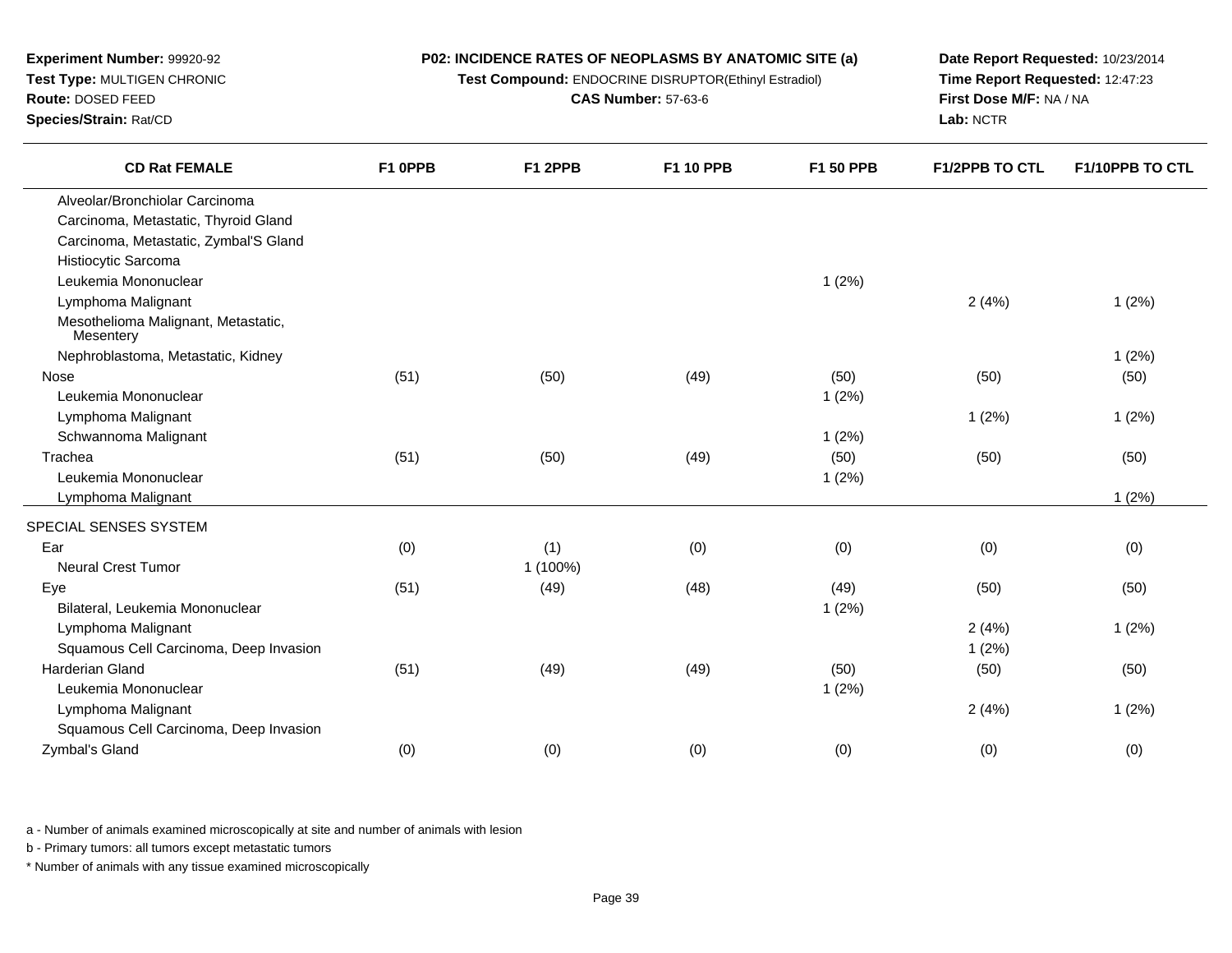**Test Compound:** ENDOCRINE DISRUPTOR(Ethinyl Estradiol)

**CAS Number:** 57-63-6

**Date Report Requested:** 10/23/2014**Time Report Requested:** 12:47:23**First Dose M/F:** NA / NA**Lab:** NCTR

| <b>CD Rat FEMALE</b>               | F1 OPPB | F1 2PPB | F1 10 PPB | F1 50 PPB | F1/2PPB TO CTL | F1/10PPB TO CTL |
|------------------------------------|---------|---------|-----------|-----------|----------------|-----------------|
| Carcinoma                          |         |         |           |           |                |                 |
| URINARY SYSTEM                     |         |         |           |           |                |                 |
| Kidney                             | (51)    | (50)    | (49)      | (50)      | (50)           | (50)            |
| Bilateral, Renal Tubule, Carcinoma |         | 2(4%)   |           | 1(2%)     | 1(2%)          |                 |
| Leukemia Mononuclear               |         |         |           | 1(2%)     |                |                 |
| Lipoma                             |         |         |           |           |                |                 |
| Liposarcoma                        |         |         |           |           |                |                 |
| Lymphoma Malignant                 |         |         |           | 1(2%)     | 2(4%)          | 1(2%)           |
| Nephroblastoma                     |         |         |           |           |                | 1(2%)           |
| Renal Tubule, Adenoma              |         |         |           | 1(2%)     |                |                 |
| Urinary Bladder                    | (51)    | (49)    | (49)      | (48)      | (48)           | (50)            |
| Leukemia Mononuclear               |         |         |           | 1(2%)     |                |                 |
| Lymphoma Malignant                 |         |         |           |           |                |                 |
| Transit Epithe, Papilloma          |         |         |           |           |                |                 |
| SYSTEMIC LESIONS                   |         |         |           |           |                |                 |
| Multiple Organ                     | $*(51)$ | $*(50)$ | $*(50)$   | $*(50)$   | $*(50)$        | $*(50)$         |
| Histiocytic Sarcoma                |         |         |           |           |                |                 |
| Leukemia Mononuclear               |         |         |           | 1(2%)     |                |                 |
| Lymphoma Malignant                 |         |         |           | 1(2%)     | 2(4%)          | 1(2%)           |
| Mesothelioma Malignant             |         |         |           |           |                | 1(2%)           |

a - Number of animals examined microscopically at site and number of animals with lesion

b - Primary tumors: all tumors except metastatic tumors

**Experiment Number:** 99920-92**Test Type:** MULTIGEN CHRONIC

**Route:** DOSED FEED**Species/Strain:** Rat/CD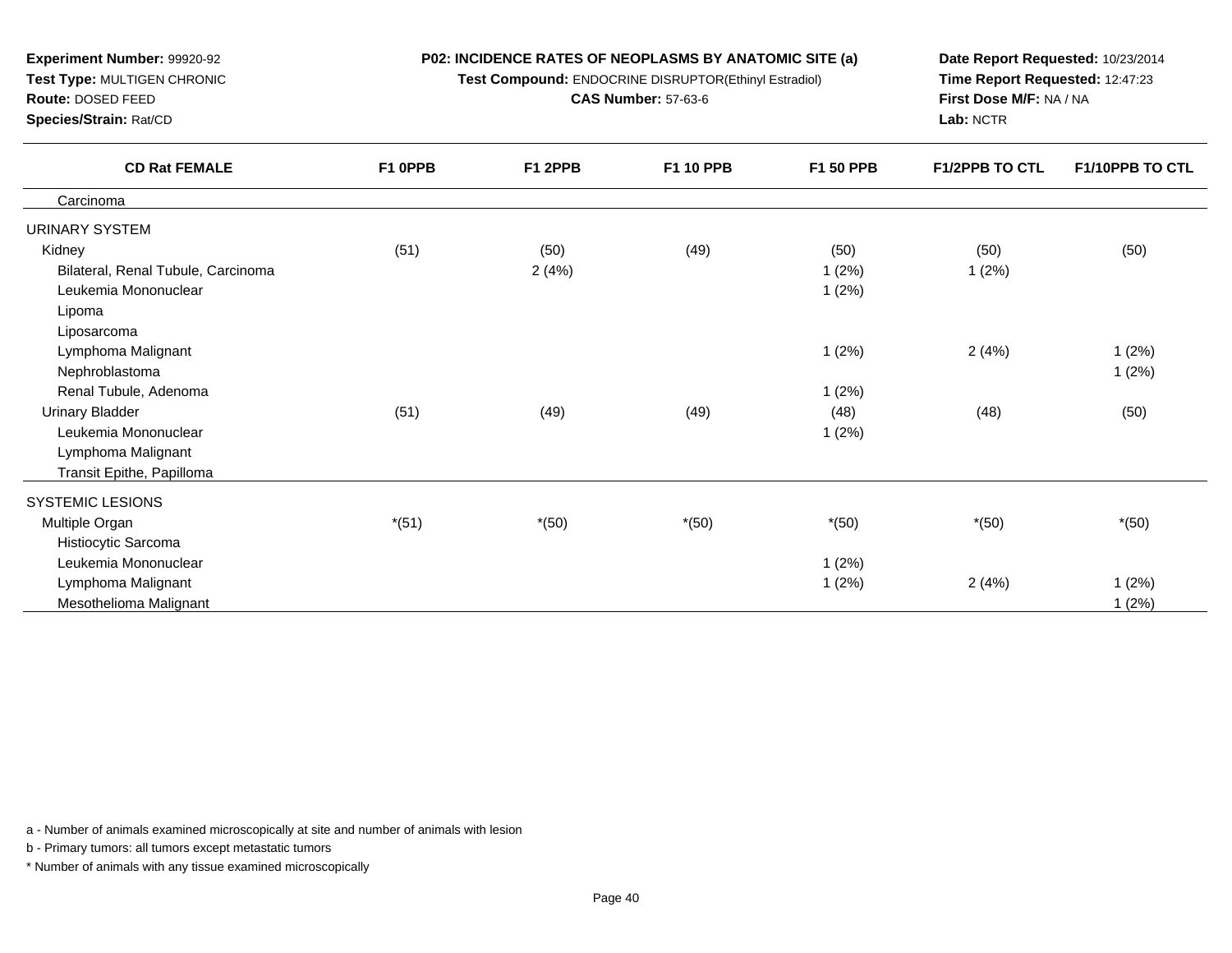**Test Compound:** ENDOCRINE DISRUPTOR(Ethinyl Estradiol)

**CAS Number:** 57-63-6

**Date Report Requested:** 10/23/2014**Time Report Requested:** 12:47:23**First Dose M/F:** NA / NA**Lab:** NCTR

| <b>CD Rat FEMALE</b>                                 | <b>F1/50PPB TO CTL</b> | F3 OPPB        | F3 /2PPB TO CTL | F3/10PPB TO CTL | <b>F3/50PPB TO CTL</b> |
|------------------------------------------------------|------------------------|----------------|-----------------|-----------------|------------------------|
| <b>Disposition Summary</b>                           |                        |                |                 |                 |                        |
| <b>Animals Initially In Study</b>                    | 50                     | 52             | 50              | 50              | 50                     |
| <b>Early Deaths</b>                                  |                        |                |                 |                 |                        |
| <b>Moribund Sacrifice</b>                            | 22                     | $\overline{7}$ | 6               | 4               | 9                      |
| <b>Natural Death</b>                                 | 6                      | 1              | 1               | $\mathbf{2}$    | $\mathbf{2}$           |
| <b>Survivors</b>                                     |                        |                |                 |                 |                        |
| <b>Moribund Sacrifice</b>                            |                        | 17             | 13              | 20              | 14                     |
| <b>Natural Death</b>                                 |                        |                | 1               | 3               | 1                      |
| <b>Terminal Sacrifice</b>                            | 22                     | 27             | 29              | 21              | 24                     |
| <b>Animals Examined Microscopically</b>              | 50                     | 52             | 50              | 50              | 50                     |
| ALIMENTARY SYSTEM                                    |                        |                |                 |                 |                        |
| Esophagus                                            | (50)                   | (52)           | (49)            | (50)            | (50)                   |
| Intestine Large, Cecum                               | (50)                   | (51)           | (49)            | (49)            | (50)                   |
| Lymphoid Tiss, Leukemia Mononuclear                  |                        |                |                 |                 |                        |
| Lymphoma Malignant                                   |                        |                |                 | 1(2%)           | 1(2%)                  |
| Intestine Large, Colon                               | (50)                   | (52)           | (50)            | (50)            | (50)                   |
| Carcinoma                                            |                        |                |                 |                 |                        |
| Lymphoid Tiss, Leukemia Mononuclear                  |                        |                |                 |                 |                        |
| Lymphoma Malignant                                   |                        |                |                 |                 | 1(2%)                  |
| Intestine Large, Rectum                              | (50)                   | (51)           | (49)            | (50)            | (50)                   |
| Adenoma                                              |                        | 1(2%)          |                 |                 |                        |
| Granular Cell Tumor Malignant, Metastatic,<br>Vagina |                        |                |                 |                 |                        |
| Leiomyosarcoma, Metastatic, Uterus                   |                        |                |                 |                 |                        |
| Intestine Small, Duodenum                            | (50)                   | (52)           | (49)            | (50)            | (50)                   |
| Leiomyoma                                            | 1(2%)                  |                |                 |                 |                        |
| Lymphoma Malignant                                   |                        |                |                 |                 |                        |
| Intestine Small, Ileum                               | (49)                   | (52)           | (49)            | (49)            | (50)                   |
|                                                      |                        |                |                 |                 |                        |

a - Number of animals examined microscopically at site and number of animals with lesion

b - Primary tumors: all tumors except metastatic tumors

**Experiment Number:** 99920-92**Test Type:** MULTIGEN CHRONIC

**Route:** DOSED FEED**Species/Strain:** Rat/CD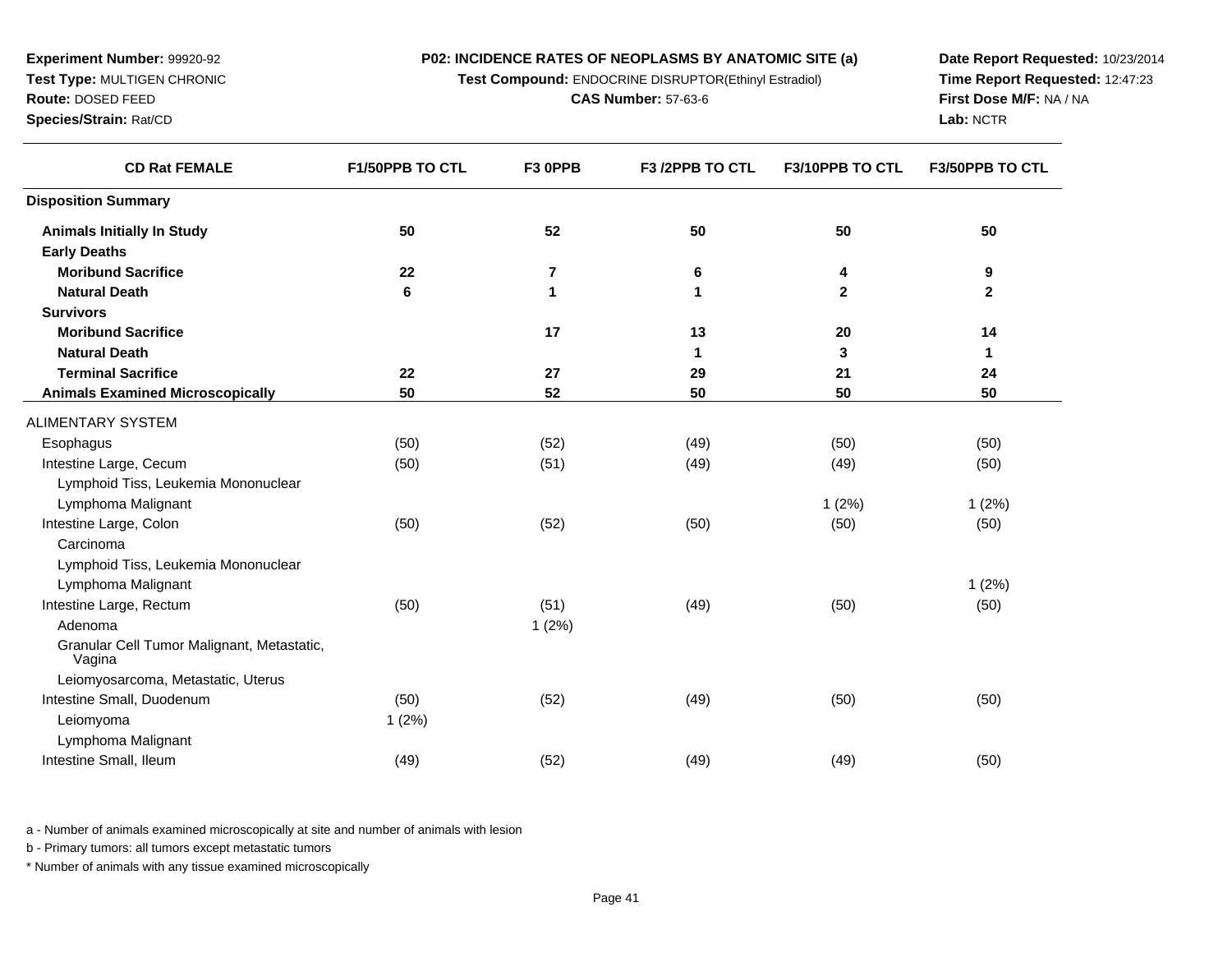**Test Compound:** ENDOCRINE DISRUPTOR(Ethinyl Estradiol)

**CAS Number:** 57-63-6

**Date Report Requested:** 10/23/2014**Time Report Requested:** 12:47:23**First Dose M/F:** NA / NA**Lab:** NCTR

**Route:** DOSED FEED

**Species/Strain:** Rat/CD

| <b>CD Rat FEMALE</b>                               | F1/50PPB TO CTL | F3 OPPB | F3 /2PPB TO CTL | F3/10PPB TO CTL | F3/50PPB TO CTL |
|----------------------------------------------------|-----------------|---------|-----------------|-----------------|-----------------|
| Lymphoma Malignant                                 |                 |         |                 |                 |                 |
| Intestine Small, Jejunum                           | (50)            | (51)    | (49)            | (48)            | (50)            |
| Carcinoma                                          |                 |         | 1(2%)           | 1(2%)           |                 |
| Leiomyoma                                          |                 |         | 1(2%)           |                 |                 |
| Lymphoma Malignant                                 |                 |         |                 |                 |                 |
| Liver                                              | (50)            | (52)    | (50)            | (50)            | (50)            |
| Adenocarcinoma, Metastatic, Uterus                 |                 | 1(2%)   |                 |                 |                 |
| Carcinoma, Metastatic, Intestine Small,<br>Jejunum |                 |         | 1(2%)           |                 |                 |
| Cholangiocarcinoma                                 |                 | 1(2%)   | 1(2%)           |                 |                 |
| Cholangioma                                        | 1(2%)           |         |                 |                 | 1(2%)           |
| Hepatocellular Adenoma                             | 2(4%)           | 2(4%)   |                 |                 |                 |
| Hepatocellular Adenoma, Multiple                   | 1(2%)           |         |                 |                 |                 |
| Hepatocellular Carcinoma                           |                 |         | 1(2%)           |                 |                 |
| Histiocytic Sarcoma                                |                 |         |                 | 1(2%)           |                 |
| Leukemia Mononuclear                               |                 |         |                 |                 |                 |
| Leukemia Mononuclear, Metastatic, Spleen           |                 | 1(2%)   |                 |                 |                 |
| Lymphoma Malignant                                 |                 |         |                 | 1(2%)           | 1(2%)           |
| Mesothelioma Malignant                             |                 |         |                 | 1(2%)           |                 |
| Nephroblastoma, Metastatic, Kidney                 |                 | 1(2%)   |                 |                 |                 |
| Mesentery                                          | (0)             | (3)     | (3)             | (4)             | (4)             |
| Adenocarcinoma, Metastatic, Uterus                 |                 | 1(33%)  |                 |                 |                 |
| Leiomyosarcoma, Metastatic, Uterus                 |                 |         |                 |                 |                 |
| Lymphoma Malignant                                 |                 |         |                 | 1(25%)          | 1(25%)          |
| Mesothelioma Malignant                             |                 |         | 1(33%)          | 1(25%)          |                 |
| Nephroblastoma, Metastatic, Kidney                 |                 | 1(33%)  |                 |                 |                 |
| Oral Mucosa                                        | (4)             | (2)     | (4)             | (7)             | (2)             |
| Fibrous Histiocytoma                               |                 |         |                 | 1(14%)          |                 |
| Lymphoma Malignant                                 |                 |         |                 |                 |                 |

a - Number of animals examined microscopically at site and number of animals with lesion

b - Primary tumors: all tumors except metastatic tumors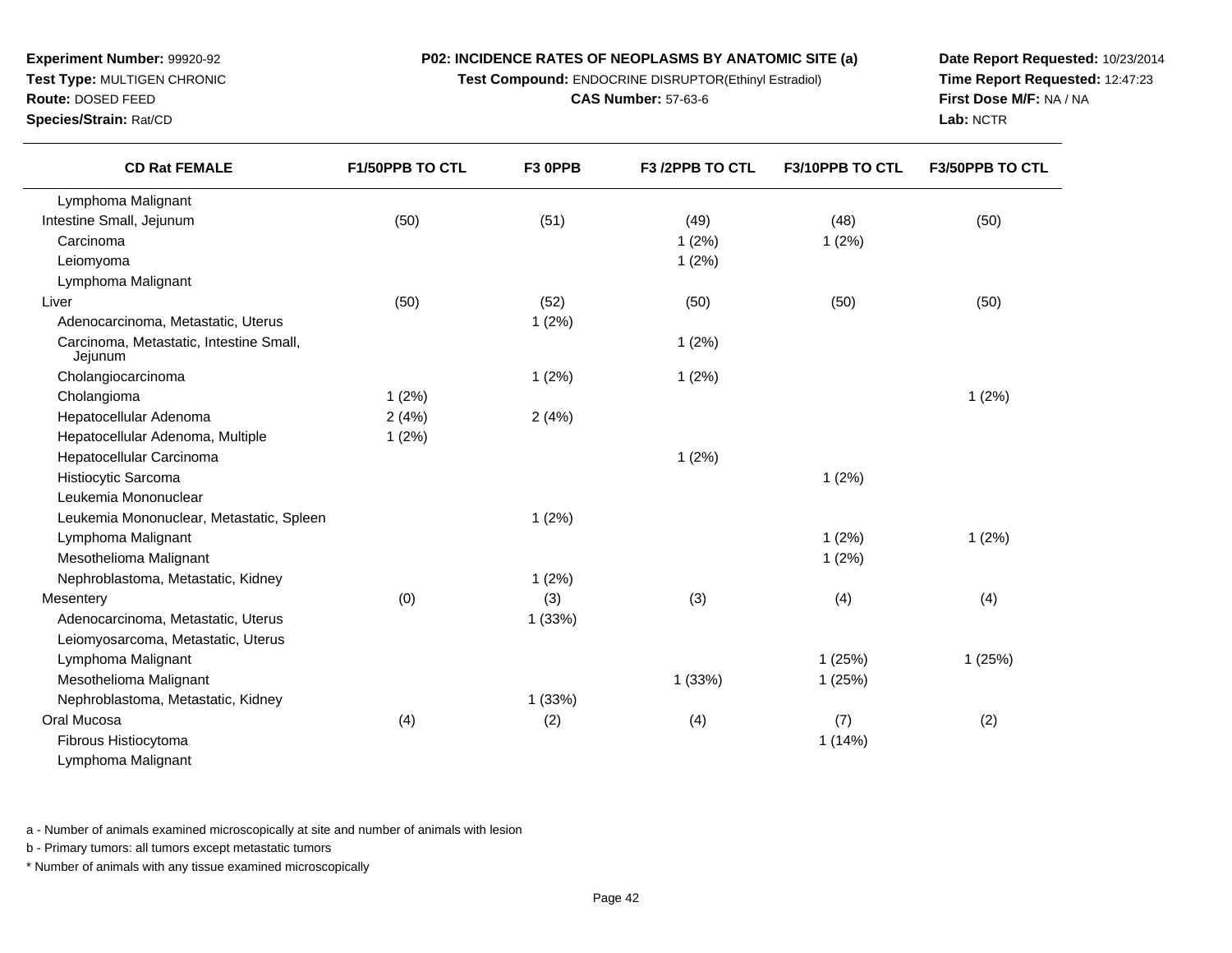**Test Compound:** ENDOCRINE DISRUPTOR(Ethinyl Estradiol)

**CAS Number:** 57-63-6

a the contract of  $1(2\%)$ 

) (52) (50) (50) (50) (50) (50)

) (52) (50) (50) (50) (50) (50)

(50) (52) (49) (50) (50)

x (50) (50) (52) (52) (50) (50) (50) (50) (50)

a  $3(6\%)$   $2(4\%)$   $2(4\%)$   $2(4\%)$   $1(2\%)$ 

a and  $1 (2\%)$  2 (4%)

e (0) (0) (0) (1) (0) (0) (0)

h (0) (0) (0) (0) (0) (0) (0) (0)

**Date Report Requested:** 10/23/2014**Time Report Requested:** 12:47:23**First Dose M/F:** NA / NA**Lab:** NCTR

|                        |                     |                 |                        | Lab: NCTR              |
|------------------------|---------------------|-----------------|------------------------|------------------------|
| <b>F1/50PPB TO CTL</b> | F <sub>3</sub> OPPB | F3 /2PPB TO CTL | <b>F3/10PPB TO CTL</b> | <b>F3/50PPB TO CTL</b> |
| 1(25%)                 | $2(100\%)$          | 1(25%)          | 2(29%)                 | $1(50\%)$              |
| (50)                   | (52)                | (49)            | (50)                   | (50)                   |
|                        |                     |                 |                        |                        |
|                        |                     |                 |                        |                        |
|                        | 1(2%)               |                 |                        |                        |
|                        |                     |                 |                        |                        |
| (50)                   | (52)                | (50)            | (50)                   | (50)                   |
|                        |                     |                 |                        |                        |
|                        |                     |                 | 1(2%)                  |                        |
| (50)                   | (52)                | (49)            | (50)                   | (50)                   |
|                        |                     |                 |                        |                        |

s and  $1 (2\%)$ 

a and  $1 (2\%)$ 

b - Primary tumors: all tumors except metastatic tumors

a - Number of animals examined microscopically at site and number of animals with lesion

 $\vert$  (50)

t the contract of  $(50)$ 

\* Number of animals with any tissue examined microscopically

Adenocarcinoma, Metastatic, Uterus

Endocardium, Schwannoma Malignant

Lymphoma MalignantSquamous Cell Carcinoma

Stomach, Glandular

**Tongue** 

Blood Vessel

ENDOCRINE SYSTEMAdrenal Cortex

Adenoma

Tooth

Heart

Leiomyosarcoma

CARDIOVASCULAR SYSTEM

Leukemia MononuclearLymphoma Malignant

Squamous Cell Papilloma

| <b>Experiment Number: 99920-92</b> |  |
|------------------------------------|--|
| <b>Test Type: MULTIGEN CHRONIC</b> |  |
| Route: DOSED FFED                  |  |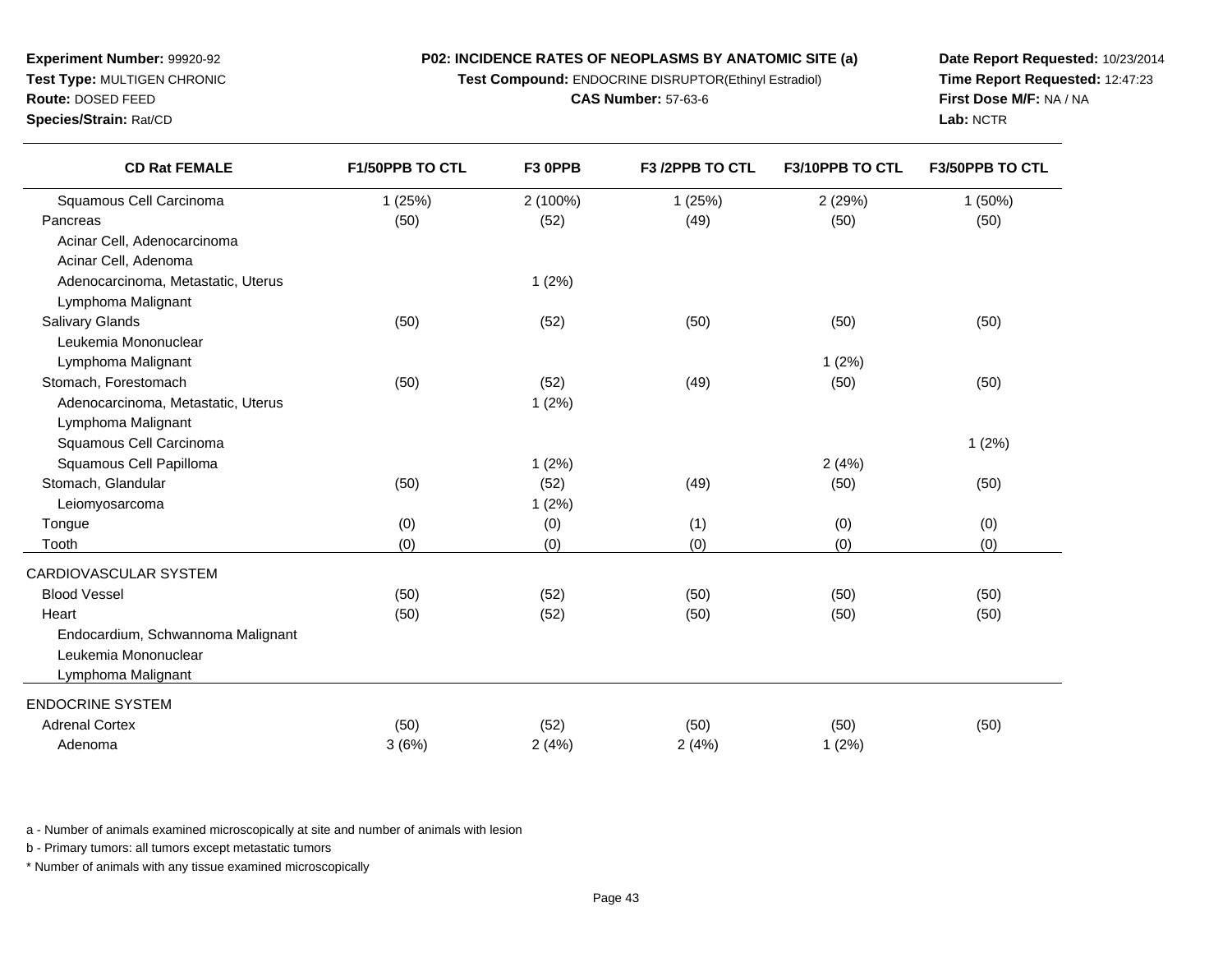**Test Compound:** ENDOCRINE DISRUPTOR(Ethinyl Estradiol)

**CAS Number:** 57-63-6

**Date Report Requested:** 10/23/2014**Time Report Requested:** 12:47:24**First Dose M/F:** NA / NA**Lab:** NCTR

| <b>CD Rat FEMALE</b>                                         | F1/50PPB TO CTL | F3 OPPB  | F3 /2PPB TO CTL | F3/10PPB TO CTL | F3/50PPB TO CTL |
|--------------------------------------------------------------|-----------------|----------|-----------------|-----------------|-----------------|
| Leukemia Mononuclear                                         |                 |          |                 |                 |                 |
| Lymphoma Malignant                                           |                 |          |                 |                 |                 |
| Adrenal Medulla                                              | (49)            | (52)     | (50)            | (50)            | (50)            |
| Leukemia Mononuclear                                         |                 |          |                 |                 |                 |
| Pheochromocytoma Benign                                      | 2(4%)           |          |                 |                 | 1(2%)           |
| Islets, Pancreatic                                           | (50)            | (52)     | (49)            | (50)            | (50)            |
| Adenoma                                                      | 1(2%)           | 1(2%)    |                 |                 | 1(2%)           |
| Carcinoma                                                    |                 |          |                 |                 |                 |
| Lymphoma Malignant                                           |                 |          |                 |                 |                 |
| Parathyroid Gland                                            | (46)            | (48)     | (45)            | (47)            | (44)            |
| Adenoma                                                      | 1(2%)           |          |                 |                 |                 |
| Carcinoma, Metastatic, Thyroid Gland<br>Leukemia Mononuclear |                 |          |                 |                 |                 |
| Lymphoma Malignant<br><b>Pituitary Gland</b>                 | (49)            | (52)     | (50)            | (50)            | (50)            |
| Leukemia Mononuclear                                         |                 |          |                 |                 |                 |
| Lymphoma Malignant                                           |                 |          |                 |                 |                 |
| Pars Distalis, Adenoma                                       | 34 (69%)        | 32 (62%) | 30 (60%)        | 36 (72%)        | 32 (64%)        |
| Pars Distalis, Carcinoma                                     | 1(2%)           |          |                 |                 |                 |
| Pars Nervosa, Schwannoma Malignant,<br>Metastatic, Nose      |                 |          |                 |                 |                 |
| <b>Thyroid Gland</b>                                         | (50)            | (52)     | (49)            | (50)            | (50)            |
| Bilateral, C Cell, Adenoma                                   |                 |          |                 |                 | 1(2%)           |
| Bilateral, C Cell, Carcinoma                                 |                 |          |                 |                 |                 |
| C Cell, Adenoma                                              |                 | 1(2%)    | 1(2%)           | 1(2%)           | 1(2%)           |
| C Cell, Carcinoma                                            | 1(2%)           | 1(2%)    |                 | 1(2%)           |                 |
| Follicular Cel, Adenoma                                      |                 |          |                 |                 |                 |
| Follicular Cel, Carcinoma                                    |                 |          |                 |                 |                 |
| Leukemia Mononuclear                                         |                 |          |                 |                 |                 |

a - Number of animals examined microscopically at site and number of animals with lesion

b - Primary tumors: all tumors except metastatic tumors

**Experiment Number:** 99920-92**Test Type:** MULTIGEN CHRONIC

**Route:** DOSED FEED**Species/Strain:** Rat/CD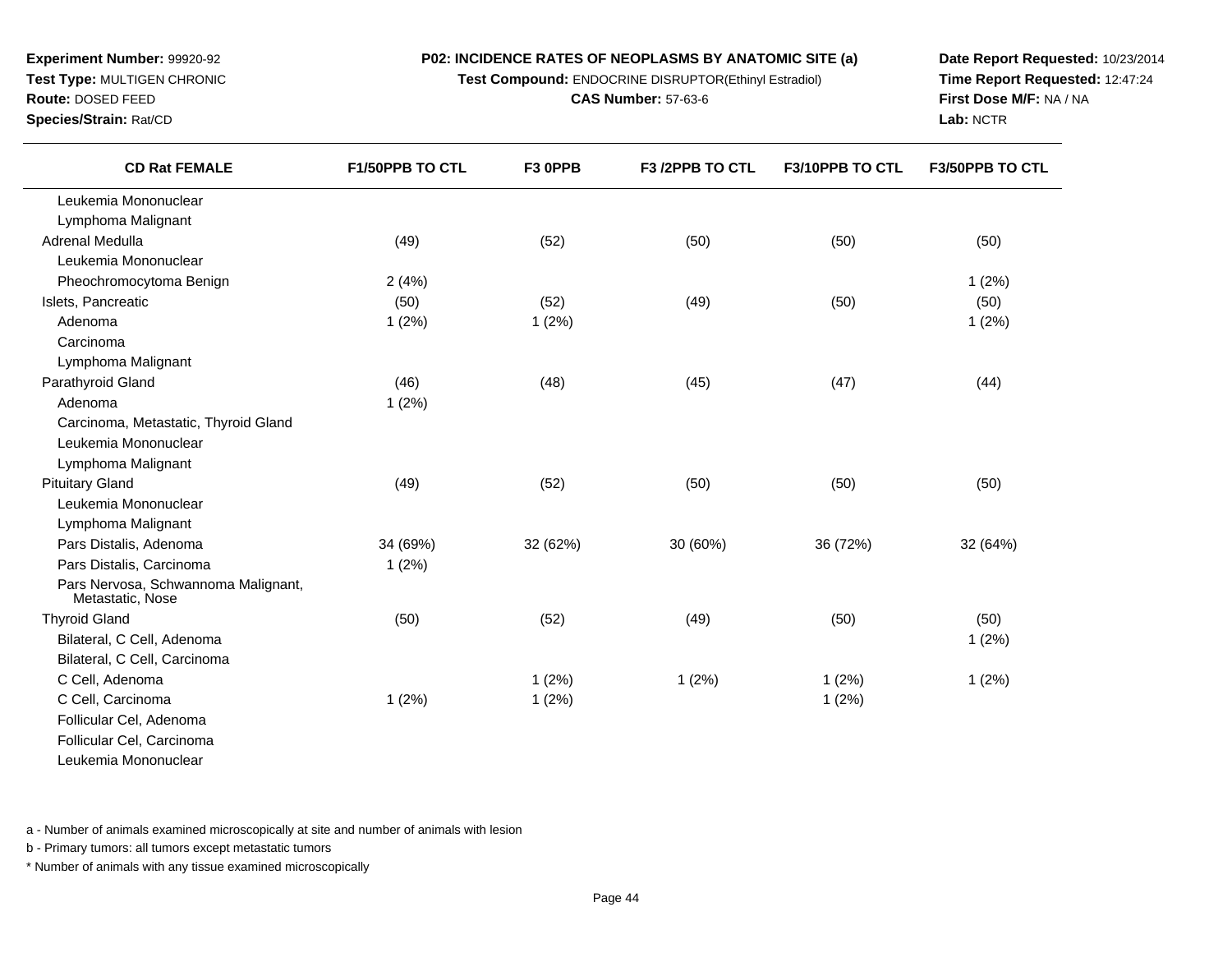| Test Type: MULTIGEN CHRONIC<br>Route: DOSED FEED<br>Species/Strain: Rat/CD | Test Compound: ENDOCRINE DISRUPTOR(Ethinyl Estradiol) | Time Report Requested: 12:47:24<br>First Dose M/F: NA / NA<br>Lab: NCTR |                 |                 |                 |
|----------------------------------------------------------------------------|-------------------------------------------------------|-------------------------------------------------------------------------|-----------------|-----------------|-----------------|
| <b>CD Rat FEMALE</b>                                                       | F1/50PPB TO CTL                                       | F3 OPPB                                                                 | F3 /2PPB TO CTL | F3/10PPB TO CTL | F3/50PPB TO CTL |
| Lymphoma Malignant                                                         |                                                       |                                                                         |                 |                 |                 |
| <b>GENERAL BODY SYSTEM</b>                                                 |                                                       |                                                                         |                 |                 |                 |
| <b>Tissue NOS</b>                                                          | (0)                                                   | (0)                                                                     | (0)             | (1)             | (1)             |
| Alveolar/Bronchiolar Carcinoma, Metastatic,<br>Lung                        |                                                       |                                                                         |                 |                 | 1 (100%)        |
| Sarcoma                                                                    |                                                       |                                                                         |                 |                 |                 |
| Squamous Cell Carcinoma, Deep Invasion                                     |                                                       |                                                                         |                 | 1 (100%)        |                 |
| <b>GENITAL SYSTEM</b>                                                      |                                                       |                                                                         |                 |                 |                 |
| <b>Clitoral Gland</b>                                                      | (49)                                                  | (50)                                                                    | (50)            | (49)            | (48)            |
| Adenoma                                                                    |                                                       |                                                                         | 1(2%)           | 1(2%)           | 2(4%)           |
| Carcinoma                                                                  |                                                       |                                                                         |                 |                 |                 |
| Leukemia Mononuclear                                                       |                                                       |                                                                         |                 |                 |                 |
| Lymphoma Malignant                                                         |                                                       |                                                                         |                 | 1(2%)           |                 |
| Sarcoma                                                                    |                                                       |                                                                         |                 |                 |                 |
| Squamous Cell Carcinoma                                                    |                                                       |                                                                         |                 |                 |                 |
| Squamous Cell Papilloma                                                    |                                                       |                                                                         |                 |                 |                 |
| Ovary                                                                      | (50)                                                  | (51)                                                                    | (50)            | (50)            | (50)            |
| Carcinoma, Metastatic, Kidney                                              |                                                       |                                                                         |                 |                 |                 |
| Granulosa Cell Tumor Benign                                                | 2(4%)                                                 |                                                                         | 1(2%)           | 1(2%)           | 2(4%)           |
| Granulosa Cell Tumor Malignant                                             |                                                       |                                                                         | 1(2%)           |                 |                 |
| Leukemia Mononuclear                                                       |                                                       |                                                                         |                 |                 |                 |
| Lymphoma Malignant                                                         |                                                       |                                                                         |                 | 1(2%)           |                 |
| Mesothelioma Malignant                                                     |                                                       |                                                                         |                 | 1(2%)           |                 |
| Sertoli Cell Tumor Benign                                                  |                                                       |                                                                         | 2(4%)           | 1(2%)           |                 |
| Oviduct                                                                    | (50)                                                  | (51)                                                                    | (49)            | (50)            | (50)            |
| Leukemia Mononuclear                                                       |                                                       |                                                                         |                 |                 |                 |
| Lymphoma Malignant                                                         |                                                       |                                                                         |                 |                 |                 |
| Uterus                                                                     | (50)                                                  | (52)                                                                    | (50)            | (50)            | (50)            |

**Date Report Requested:** 10/23/2014

a - Number of animals examined microscopically at site and number of animals with lesion

b - Primary tumors: all tumors except metastatic tumors

**Experiment Number:** 99920-92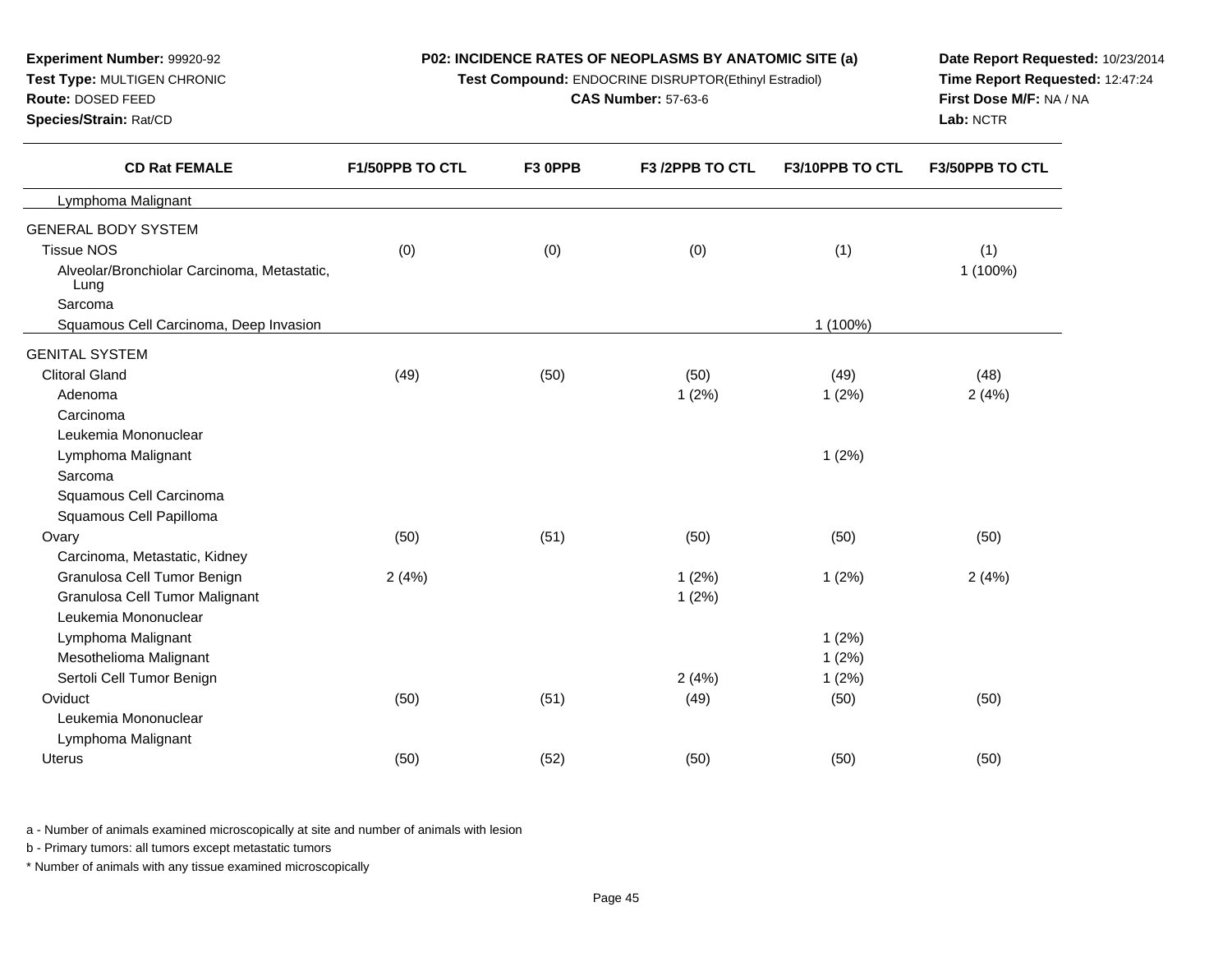**Test Compound:** ENDOCRINE DISRUPTOR(Ethinyl Estradiol)

**CAS Number:** 57-63-6

**Date Report Requested:** 10/23/2014**Time Report Requested:** 12:47:24**First Dose M/F:** NA / NA**Lab:** NCTR

| <b>CD Rat FEMALE</b>                                          | <b>F1/50PPB TO CTL</b> | F3 OPPB | F3 /2PPB TO CTL | F3/10PPB TO CTL | <b>F3/50PPB TO CTL</b> |
|---------------------------------------------------------------|------------------------|---------|-----------------|-----------------|------------------------|
| Cervix, Squamous Cell Carcinoma                               |                        |         |                 |                 |                        |
| Endometrium, Adenocarcinoma                                   |                        | 4(8%)   | 1(2%)           |                 |                        |
| Endometrium, Adenoma                                          | 1(2%)                  | 1(2%)   | 1(2%)           | 2(4%)           |                        |
| Fibrous Histiocytoma                                          |                        |         |                 |                 |                        |
| Leiomyoma                                                     |                        |         |                 |                 | 1(2%)                  |
| Leiomyosarcoma                                                |                        |         |                 |                 |                        |
| Leukemia Mononuclear                                          |                        |         |                 |                 |                        |
| Lymphoma Malignant                                            |                        |         |                 | 1(2%)           |                        |
| Nephroblastoma, Metastatic, Kidney                            |                        | 1(2%)   |                 |                 |                        |
| Polyp Stromal                                                 | 7(14%)                 | 1(2%)   | 7 (14%)         | 2(4%)           | 5(10%)                 |
| Sarcoma Stromal                                               |                        |         |                 |                 |                        |
| Vagina                                                        | (50)                   | (51)    | (50)            | (50)            | (50)                   |
| Granular Cell Tumor Benign                                    |                        |         |                 |                 |                        |
| <b>Granular Cell Tumor Malignant</b>                          |                        |         |                 |                 |                        |
| Leukemia Mononuclear                                          |                        |         |                 |                 |                        |
| Lymphoma Malignant                                            |                        |         |                 | 1(2%)           |                        |
| Nephroblastoma, Metastatic, Kidney                            |                        | 1(2%)   |                 |                 |                        |
| Polyp                                                         |                        |         |                 |                 |                        |
| <b>HEMATOPOIETIC SYSTEM</b>                                   |                        |         |                 |                 |                        |
| <b>Bone Marrow</b>                                            | (50)                   | (52)    | (50)            | (50)            | (50)                   |
| Leukemia Mononuclear                                          |                        |         |                 |                 |                        |
| Lymphoma Malignant                                            |                        |         |                 | 1(2%)           |                        |
| Schwannoma Malignant, Metastatic, Skin                        |                        | 1(2%)   |                 |                 |                        |
| Lymph Node                                                    | (13)                   | (10)    | (17)            | (10)            | (5)                    |
| Axillary, Lymphoma Malignant                                  |                        |         |                 | $1(10\%)$       |                        |
| Carcinoma, Metastatic, Thyroid Gland                          |                        |         |                 |                 |                        |
| Deep Cervical, Carcinoma, Metastatic,<br><b>Thyroid Gland</b> |                        |         |                 |                 |                        |

a - Number of animals examined microscopically at site and number of animals with lesion

b - Primary tumors: all tumors except metastatic tumors

**Experiment Number:** 99920-92**Test Type:** MULTIGEN CHRONIC

**Route:** DOSED FEED**Species/Strain:** Rat/CD

 $\overline{\phantom{0}}$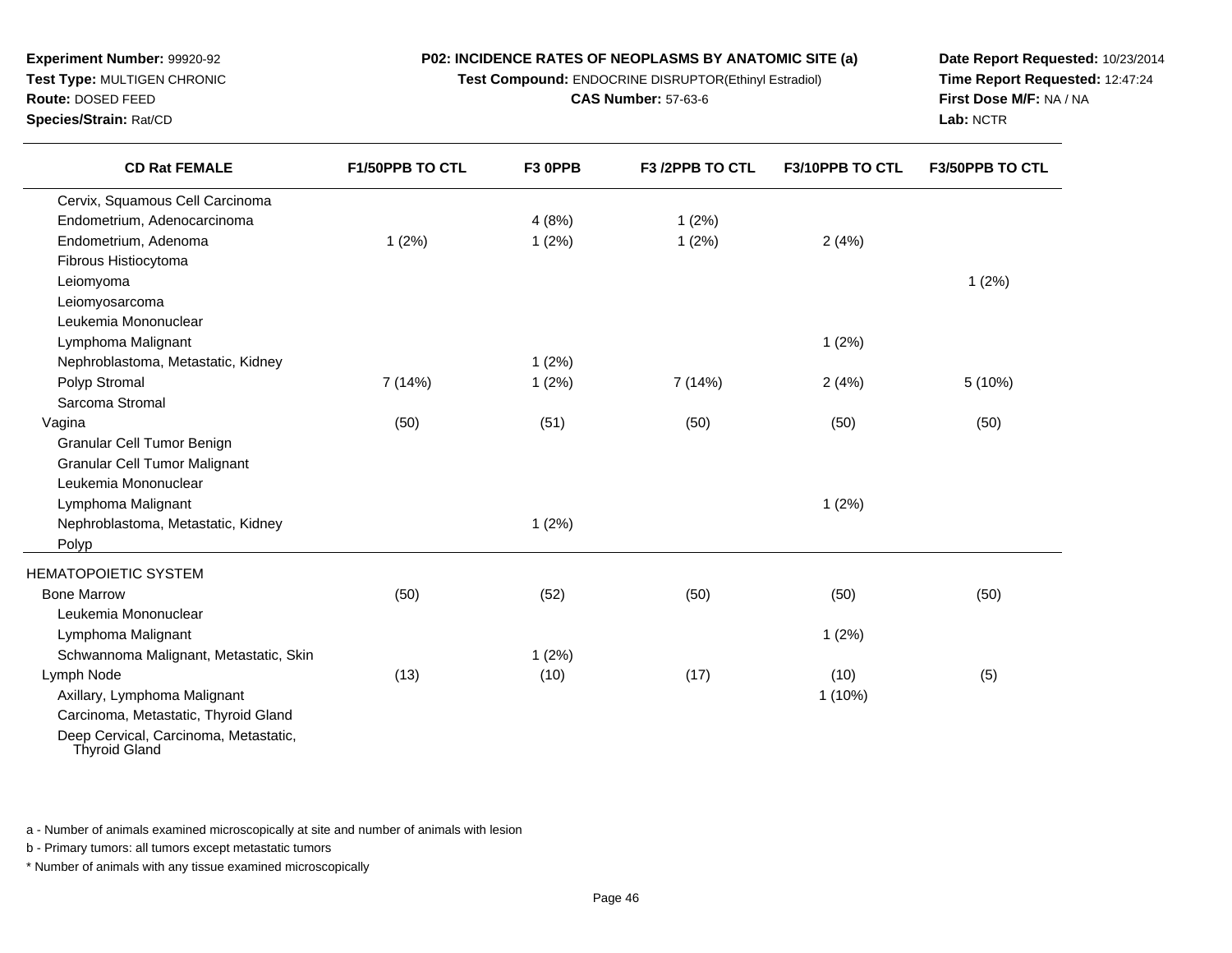**Test Compound:** ENDOCRINE DISRUPTOR(Ethinyl Estradiol)

**CAS Number:** 57-63-6

**Date Report Requested:** 10/23/2014**Time Report Requested:** 12:47:24**First Dose M/F:** NA / NA**Lab:** NCTR

| <b>CD Rat FEMALE</b>                  | F1/50PPB TO CTL | F3 OPPB | F3 /2PPB TO CTL | F3/10PPB TO CTL | <b>F3/50PPB TO CTL</b> |
|---------------------------------------|-----------------|---------|-----------------|-----------------|------------------------|
| Deep Cervical, Lymphoma Malignant     |                 |         |                 | $1(10\%)$       |                        |
| Inguinal, Lymphoma Malignant          |                 |         |                 |                 |                        |
| Lumbar, Leukemia Mononuclear          |                 |         |                 |                 |                        |
| Lumbar, Lymphoma Malignant            |                 |         |                 | $1(10\%)$       |                        |
| Mediastinal, Lymphoma Malignant       |                 |         |                 | $1(10\%)$       |                        |
| Pancreatic, Lymphoma Malignant        |                 |         |                 |                 |                        |
| Popliteal, Lymphoma Malignant         |                 |         |                 |                 |                        |
| Renal, Leukemia Mononuclear           |                 |         |                 |                 |                        |
| Renal, Lymphoma Malignant             |                 |         |                 | $1(10\%)$       |                        |
| Lymph Node, Mandibular                | (50)            | (51)    | (50)            | (50)            | (50)                   |
| Carcinoma, Metastatic, Zymbal'S Gland |                 |         |                 | 1(2%)           |                        |
| Leukemia Mononuclear                  |                 |         |                 |                 |                        |
| Lymphoma Malignant                    |                 |         |                 | 1(2%)           | 1(2%)                  |
| Lymph Node, Mesenteric                | (50)            | (51)    | (49)            | (50)            | (49)                   |
| Leukemia Mononuclear                  |                 |         |                 |                 |                        |
| Lymphoma Malignant                    |                 |         |                 |                 | 1(2%)                  |
| Nephroblastoma, Metastatic, Kidney    |                 | 1(2%)   |                 |                 |                        |
| Spleen                                | (50)            | (52)    | (50)            | (50)            | (50)                   |
| Leukemia Mononuclear                  |                 | 1(2%)   |                 |                 |                        |
| Lymphoma Malignant                    |                 |         |                 | 1(2%)           | 1(2%)                  |
| Mesothelioma Malignant                |                 |         |                 | 1(2%)           |                        |
| Sarcoma                               |                 |         |                 |                 |                        |
| Thymus                                | (48)            | (50)    | (45)            | (46)            | (49)                   |
| Histiocytic Sarcoma                   |                 |         |                 | 1(2%)           |                        |
| Leukemia Mononuclear                  |                 |         |                 |                 |                        |
| Lymphoma Malignant                    |                 |         |                 | 1(2%)           | 1(2%)                  |
| Thymoma Benign                        | 1(2%)           |         |                 |                 |                        |

INTEGUMENTARY SYSTEM

a - Number of animals examined microscopically at site and number of animals with lesion

b - Primary tumors: all tumors except metastatic tumors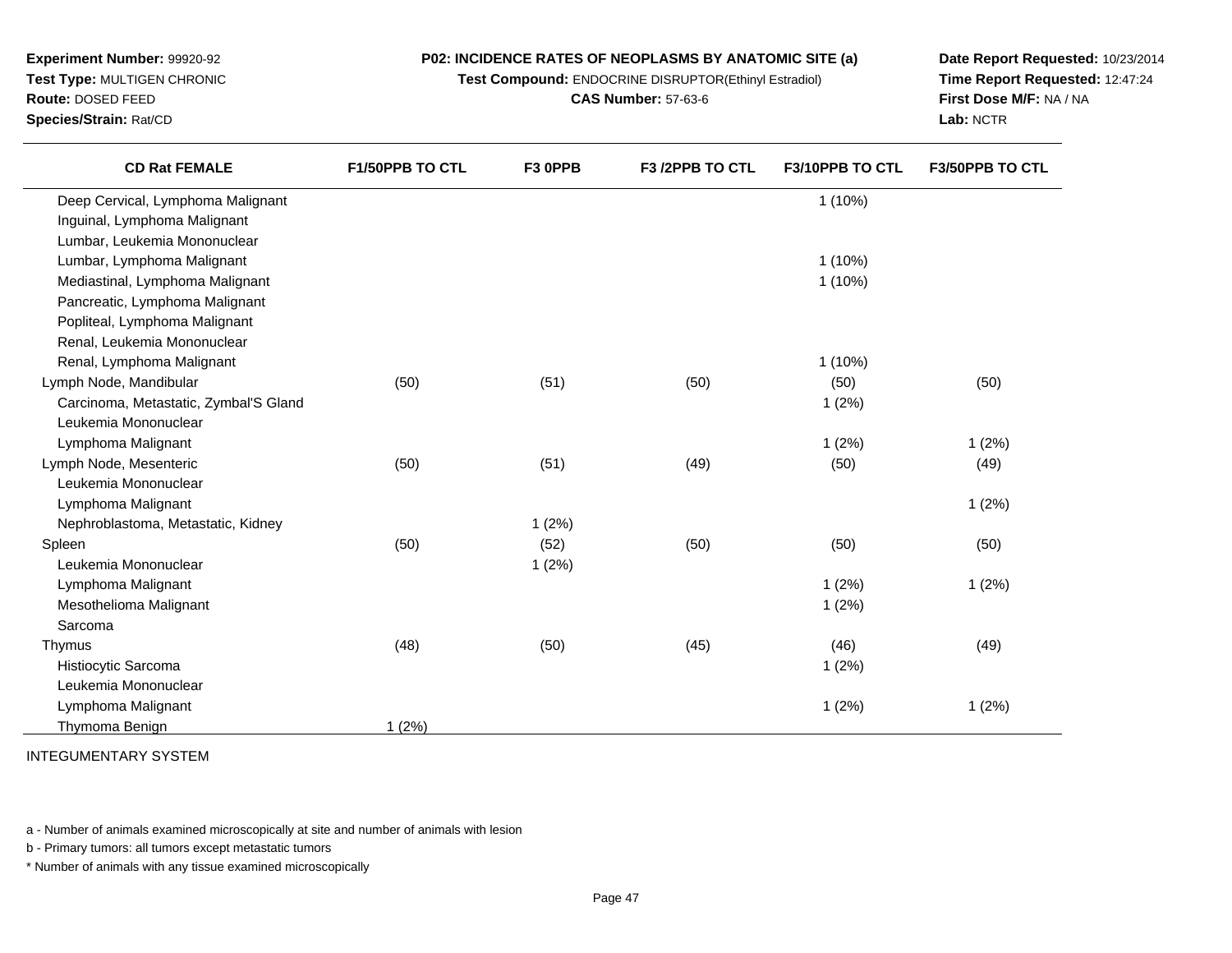**Test Compound:** ENDOCRINE DISRUPTOR(Ethinyl Estradiol)

**CAS Number:** 57-63-6

**Date Report Requested:** 10/23/2014**Time Report Requested:** 12:47:24**First Dose M/F:** NA / NA**Lab:** NCTR

| <b>CD Rat FEMALE</b>                                      | F1/50PPB TO CTL | F3 OPPB  | F3 /2PPB TO CTL | F3/10PPB TO CTL | F3/50PPB TO CTL |
|-----------------------------------------------------------|-----------------|----------|-----------------|-----------------|-----------------|
| Mammary Gland                                             | (50)            | (52)     | (50)            | (50)            | (50)            |
| Adenocarcinoma                                            | 11 (22%)        | 6(12%)   | 4(8%)           | 6 (12%)         | 10 (20%)        |
| Adenocarcinoma, Multiple                                  |                 |          | 2(4%)           | 3(6%)           |                 |
| Fibroadenoma                                              | 21 (42%)        | 17 (33%) | 13 (26%)        | 21 (42%)        | 13 (26%)        |
| Fibroadenoma, Multiple                                    | 13 (26%)        | 19 (37%) | 21 (42%)        | 19 (38%)        | 24 (48%)        |
| Lymphoma Malignant                                        |                 |          |                 | 1(2%)           |                 |
| Skin                                                      | (50)            | (52)     | (50)            | (50)            | (50)            |
| <b>Basal Cell Adenoma</b>                                 |                 |          |                 |                 | 1(2%)           |
| <b>Basal Cell Carcinoma</b>                               |                 |          |                 |                 |                 |
| Ear, Basal Cell Adenoma                                   |                 |          | 1(2%)           |                 |                 |
| Fibroma                                                   |                 |          | 2(4%)           |                 | 1(2%)           |
| Fibrous Histiocytoma                                      | 1(2%)           |          |                 | 1(2%)           |                 |
| Histiocytic Sarcoma                                       |                 |          |                 | 1(2%)           |                 |
| Keratoacanthoma                                           |                 |          |                 |                 |                 |
| Lipoma                                                    |                 | 1(2%)    |                 |                 |                 |
| Lymphoma Malignant                                        |                 |          |                 | 1(2%)           |                 |
| Sarcoma                                                   | 1(2%)           | 1(2%)    |                 | 1(2%)           | 1(2%)           |
| Schwannoma Malignant                                      |                 | 1(2%)    |                 |                 |                 |
| Sebaceous Gl, Carcinoma                                   |                 |          |                 |                 |                 |
| Squamous Cell Papilloma                                   |                 |          |                 |                 |                 |
| Subcut Tiss, Granular Cell Tumor Benign                   | 1(2%)           |          |                 |                 |                 |
| Subcut Tiss, Leiomyosarcoma, Metastatic,<br><b>Uterus</b> |                 |          |                 |                 |                 |
| Subcut Tiss, Lipoma                                       | 1(2%)           |          |                 |                 |                 |
| MUSCULOSKELETAL SYSTEM                                    |                 |          |                 |                 |                 |
| <b>Bone</b>                                               | (0)             | (0)      | (1)             | (0)             | (0)             |
| Bone, Femur                                               | (50)            | (52)     | (50)            | (50)            | (50)            |
| Lymphoma Malignant                                        |                 |          |                 |                 |                 |

a - Number of animals examined microscopically at site and number of animals with lesion

b - Primary tumors: all tumors except metastatic tumors

**Experiment Number:** 99920-92**Test Type:** MULTIGEN CHRONIC

**Route:** DOSED FEED**Species/Strain:** Rat/CD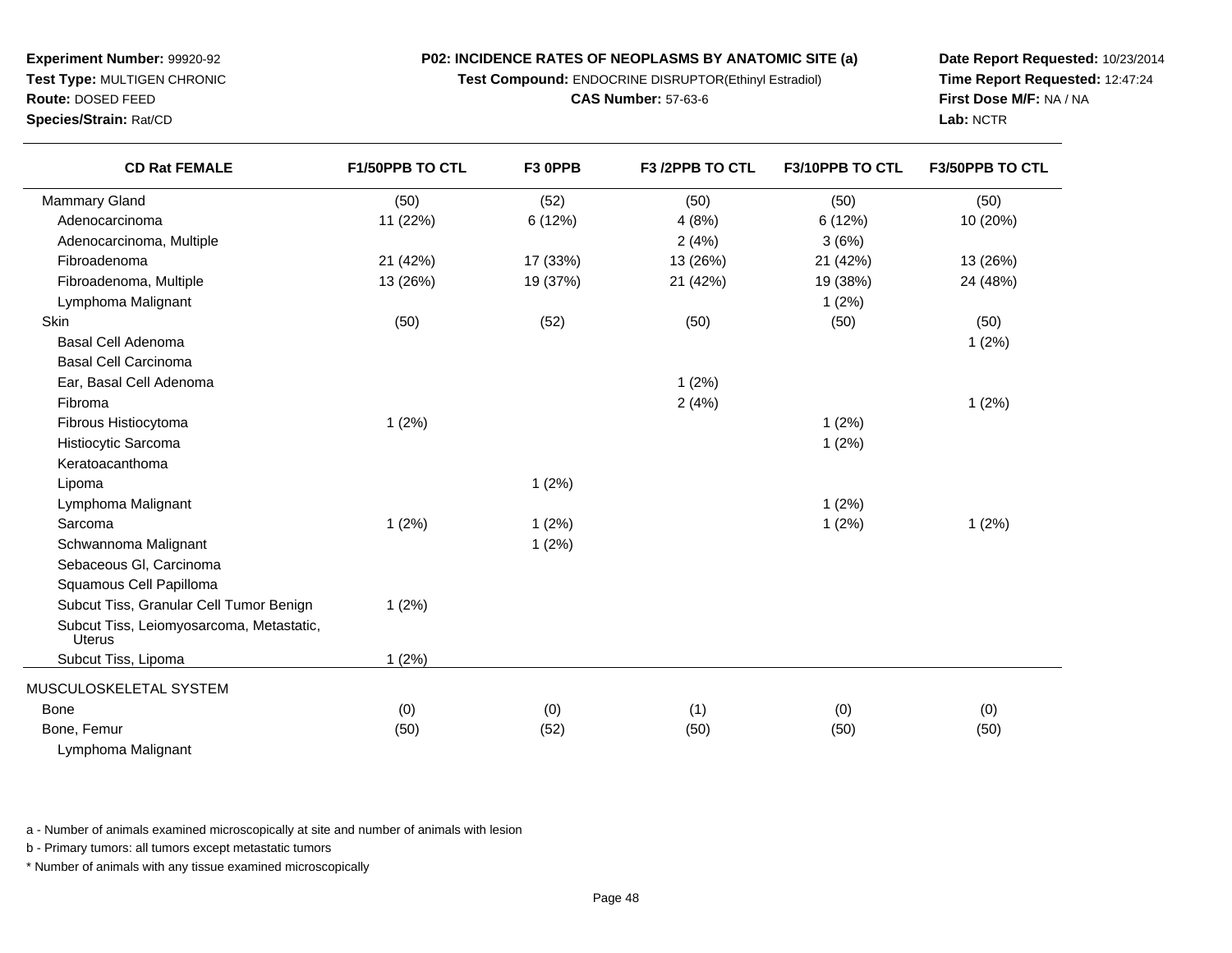**Test Compound:** ENDOCRINE DISRUPTOR(Ethinyl Estradiol)

**CAS Number:** 57-63-6

**Date Report Requested:** 10/23/2014**Time Report Requested:** 12:47:24**First Dose M/F:** NA / NA**Lab:** NCTR

**Experiment Number:** 99920-92**Test Type:** MULTIGEN CHRONIC

**Species/Strain:** Rat/CD

| <b>CD Rat FEMALE</b>                                            | F1/50PPB TO CTL | F3 OPPB | F3 /2PPB TO CTL | F3/10PPB TO CTL | F3/50PPB TO CTL |
|-----------------------------------------------------------------|-----------------|---------|-----------------|-----------------|-----------------|
| <b>Skeletal Muscle</b>                                          | (1)             | (3)     | (4)             | (0)             | (1)             |
| Diaphragm, Adenocarcinoma, Metastatic,<br><b>Úterus</b>         |                 | 1(33%)  |                 |                 |                 |
| Diaphragm, Granulosa Cell Tumor<br>Malignant, Metastatic, Ovary |                 |         | 1(25%)          |                 |                 |
| Diaphragm, Mesothelioma Malignant,<br>Metastatic, Mesentery     |                 |         | 1(25%)          |                 |                 |
| Diaphragm, Nephroblastoma, Metastatic,<br>Kidney                |                 | 1(33%)  |                 |                 |                 |
| Lymphoma Malignant                                              |                 |         |                 |                 |                 |
| NERVOUS SYSTEM                                                  |                 |         |                 |                 |                 |
| Brain, Brain Stem                                               | (50)            | (52)    | (50)            | (50)            | (50)            |
| Carcinoma, Metastatic, Pituitary Gland                          | 1(2%)           |         |                 |                 |                 |
| Lymphoma Malignant                                              |                 |         |                 |                 |                 |
| Brain, Cerebellum                                               | (50)            | (51)    | (50)            | (50)            | (50)            |
| Astrocytoma Malignant                                           |                 |         |                 |                 | 1(2%)           |
| Brain, Cerebrum                                                 | (50)            | (52)    | (50)            | (50)            | (50)            |
| Astrocytoma Nos                                                 |                 |         |                 |                 |                 |
| Granular Cell Tumor Benign                                      |                 |         |                 |                 |                 |
| Leukemia Mononuclear                                            |                 |         |                 |                 |                 |
| Meninges, Lymphoma Malignant                                    |                 |         |                 | 1(2%)           |                 |
| Oligodendroglioma Nos                                           |                 |         |                 |                 |                 |
| Peripheral Nerve                                                | (0)             | (0)     | (1)             | (0)             | (1)             |
| Spinal Cord                                                     | (0)             | (0)     | (1)             | (0)             | (1)             |
| <b>RESPIRATORY SYSTEM</b>                                       |                 |         |                 |                 |                 |
| Lung                                                            | (50)            | (52)    | (50)            | (50)            | (50)            |
| Adenocarcinoma, Metastatic, Mammary<br>Gland                    |                 |         |                 | 1(2%)           | 1(2%)           |
| Alveolar/Bronchiolar Adenoma                                    |                 | 1(2%)   |                 |                 | 1(2%)           |
|                                                                 |                 |         |                 |                 |                 |

a - Number of animals examined microscopically at site and number of animals with lesion

b - Primary tumors: all tumors except metastatic tumors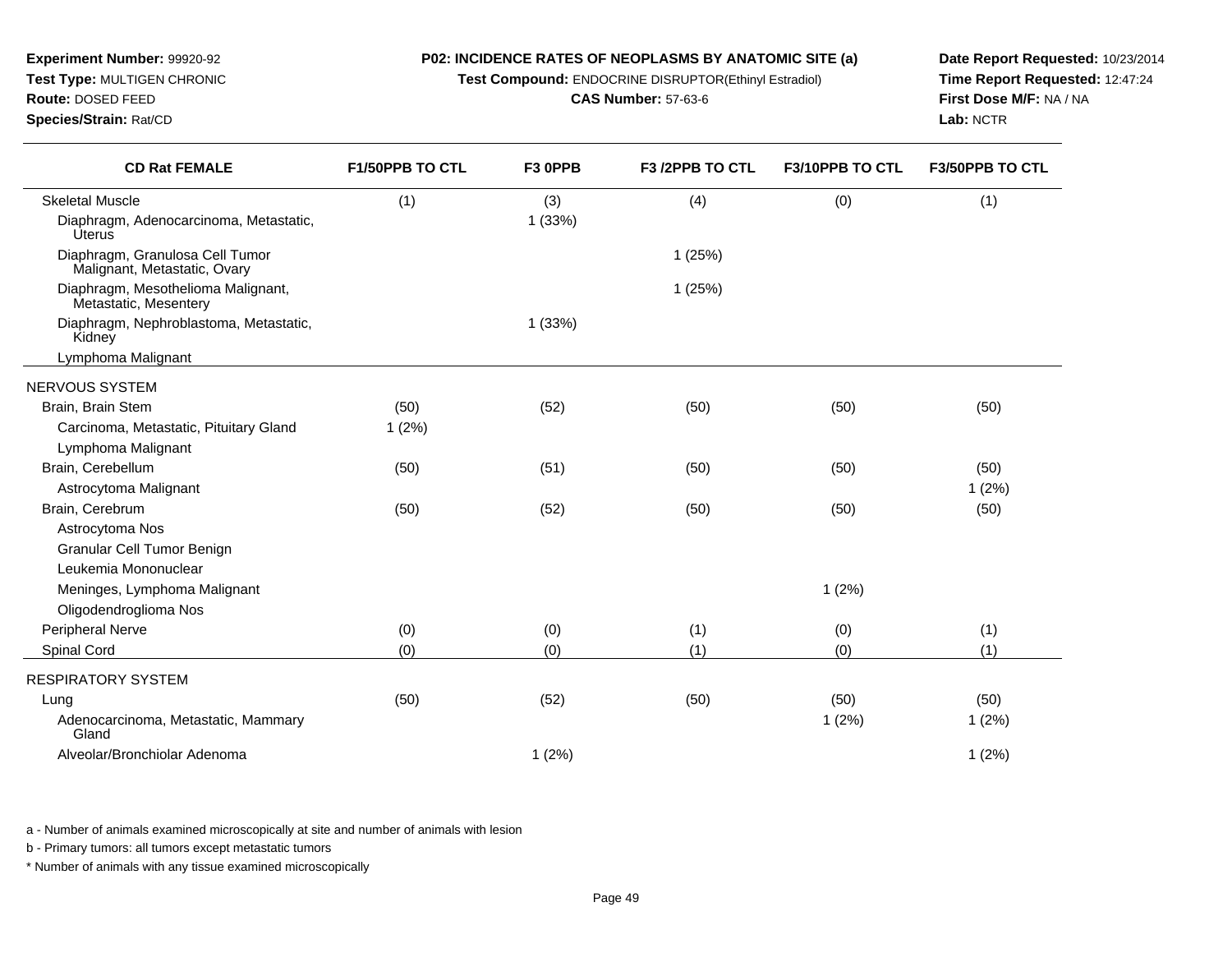**Test Compound:** ENDOCRINE DISRUPTOR(Ethinyl Estradiol)

**CAS Number:** 57-63-6

**Date Report Requested:** 10/23/2014**Time Report Requested:** 12:47:24**First Dose M/F:** NA / NA**Lab:** NCTR

| F1/50PPB TO CTL | F3 OPPB     | F3 /2PPB TO CTL | F3/10PPB TO CTL | F3/50PPB TO CTL |
|-----------------|-------------|-----------------|-----------------|-----------------|
|                 |             |                 |                 | 1(2%)           |
|                 | 1(2%)       |                 | 1(2%)           |                 |
|                 |             |                 | 1(2%)           |                 |
|                 |             |                 | 1(2%)           |                 |
|                 |             |                 |                 |                 |
|                 |             |                 | 1(2%)           | 1(2%)           |
|                 |             | 1(2%)           |                 |                 |
|                 |             |                 |                 |                 |
| (50)            | (52)        | (50)            | (50)            | (50)            |
|                 |             |                 |                 |                 |
|                 |             |                 | 1(2%)           |                 |
|                 |             |                 |                 |                 |
|                 |             |                 |                 | (50)            |
|                 |             |                 |                 |                 |
|                 |             |                 |                 |                 |
|                 |             |                 |                 |                 |
| (0)             | (0)         | (0)             | (2)             | (0)             |
|                 |             |                 | 2 (100%)        |                 |
| (47)            | (52)        | (50)            | (49)            | (50)            |
|                 |             |                 |                 |                 |
|                 |             |                 |                 |                 |
|                 |             |                 |                 |                 |
| (50)            | (52)        | (50)            | (50)            | (50)            |
|                 |             |                 |                 |                 |
|                 |             |                 | 1(2%)           |                 |
|                 |             |                 | 1(2%)           |                 |
|                 |             |                 |                 | (0)             |
|                 | (50)<br>(1) | (52)<br>(0)     | (49)<br>(0)     | (50)<br>(1)     |

a - Number of animals examined microscopically at site and number of animals with lesion

b - Primary tumors: all tumors except metastatic tumors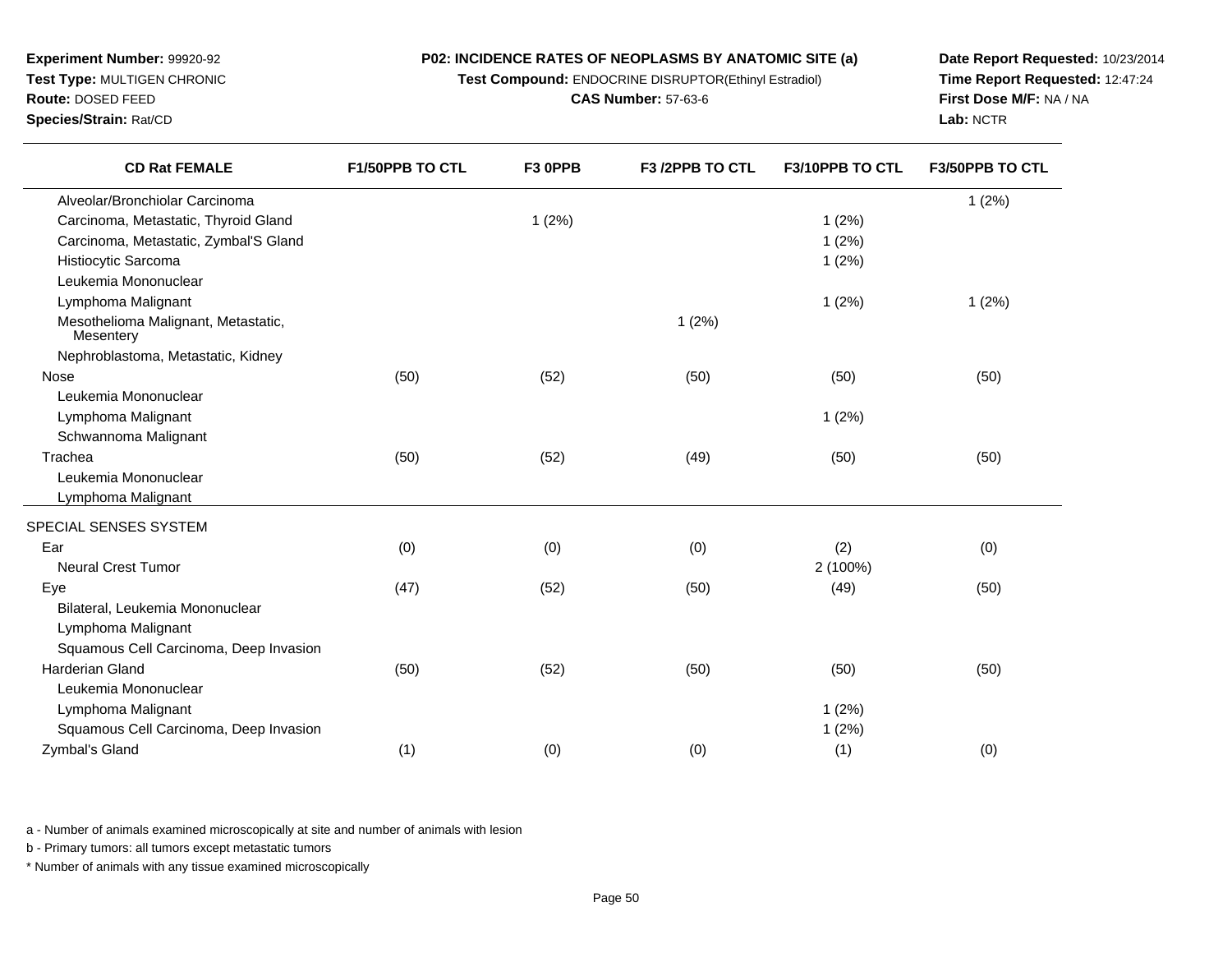**Test Compound:** ENDOCRINE DISRUPTOR(Ethinyl Estradiol)

**CAS Number:** 57-63-6

**Date Report Requested:** 10/23/2014**Time Report Requested:** 12:47:24**First Dose M/F:** NA / NA**Lab:** NCTR

1 (2%)

 $1 (2\%)$   $1 (2\%)$ 

\*(50) \*(52) \*(50) \*(50) \*(50)

1 (2%)

a and  $1(2\%)$ 

t the contract of  $1(2\%)$ 

a - Number of animals examined microscopically at site and number of animals with lesion

b - Primary tumors: all tumors except metastatic tumors

\* Number of animals with any tissue examined microscopically

| <b>CD Rat FEMALE</b>               | <b>F1/50PPB TO CTL</b> | F <sub>3</sub> OPPB | F <sub>3</sub> /2PPB TO CTL | <b>F3/10PPB TO CTL</b> | <b>F3/50PPB TO CTL</b> |
|------------------------------------|------------------------|---------------------|-----------------------------|------------------------|------------------------|
| Carcinoma                          | 1 (100%)               |                     |                             | 1 (100%)               |                        |
| URINARY SYSTEM                     |                        |                     |                             |                        |                        |
| Kidney                             | (50)                   | (52)                | (50)                        | (50)                   | (50)                   |
| Bilateral, Renal Tubule, Carcinoma |                        |                     |                             |                        |                        |
| Leukemia Mononuclear               |                        |                     |                             |                        |                        |
| Lipoma                             |                        | 1(2%)               |                             |                        |                        |
| Liposarcoma                        |                        |                     |                             |                        | 1(2%)                  |
| Lymphoma Malignant                 |                        |                     |                             | 1(2%)                  |                        |
| Nephroblastoma                     |                        | 1(2%)               |                             |                        | 1(2%)                  |
| Renal Tubule, Adenoma              |                        |                     |                             | 1(2%)                  | 1(2%)                  |
| <b>Urinary Bladder</b>             | (49)                   | (52)                | (49)                        | (49)                   | (50)                   |
| Leukemia Mononuclear               |                        |                     |                             |                        |                        |
| Lymphoma Malignant                 |                        |                     |                             | 1(2%)                  |                        |
| Transit Epithe, Papilloma          |                        |                     |                             |                        | (2%)                   |

t  $1 (2\%)$ 

### **Experiment Number:** 99920-92 **Test Type:** MULTIGEN CHRONIC**Route:** DOSED FEED

**Species/Strain:** Rat/CD

SYSTEMIC LESIONSMultiple Organ

Histiocytic Sarcoma

Leukemia Mononuclear

Mesothelioma Malignant

Lymphoma Malignant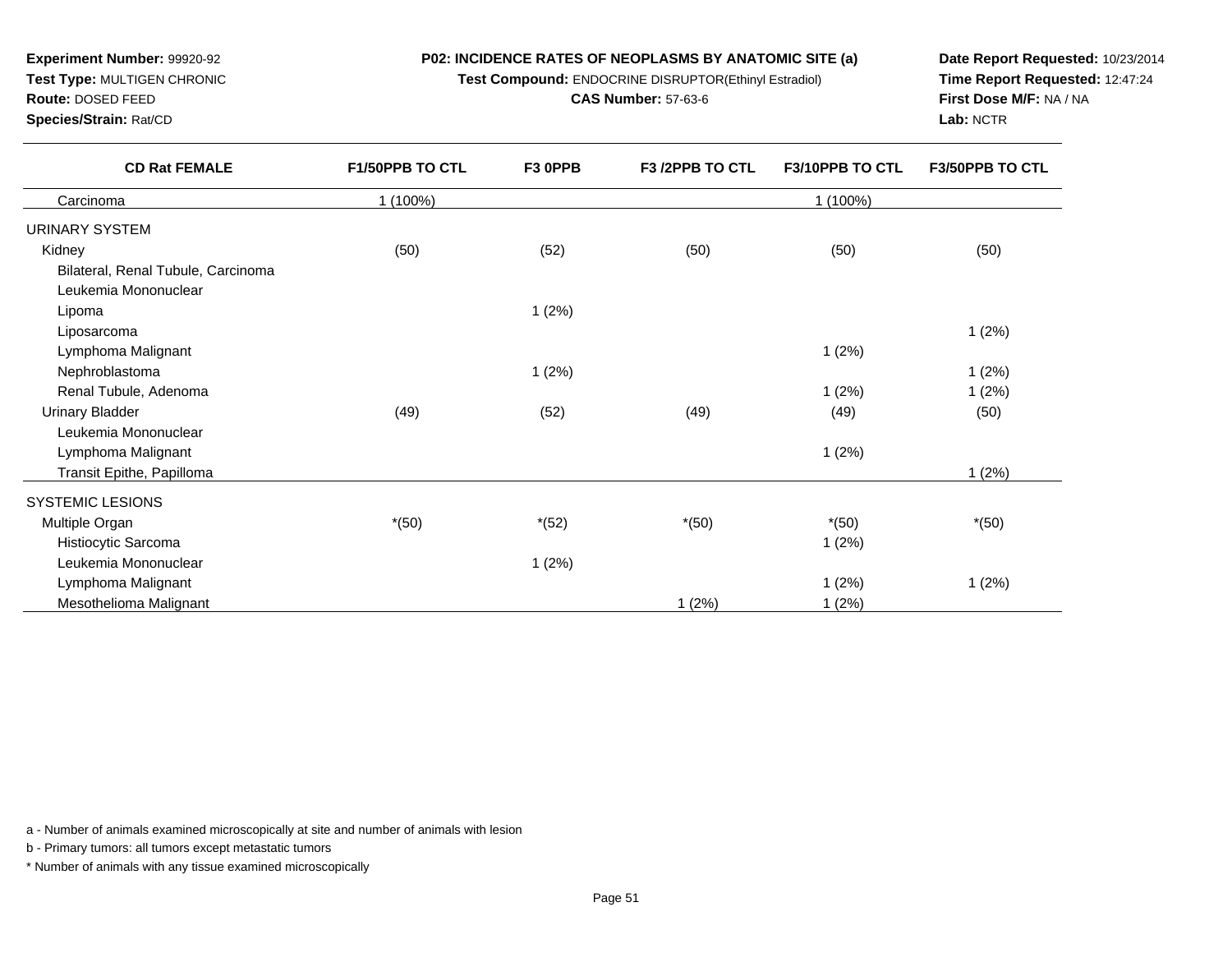**Test Compound:** ENDOCRINE DISRUPTOR(Ethinyl Estradiol)

**CAS Number:** 57-63-6

**Date Report Requested:** 10/23/2014**Time Report Requested:** 12:47:24**First Dose M/F:** NA / NA**Lab:** NCTR

| <b>CD Rat FEMALE</b>                                                           | F1 OPPB | F1 2PPB | <b>F1 10 PPB</b> | <b>F1 50 PPB</b> | <b>F1/2PPB TO CTL</b> | <b>F1/10PPB TO CTL</b> |
|--------------------------------------------------------------------------------|---------|---------|------------------|------------------|-----------------------|------------------------|
| <b>Tumor Summary for FEMALE</b>                                                |         |         |                  |                  |                       |                        |
| <b>Total Animals with Primary Neoplasms (b)</b>                                | 48      | 47      | 48               | 50               | 46                    | 49                     |
| <b>Total Primary Neoplasms</b>                                                 | 99      | 102     | 100              | 103              | 94                    | 100                    |
| <b>Total Animals with Benign Neoplasms</b>                                     | 48      | 44      | 48               | 47               | 45                    | 45                     |
| <b>Total Benign Neoplasms</b>                                                  | 86      | 80      | 87               | 80               | 76                    | 82                     |
| <b>Total Animals with Malignant Neoplasms</b>                                  | 11      | 18      | 11               | 16               | 13                    | 17                     |
| <b>Total Malignant Neoplasms</b>                                               | 13      | 21      | 12               | 23               | 17                    | 18                     |
| <b>Total Animals with Metastatic Neoplasms</b>                                 |         | 3       |                  | 2                | 4                     | $\mathbf{2}$           |
| <b>Total Metastatic Neoplasms</b>                                              |         | 5       |                  | 3                | 4                     | $\mathbf{2}$           |
| <b>Total Animals with Malignant Neoplasms</b><br><b>Uncertain Primary Site</b> |         |         |                  |                  |                       |                        |
| Total Animals with Neoplasms Uncertain -<br><b>Benign or Malignant</b>         |         |         |                  |                  |                       |                        |
| <b>Total Uncertain Neoplasms</b>                                               |         |         |                  |                  |                       |                        |

a - Number of animals examined microscopically at site and number of animals with lesion

b - Primary tumors: all tumors except metastatic tumors

**Experiment Number:** 99920-92**Test Type:** MULTIGEN CHRONIC

**Route:** DOSED FEED**Species/Strain:** Rat/CD